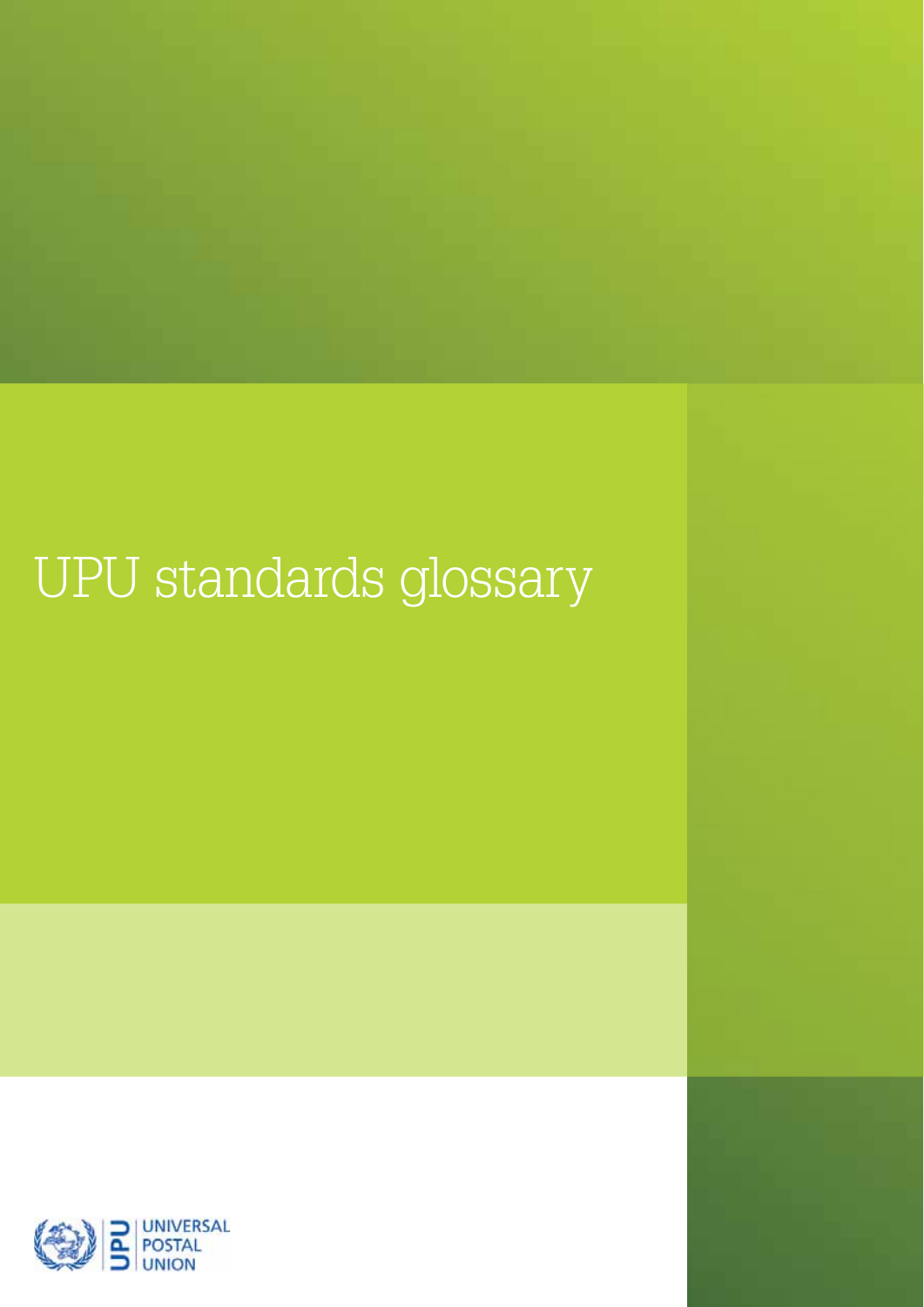Date of approval of this version: **6 October 2021** 

# UPU standards glossary

UPU standards are updated in their entirety. Each update results in a new version, indicated by the version number following the number of the standard. Before using this document, please check in the Catalogue of UPU Standards that it is still valid. The Catalogue is freely available on the UPU website at www.upu.int.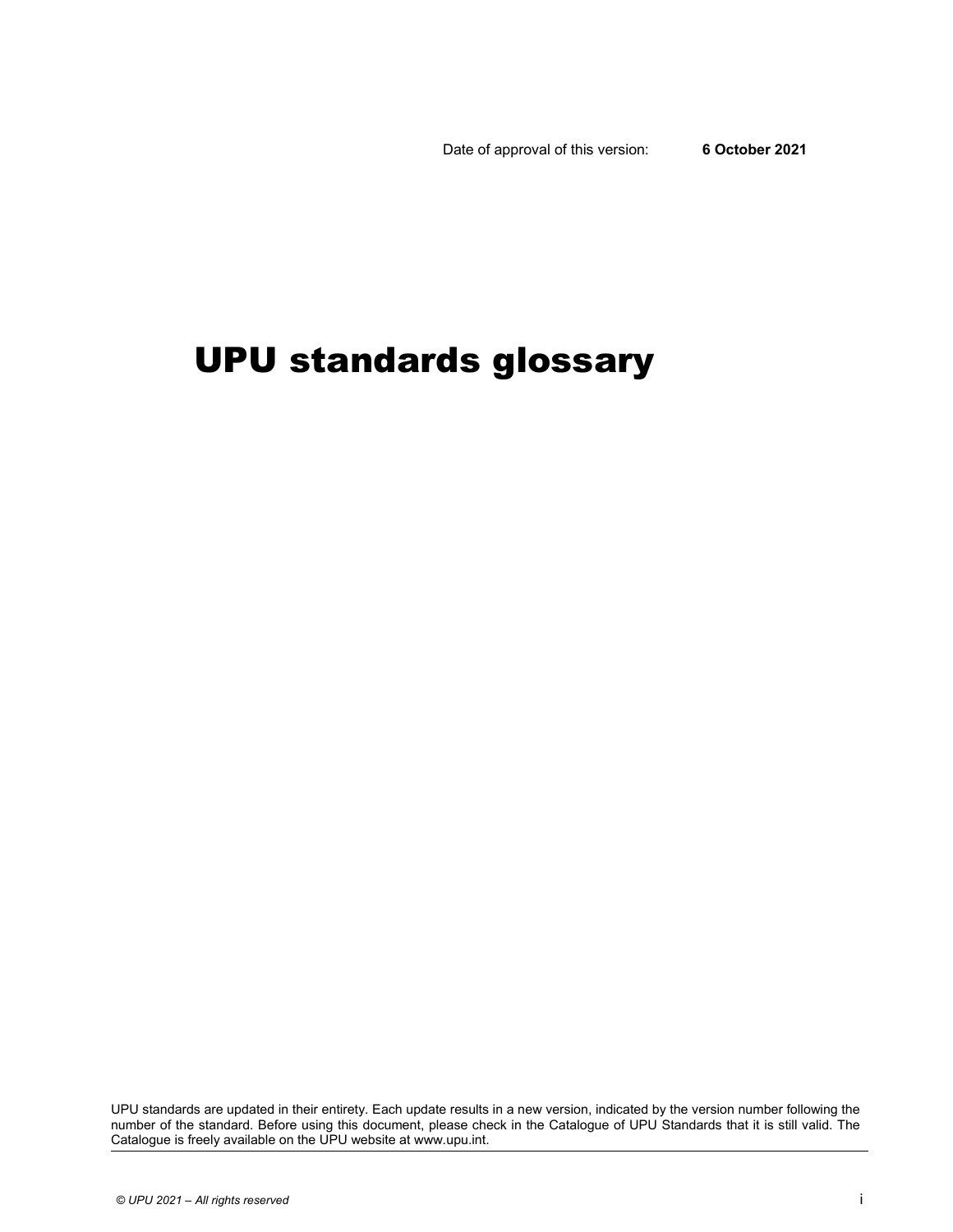# **Disclaimer**

This document contains the latest information available at the time of publication. The Universal Postal Union offers no warrants, express or implied, regarding the accuracy, sufficiency, merchantability or fitness for any purpose of the information contained herein. Any use made thereof is entirely at the risk and for the account of the user.

# **Warning – intellectual property**

The Universal Postal Union draws attention to the possibility that the implementation of this standard might involve the use of a claimed intellectual property right. Recipients of this document are invited to submit, with their comments, notification of any relevant rights of which they are aware and to provide supporting documentation.

As of the date of approval of this standard, the Universal Postal Union had not received such notice of any intellectual property which might be required to implement this standard, other than what is indicated in this publication. Nevertheless, the Universal Postal Union disowns any responsibility concerning the existence of intellectual property rights of third parties, embodied fully or partly, in this Universal Postal Union standard.

# **Copyright notice**

UPU, 2021. All rights reserved.

This document is copyright-protected by the UPU. While its reproduction for use by participants in the UPU standards development process is permitted without prior permission from the UPU, neither this document nor any extract from it may be reproduced, stored or transmitted in any form for any other purpose without prior written permission from the UPU.

Requests for permission to reproduce this document for other purposes should be addressed to:

UPU International Bureau Standards Programme Weltpoststrasse 4 3015 BERNE **SWITZERLAND** 

Tel: +41 31 350 3111 Fax: +41 31 350 3110 E-mail: standards@upu.int

Reproduction for sales purposes may be subject to royalty payments or a licensing agreement.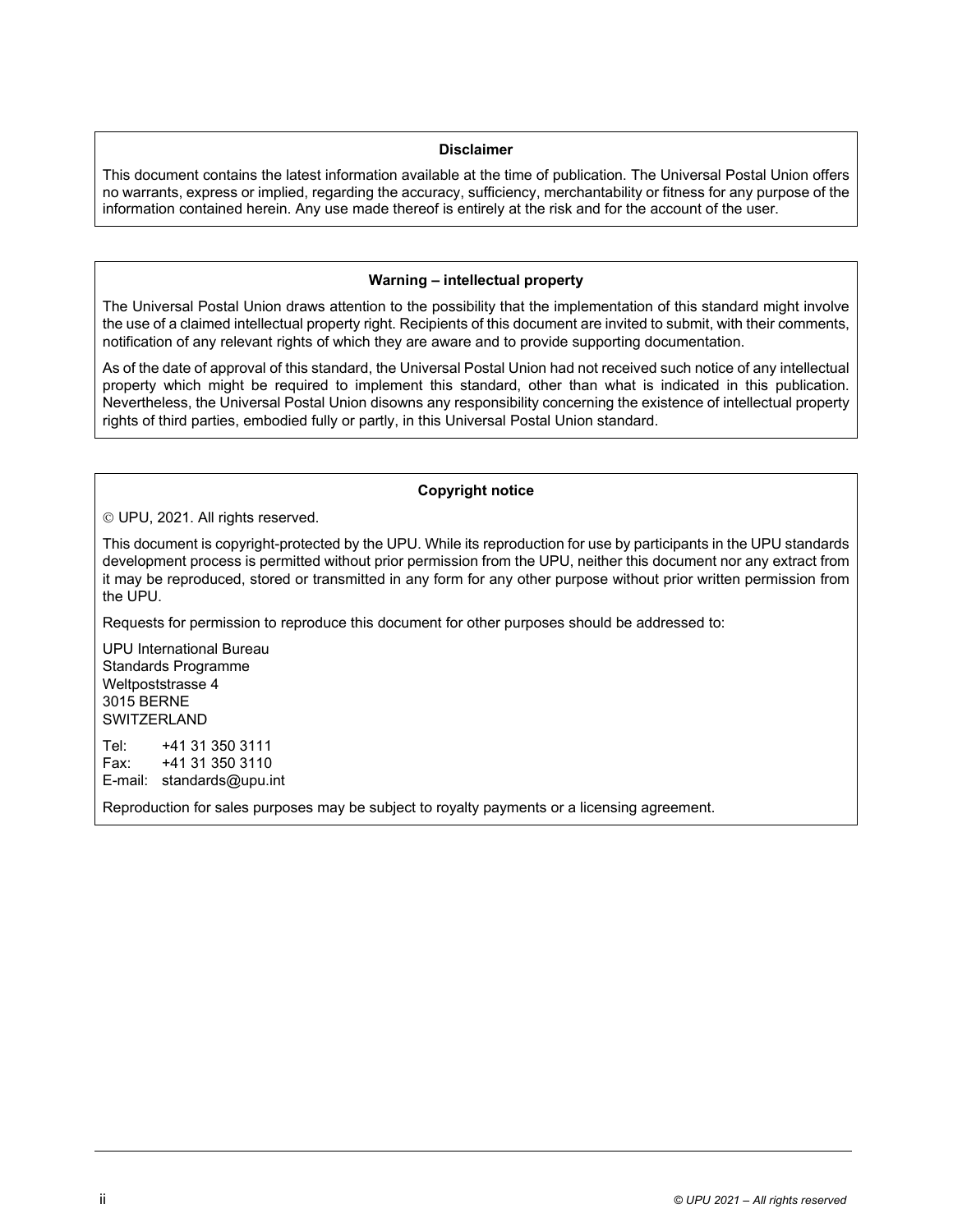# **Contents**

| 1<br>2<br>3<br>3.1<br>3.2<br>3.3<br>3.4<br>3.5<br>3.6<br>3.7<br>3.8<br>3.9<br>3.10<br>3.11<br>3.12<br>3.13<br>3.14<br>3.15<br>3.16<br>3.17<br>3.18<br>3.19<br>3.20<br>3.21<br>3.22<br>3.23<br>3.24<br>3.25<br>3.26<br>3.27<br>3.28<br>3.29<br>3.30<br>3.31<br>3.32<br>3.33<br>3.34<br>3.35<br>3.36<br>3.37<br>3.38<br>3.39<br>3.40<br>3.41<br>3.42<br>3.43<br>3.44<br>3.45 |  |  |
|----------------------------------------------------------------------------------------------------------------------------------------------------------------------------------------------------------------------------------------------------------------------------------------------------------------------------------------------------------------------------|--|--|
|                                                                                                                                                                                                                                                                                                                                                                            |  |  |
|                                                                                                                                                                                                                                                                                                                                                                            |  |  |
|                                                                                                                                                                                                                                                                                                                                                                            |  |  |
|                                                                                                                                                                                                                                                                                                                                                                            |  |  |
|                                                                                                                                                                                                                                                                                                                                                                            |  |  |
|                                                                                                                                                                                                                                                                                                                                                                            |  |  |
|                                                                                                                                                                                                                                                                                                                                                                            |  |  |
|                                                                                                                                                                                                                                                                                                                                                                            |  |  |
|                                                                                                                                                                                                                                                                                                                                                                            |  |  |
|                                                                                                                                                                                                                                                                                                                                                                            |  |  |
|                                                                                                                                                                                                                                                                                                                                                                            |  |  |
|                                                                                                                                                                                                                                                                                                                                                                            |  |  |
|                                                                                                                                                                                                                                                                                                                                                                            |  |  |
|                                                                                                                                                                                                                                                                                                                                                                            |  |  |
|                                                                                                                                                                                                                                                                                                                                                                            |  |  |
|                                                                                                                                                                                                                                                                                                                                                                            |  |  |
|                                                                                                                                                                                                                                                                                                                                                                            |  |  |
|                                                                                                                                                                                                                                                                                                                                                                            |  |  |
|                                                                                                                                                                                                                                                                                                                                                                            |  |  |
|                                                                                                                                                                                                                                                                                                                                                                            |  |  |
|                                                                                                                                                                                                                                                                                                                                                                            |  |  |
|                                                                                                                                                                                                                                                                                                                                                                            |  |  |
|                                                                                                                                                                                                                                                                                                                                                                            |  |  |
|                                                                                                                                                                                                                                                                                                                                                                            |  |  |
|                                                                                                                                                                                                                                                                                                                                                                            |  |  |
|                                                                                                                                                                                                                                                                                                                                                                            |  |  |
|                                                                                                                                                                                                                                                                                                                                                                            |  |  |
|                                                                                                                                                                                                                                                                                                                                                                            |  |  |
|                                                                                                                                                                                                                                                                                                                                                                            |  |  |
|                                                                                                                                                                                                                                                                                                                                                                            |  |  |
|                                                                                                                                                                                                                                                                                                                                                                            |  |  |
|                                                                                                                                                                                                                                                                                                                                                                            |  |  |
|                                                                                                                                                                                                                                                                                                                                                                            |  |  |
|                                                                                                                                                                                                                                                                                                                                                                            |  |  |
|                                                                                                                                                                                                                                                                                                                                                                            |  |  |
|                                                                                                                                                                                                                                                                                                                                                                            |  |  |
|                                                                                                                                                                                                                                                                                                                                                                            |  |  |
|                                                                                                                                                                                                                                                                                                                                                                            |  |  |
|                                                                                                                                                                                                                                                                                                                                                                            |  |  |
|                                                                                                                                                                                                                                                                                                                                                                            |  |  |
|                                                                                                                                                                                                                                                                                                                                                                            |  |  |
|                                                                                                                                                                                                                                                                                                                                                                            |  |  |
|                                                                                                                                                                                                                                                                                                                                                                            |  |  |
|                                                                                                                                                                                                                                                                                                                                                                            |  |  |
|                                                                                                                                                                                                                                                                                                                                                                            |  |  |
|                                                                                                                                                                                                                                                                                                                                                                            |  |  |
|                                                                                                                                                                                                                                                                                                                                                                            |  |  |
|                                                                                                                                                                                                                                                                                                                                                                            |  |  |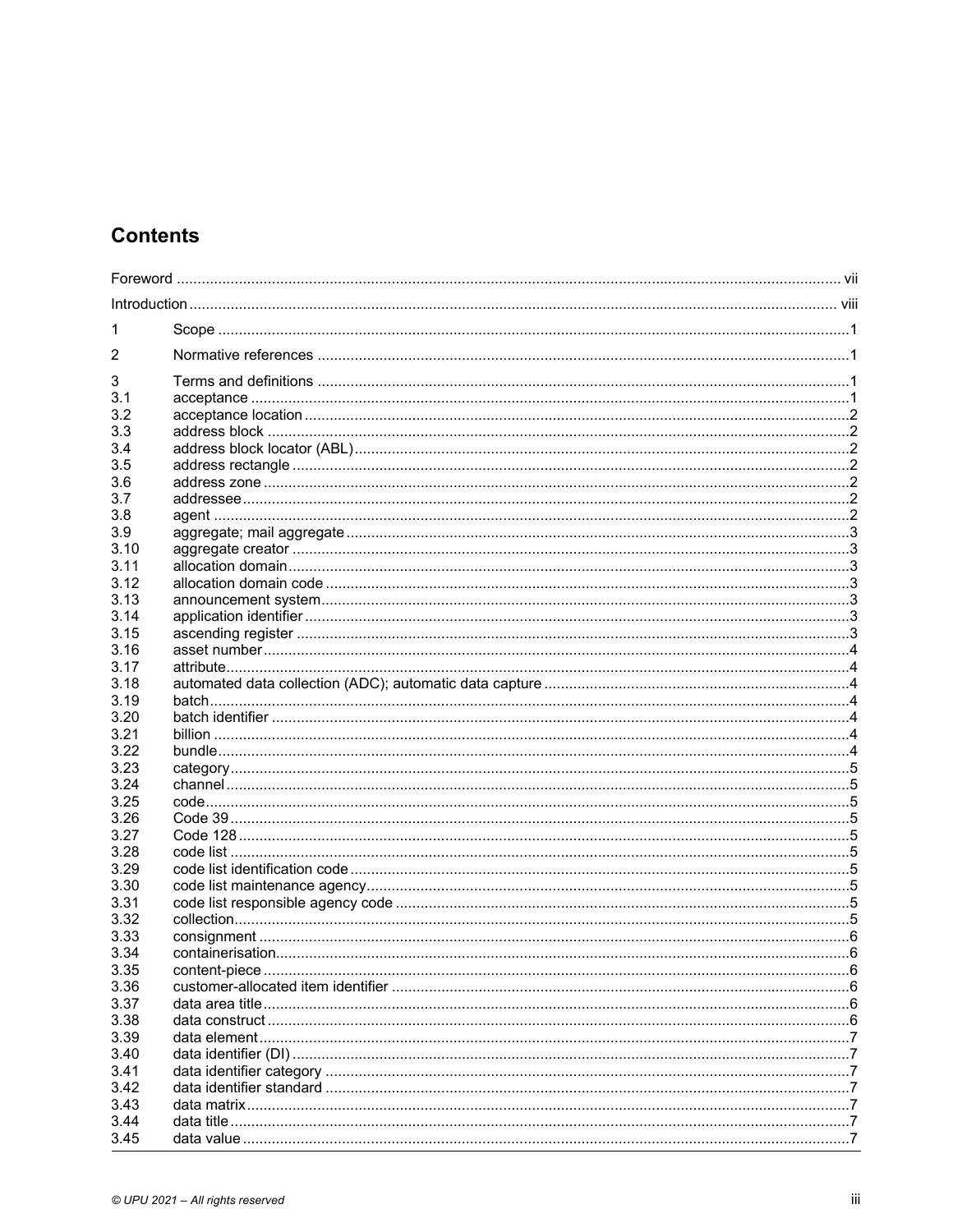| 3.46  |        |  |
|-------|--------|--|
| 3.47  |        |  |
| 3.48  |        |  |
| 3.49  |        |  |
| 3.50  |        |  |
| 3.51  |        |  |
| 3.52  |        |  |
| 3.53  |        |  |
| 3.54  |        |  |
| 3.55  |        |  |
| 3.56  |        |  |
| 3.57  |        |  |
| 3.58  |        |  |
| 3.59  |        |  |
|       |        |  |
| 3.60  |        |  |
| 3.61  |        |  |
| 3.62  |        |  |
| 3.63  |        |  |
| 3.64  |        |  |
| 3.65  |        |  |
| 3.66  |        |  |
| 3.67  |        |  |
| 3.68  |        |  |
| 3.69  |        |  |
| 3.70  |        |  |
| 3.71  |        |  |
| 3.72  |        |  |
| 3.73  |        |  |
| 3.74  |        |  |
| 3.75  |        |  |
| 3.76  |        |  |
| 3.77  |        |  |
| 3.78  |        |  |
| 3.79  |        |  |
| 3.80  |        |  |
| 3.81  |        |  |
| 3.82  |        |  |
| 3.83  |        |  |
| 3.84  |        |  |
| 3.85  |        |  |
|       |        |  |
| 3.86  |        |  |
| 3.87  | issuer |  |
| 3.88  |        |  |
| 3.89  |        |  |
| 3.90  |        |  |
| 3.91  |        |  |
| 3.92  |        |  |
| 3.93  |        |  |
| 3.94  |        |  |
| 3.95  |        |  |
| 3.96  |        |  |
| 3.97  |        |  |
| 3.98  |        |  |
| 3.99  |        |  |
| 3.100 |        |  |
| 3.101 |        |  |
| 3.102 |        |  |
| 3.103 |        |  |
| 3.104 |        |  |
| 3.105 |        |  |
|       |        |  |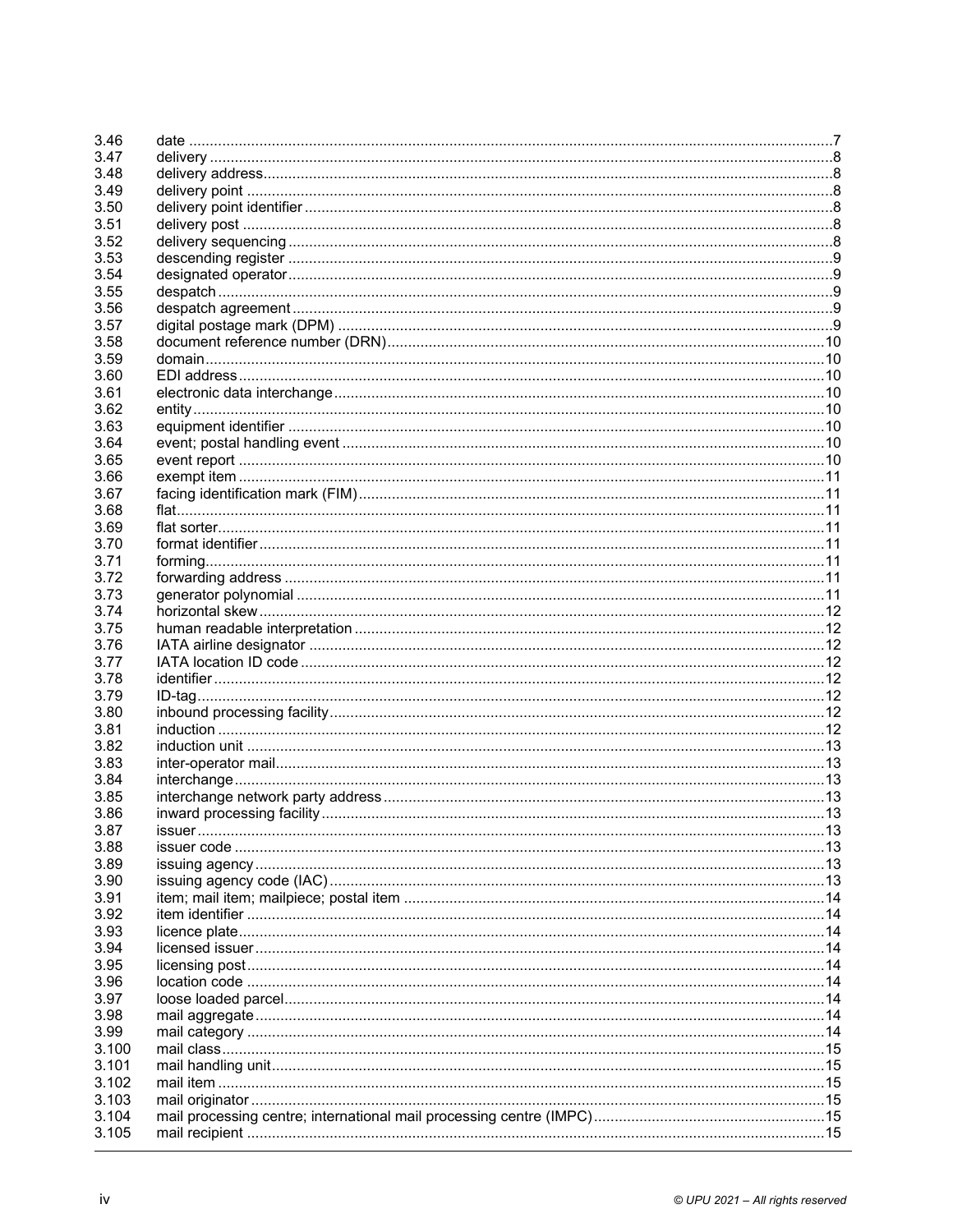| 3.106 |  |
|-------|--|
| 3.107 |  |
| 3.108 |  |
| 3.109 |  |
| 3.110 |  |
| 3.111 |  |
| 3.112 |  |
| 3.113 |  |
| 3.114 |  |
| 3.115 |  |
| 3.116 |  |
| 3.117 |  |
| 3.118 |  |
| 3.119 |  |
|       |  |
| 3.120 |  |
| 3.121 |  |
| 3.122 |  |
| 3.123 |  |
| 3.124 |  |
| 3.125 |  |
| 3.126 |  |
| 3.127 |  |
| 3.128 |  |
| 3.129 |  |
| 3.130 |  |
| 3.131 |  |
| 3.132 |  |
| 3.133 |  |
| 3.134 |  |
| 3.135 |  |
| 3.136 |  |
| 3.137 |  |
| 3.138 |  |
| 3.139 |  |
| 3.140 |  |
| 3.141 |  |
| 3.142 |  |
| 3.143 |  |
| 3.144 |  |
| 3.145 |  |
| 3.146 |  |
|       |  |
| 3.147 |  |
| 3.148 |  |
| 3.149 |  |
| 3.150 |  |
| 3.151 |  |
| 3.152 |  |
| 3.153 |  |
| 3.154 |  |
| 3.155 |  |
| 3.156 |  |
| 3.157 |  |
| 3.158 |  |
| 3.159 |  |
| 3.160 |  |
| 3.161 |  |
| 3.162 |  |
| 3.163 |  |
| 3.164 |  |
| 3.165 |  |
|       |  |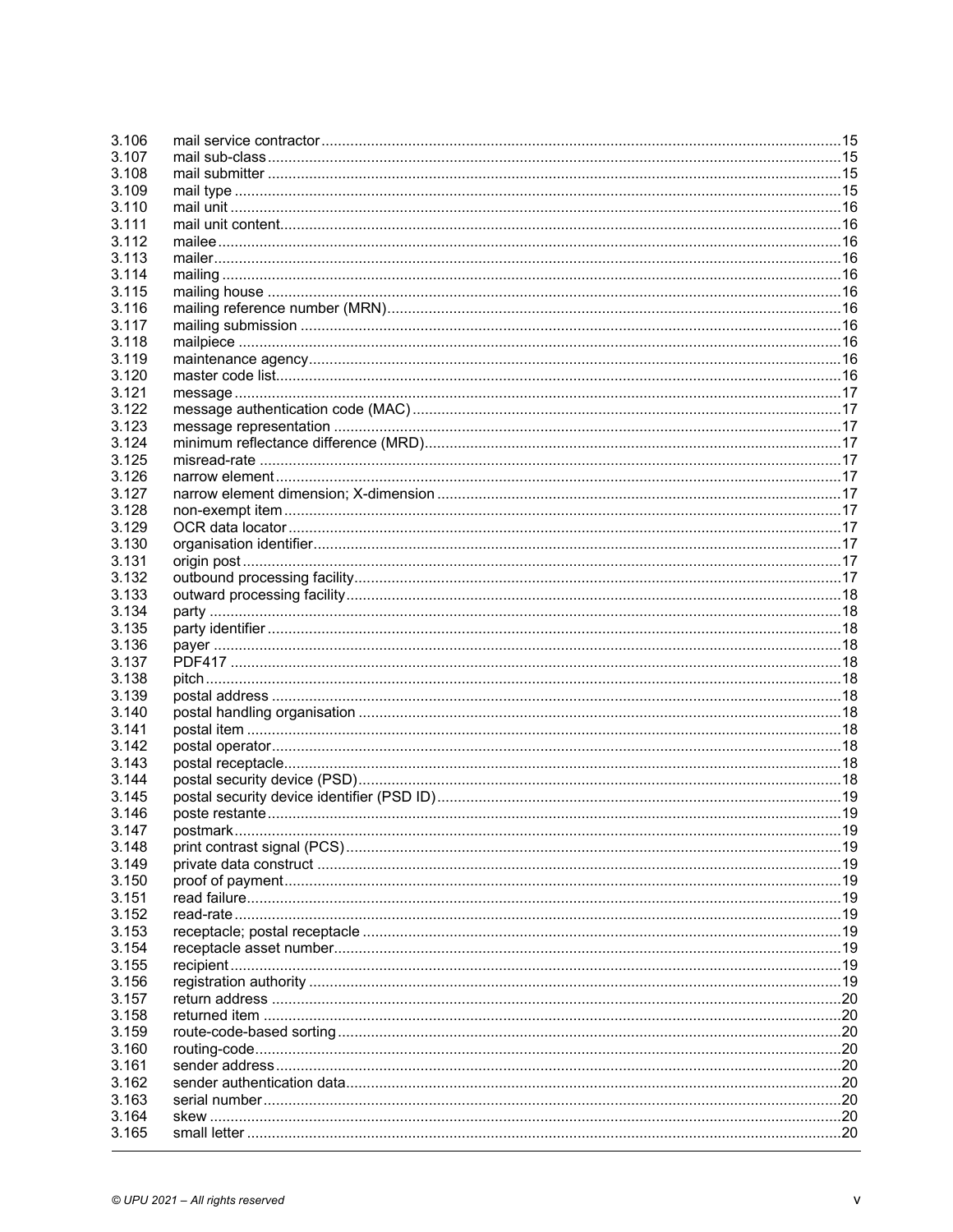| 3.166   |  |  |
|---------|--|--|
| 3.167   |  |  |
| 3.168   |  |  |
| 3.169   |  |  |
| 3.170   |  |  |
| 3.171   |  |  |
| 3.172   |  |  |
| 3.173   |  |  |
| 3.174   |  |  |
| 3.175   |  |  |
| 3.176   |  |  |
| 3 1 7 7 |  |  |
| 3.178   |  |  |
| 3.179   |  |  |
| 3.180   |  |  |
| 3.181   |  |  |
| 3.182   |  |  |
| 3.183   |  |  |
| 3.184   |  |  |
| 3.185   |  |  |
| 3.186   |  |  |
| 3.187   |  |  |
| 3.188   |  |  |
| 3.189   |  |  |
| 3.190   |  |  |
| 3.191   |  |  |
| 3.192   |  |  |
| 4       |  |  |
|         |  |  |
|         |  |  |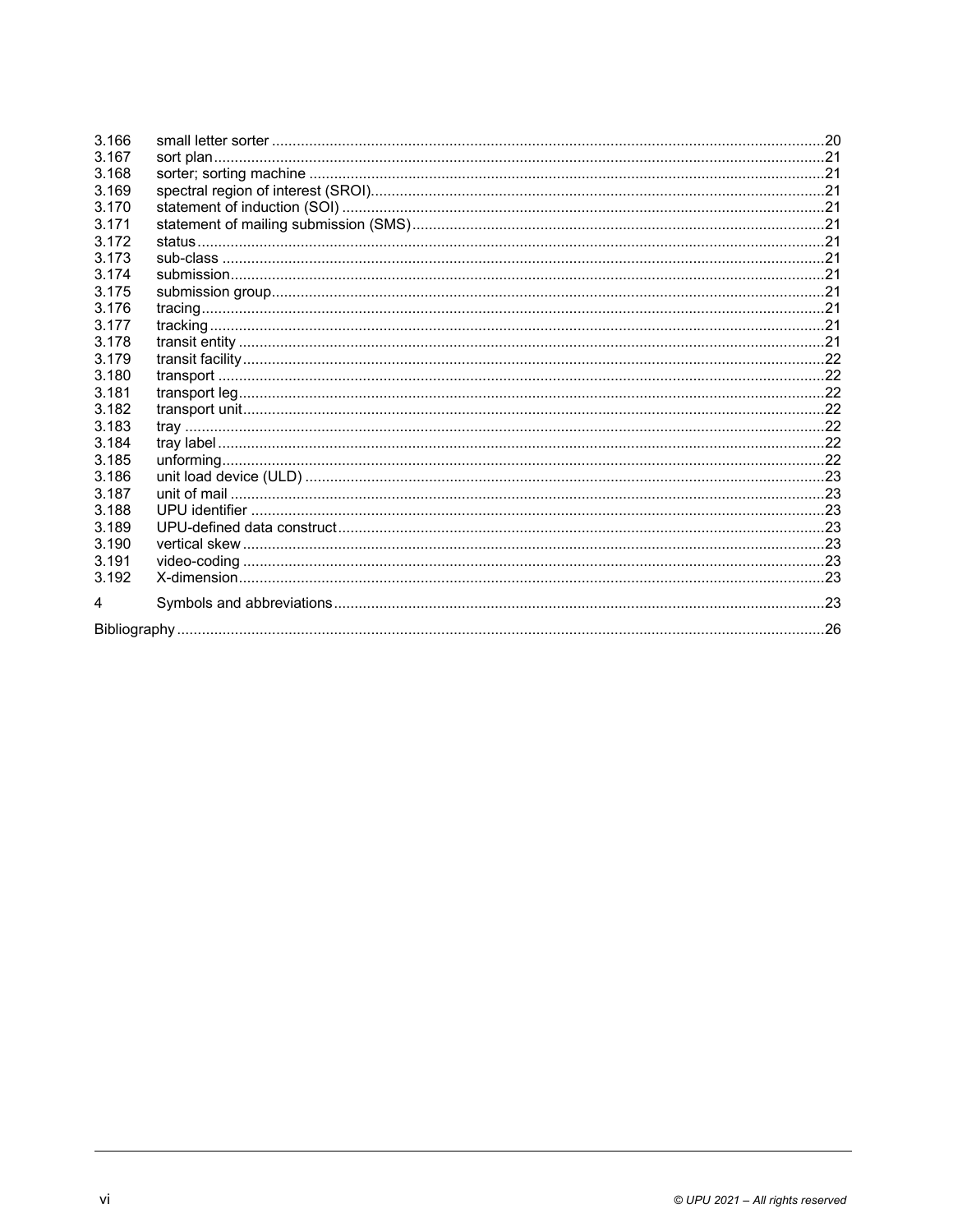# **Foreword**

Postal services form part of the daily life of people all over the world. The Universal Postal Union (UPU) is the specialised agency of the United Nations that regulates the universal postal service. The postal services of its 192 member countries form the largest physical distribution network in the world. More than 5 million postal employees working in over 660 000 post offices all over the world handle an annual total of 434 billion letter-post items in the domestic service and 5,5 billion in the international service. More than 6 billion parcels are sent by post annually. Keeping pace with the changing communications market, postal operators are increasingly using new communication and information technologies to move beyond what is traditionally regarded as their core postal business. They are meeting higher customer expectations with an expanded range of products and value-added services.

Standards are important prerequisites for effective postal operations and for interconnecting the global network. The UPU's Standards Board develops and maintains a growing number of standards to improve the exchange of postalrelated information between postal operators and promotes the compatibility of UPU and international postal initiatives. It works closely with postal handling organisations, customers, suppliers and other partners, including various international organisations. The Standards Board ensures that coherent standards are developed in areas such as electronic data interchange (EDI), mail encoding, postal forms and meters.

UPU standards are drafted in accordance with the rules set out in the "General information on UPU standards" and are published by the UPU International Bureau in accordance with that publication.

UPU standards make use of terms, acronyms and abbreviations which, for clarity and to avoid ambiguity, need careful and precise definition. This document brings together the definitions of a number of these terms that are common to several standards. This avoids the need to duplicate the definitions in each of the standards concerned and avoids the risk of slight differences which would accompany such duplication.

It should be noted that the terms and definitions used in this version of the document have been largely extracted from previously published UPU technical standards. The terminology used, and the detailed definitions, might in some cases deviate from terms and definitions used in publications other than the UPU Technical Standards and UPU EDI Messaging Standards publications. There is an on-going effort to review the terminology concerned against that used in other UPU contexts and in the context of CEN/TC 331: Postal services. Where this results in the identification of differences, it is the intention that terminology and definitions should be aligned or, where alignment is not appropriate, that the differences identified should be documented herein.

This document represents the eleventh version of the UPU Standards glossary. The change to the previous version are marked by means of a vertical bar in the margin.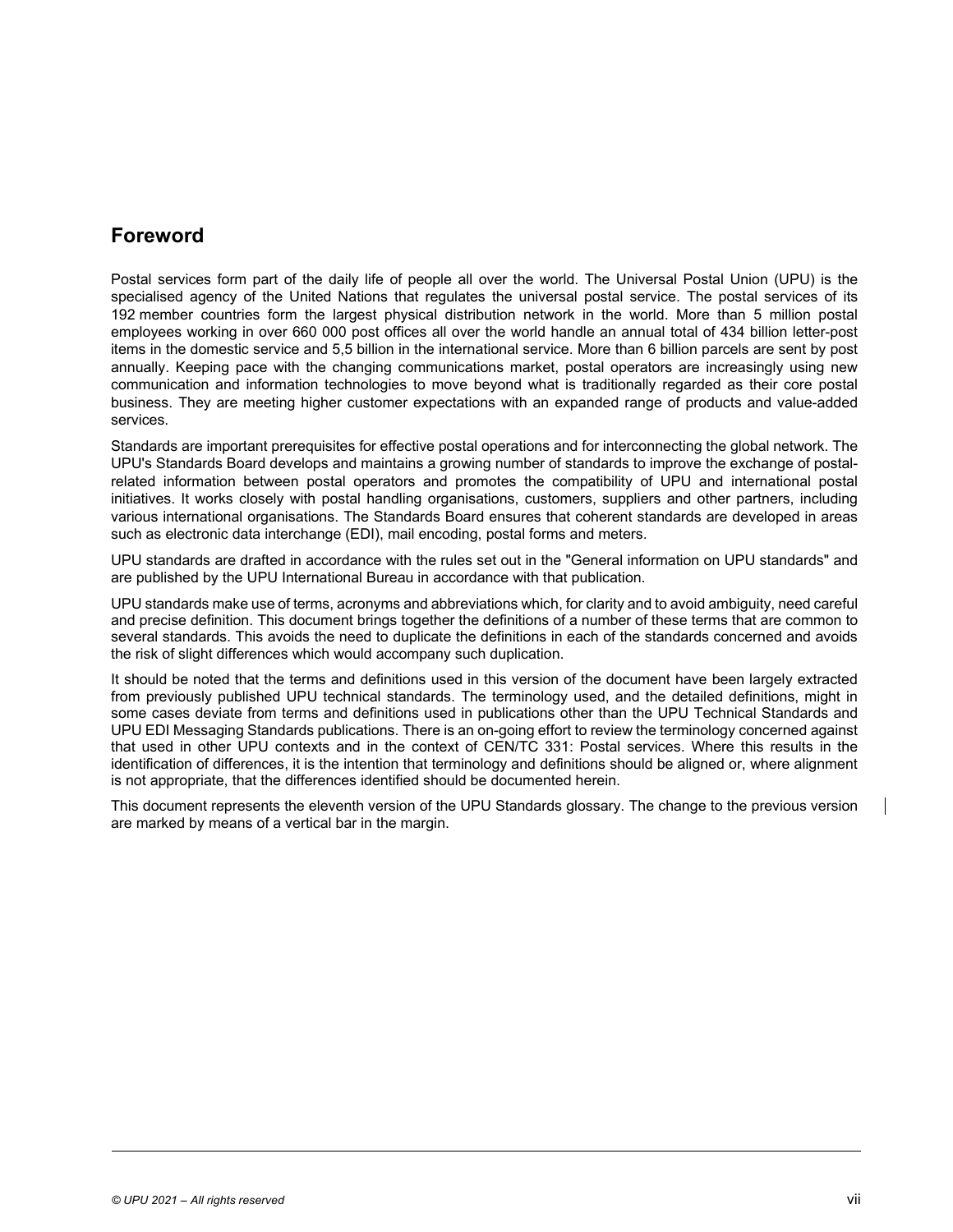# **Introduction**

UPU standards make frequent use of terms, acronyms, symbols and abbreviations that, to avoid ambiguity, require clear definition. In earlier standards, such terms, etc. were defined within individual specifications, leading to duplication and, in some instances, to the use of slightly different or even conflicting definitions, or to the use of differing terminology. By providing a single source for the most common terms, this document aims to avoid such ambiguities and inconsistencies.

The docu[ment is divided into two m](#page-9-0)ain clauses:

# **Clause N[o Description of content](#page-31-0)**

- *3 Terms and definitions*: provides formal definitions of terms that are frequently used in UPU standards;
- *4 Symbols and abbreviations*: provides definitions of acronyms, symbols and abbreviations that are frequently used in UPU standards.

It should be stressed that the definitions provided in this glossary apply only to those UPU standards that have been adapted to reference it, and then only where the individual standard concerned contains no replacement definition for a particular term; where a term is defined both herein and in an individual standard, the definition in the individual standard takes precedence.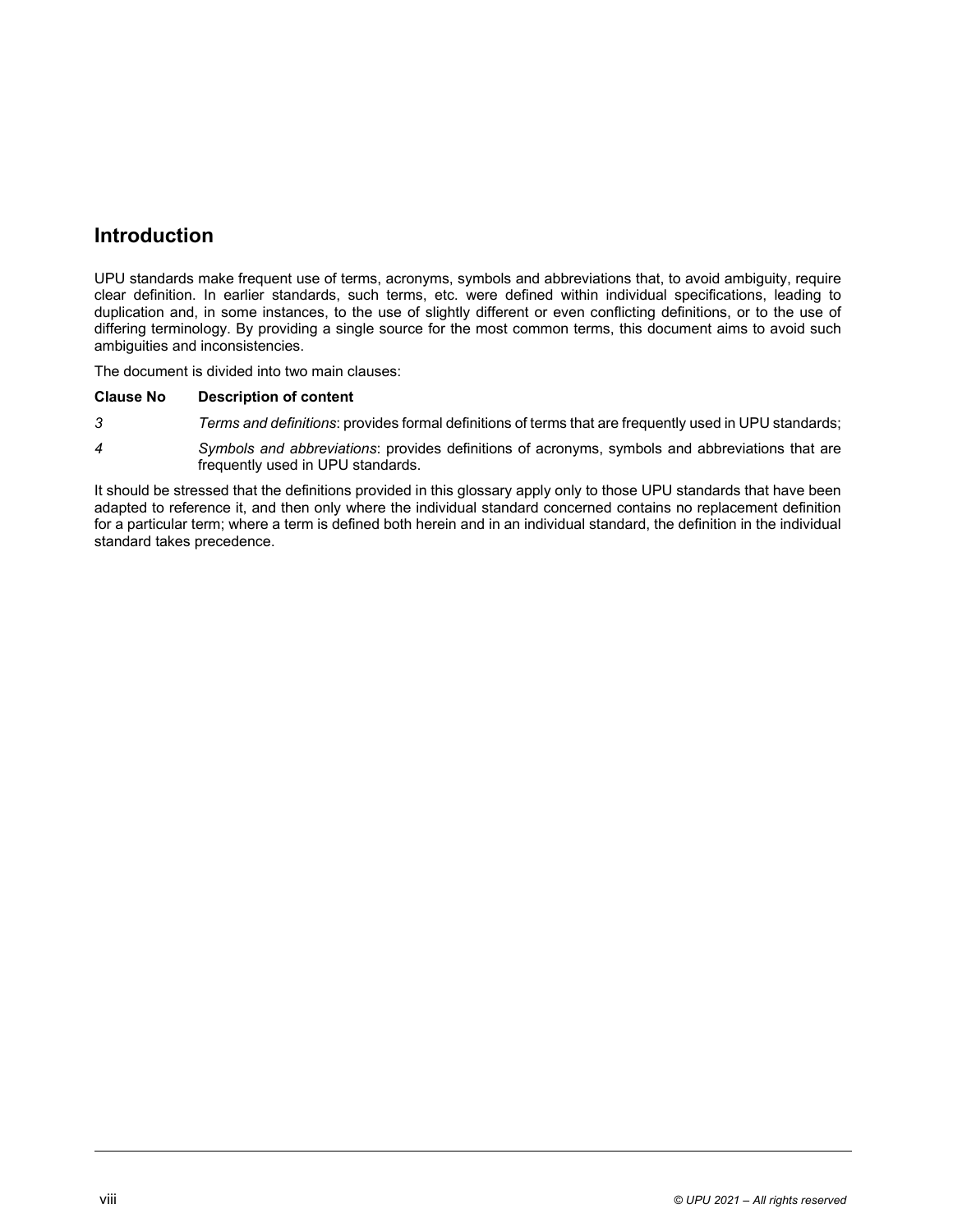# **UPU standards glossary**

# **1 Scope**

This document defines a number of terms, acronyms, symbols and abbreviations which are used in UPU standards. The definitions concerned are placed herein, rather than in the individual standards concerned, in order to avoid unnecessary duplication and, by having one definition instead of s[ever](#page-34-0)al, to avoid the risk of divergence between different definitions which might accompany such duplication.

The glossary does not c[ov](#page-9-1)er all terms, acronyms, symbols and abbreviations found in UPU standards. In particular, some terms are defined in the *TERMPOST terminology database [1]*. Also, individual standards might include explicit definitions:

- that are not, or not yet<sup>1</sup>, included here;
- for which the interpretation required for the particular standard concerned necessarily differs from that found in this document.

Where a term, acronym, symbol or abbreviation is defined both in this specification and in an individual standard, the definition found in the individual standard takes precedence in the context of the standard concerned. The general definition, found herein, applies where the term, acronym, symbol or abbreviation is used in a standard which does not have an explicit definition for it.

# **2 Normative references**

The following referenced documents are indispensable for the application of this document. For dated references, or references to a version number, only the edition cited applies. For undated references and where there is no reference to a version number, the latest edition of the referenced document (including any amendments) applies.

<span id="page-9-0"></span>Not applicable.

# **3 Terms and definitions**

Except as otherwise specified in an individual standards document, the following terms and definitions apply to all UPU standards published in the UPU Technical Standards and UPU Messaging Standards publications.

# **3.1 acceptance**

process of examining a mail induction unit, at the acceptance location, to ensure that the mail is acceptable for postal processing and that the postal operator may take responsibility for it

*NOTE 1 This normally involves scanning pallet and tray labels and checking the correspondence between these and the statement of induction and associated statements of mailing submission. It might also involve:* 

*checking of the weight of individual receptacles and/or the gross weight;* 

*verification of a sample of, or even all, items.* 

*NOTE 2 Where pallet or tray labels are not used, or not electronically pre-advised, alternative means of identifying a mail*  induction must be used. One option is to use the digital postage mark of an individual item as a source of data about the *submission, and hence the induction unit, to which the mail item belongs. This presupposes that the database, constructed from electronically provided submission and induction data, supports the use of the item identifiers as an access key.* 

 $\overline{a}$ 

<span id="page-9-1"></span> $1$  This document is being built up gradually, as individual standards are reviewed. When such a review takes place, the definitions in it are considered for incorporation herein. Where appropriate, the definition is reviewed to ensure its generality and then deleted from the new version of the individual standard.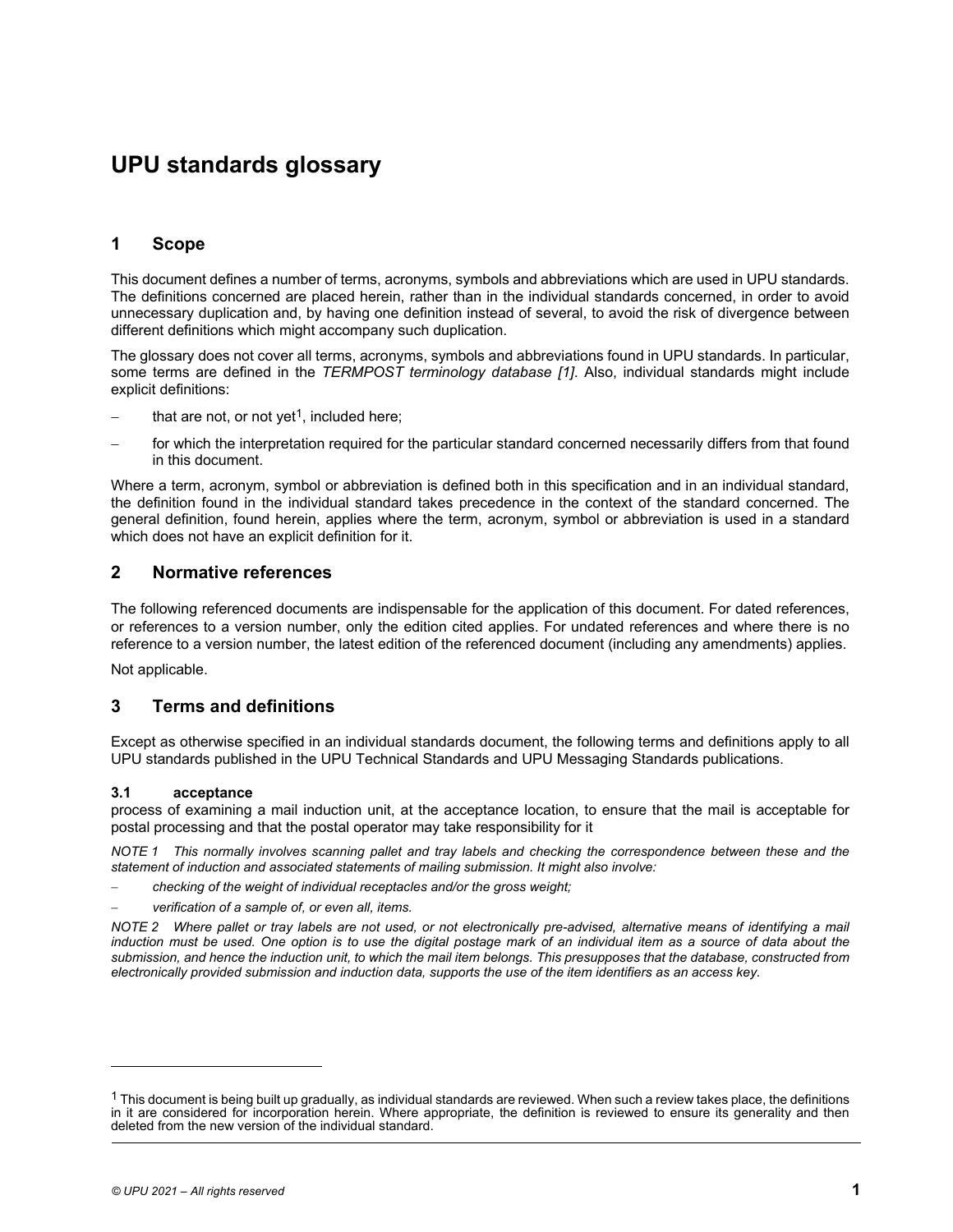# **3.2 acceptance location**

location at which responsibility for a mail induction unit is handed over from the mail submitter to the mail service contractor

*NOTE The acceptance location can be either a postal processing facility or a mailer site.* 

# **3.3 address block**

smallest rectangular area that encloses all characters in an address printed or written on a postal item or label and that has sides which are parallel and perpendicular to the refere[nce ed](#page-35-0)ge (normally the bottom) of the item or label

<span id="page-10-1"></span>see also *address rectangle and address zone* 

*NOTE The above definition differs slightly from that in EN 13619:2002 [35] in directly incorporating the concept of a mini[mal](#page-35-1)  rectangle and in applying to both delivery, sender and return addresses.* 

# **3.4 address block locator (ABL)**

specification of the approximate position of a postal address, on an item, that is compliant with CEN/TS 14567 [37]

*NOTE 1 ABL's are a special case of OCR data locator (see 3.129). CEN/TS 14567 defines a family of such locators, some of which can be combined, in a single character string or bar coded construct, with other data.* 

# **3.5 address rectangle**

smallest rectangle, on a postal item or label, that has sides which are parallel and perpendicular to the reference edge (normally the bottom) of the item or label and that:

- [enco](#page-34-1)mpasses an address block;
- encloses also any customer applied encoding printed close to the address in accordance with UPU standard S49 [22] and/or any return address printed above the delivery address in accordance with UPU standard S19 [9].

*NOTE 1 Associated postal processing information can include an address block locator, customer bar code or digital postage mark which complies with UPU standard S49 and/or a return address line. With the possible exception of an address block location symbol, which might be pre-printed, all postal processing information associated with the delivery address should normally be printed at the same time as the delivery address itself.* 

*NOTE 2 This is illustrated in the diagram below, which shows an address with two associated customer bar codes.* 



**Figure 1 – Address rectangle with address and two customer bar codes** 

# **3.6 address zone**

area, on a letter mail item, within which the delivery addres[s is re](#page-35-0)quired to be printed

The above definition differs from that in EN 13619:2002 [35]. In UPU standards, the term address zone is used to *refer to the area on an item in which an address (normally the delivery address) may be printed. For items of size up to C4, this area is specified in UPU standard S19.* 

# **3.7 addressee**

party that is the intended ultimate recipient of a postal item

<span id="page-10-0"></span>*NOTE For further information, see the explanatory notes in UPU standard S4[2 \[21\]](#page-34-3).* 

# **3.8 agent**

entity involved in any part of the provision of postal services in respect of a mail item

Agents include both employees of and subcontractors to the mail service contractor, together with the employees of *and subcontractors to other agents. They also include devices, equipment and property of the aforesaid which are utilised in the provision of postal services for the item concerned.*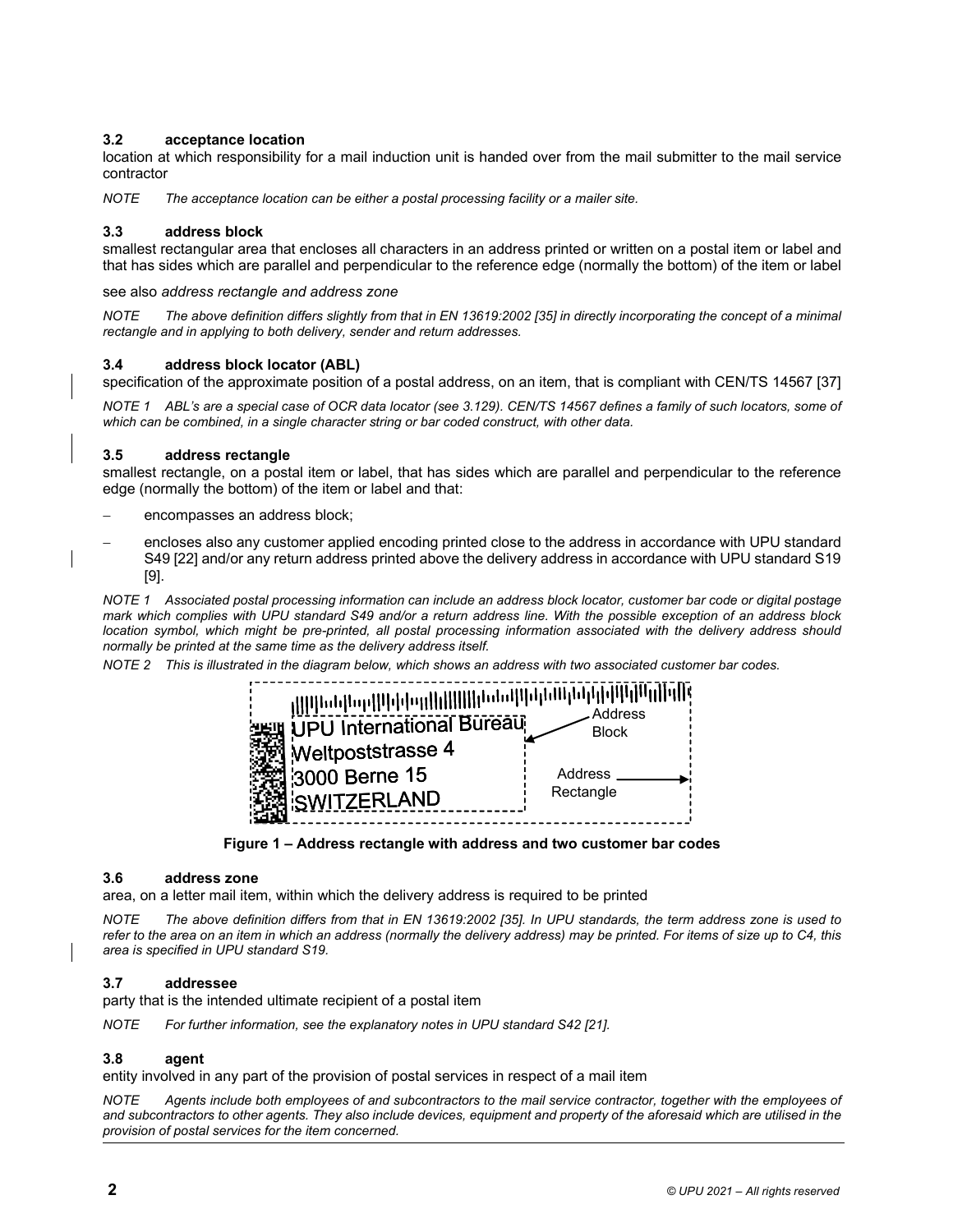<span id="page-11-0"></span>*EXAMPLE Acceptance clerks, human and mechanical sorters, image capture and computer control systems for sorting machines, receptacles, transport devices, airlines and other carriers, their staff and equipment, the delivery post, delivery agents, …* 

# **3.9 aggregate; mail aggregate**

set of mail units that satisfy specific criteria defined in the context of a particular application

*NOTE 1 Aggregates can be defined for logical processing or physical handling purposes. Examples of logical groupings include mailings (defined for mailer applications purposes) and despatches (defined for administrative, accounting and auditing reasons). Examples of aggregates formed for physical handling purposes, such as sorting, transportation and hand-over, include mailing submissions, consignments and the content of postal receptacles. The criteria used to determine which mail units belong to a given aggregate can relate to the mail unit identifiers or other attributes and/or to events which have or are planned to occur. Commonly used criteria include shared containerisation (e.g. the set of items in a given tray or the set of bundles in a given bag) and shared transportation (e.g. a consignment comprises the set of mail units, covered by a single transport order, which is intended to be transported together).* 

*NOTE 2 The definition allows an aggregate to consist of a single mail unit (a set of one). An aggregate consisting of multiple mail units need not itself be physically constrained to form a unit and its components might well have different physical locations, or even not all exist at the same time. For example, a consignment might consist of several mail units which, though intended to travel together, might in practice become separated. Similarly, if a mailing were defined as comprising the invoices produced by a mailer in a given month, some components of it might exist before others have been produced; some might even have already been delivered and destroyed.* 

*NOTE 3 The composition of nested aggregates can be specified in different ways. For example, where trays containing mail are housed in a roller cage, the aggregate consisting of the roller cage contents can be defined in terms of its component mail units (the trays with their content) or in terms of lower level aggregates (the contents of the trays), together with the trays themselves. The different methods of specification can be important in cases in which it is not known which items are in which trays. Similarly if the roller cages are grouped into a consignment, it might not be known with certainty which trays are in which roller cages.* 

#### **3.10 aggregate creator**

party that creates (forms) an aggregate

# **3.11 allocation domain**

domain within which a component of a licence plate is unique

*NOTE Allocation domains normally correspond to organisations, or to functions or departments within organisations. They are arranged hierarchically:* 

- *at the highest level, the licence plate standard registration authority, NEN, is responsible for ensuring the global uniqueness of all licence plates;*
- *it does this by delegating licence plate allocation to issuing agencies, each identified by an issuing agency code (an allocation domain code) and each responsible for ensuring that licence plates commencing with its IAC are unique within their domain;*
- *issuing agencies may similarly delegate authority (for example, the UPU's delegation to licensed issuers) to lower level organisations by allocating separate allocation domains to each of these organisations;*
- *the above process of delegation can continue to any desired level.*

# **3.12 allocation domain code**

component of a licence plate which identifies an allocation domain

#### **3.13 announcement system**

system or system component which manages the mail finishing process and is responsible for handling the electronic messaging interface (if one exists) between the mailer and the post

#### **3.14 application identifier**

numeric prefix to a data structure that defines the conte[nt, fo](#page-35-2)rmat and intended [inter](#page-35-3)pretation of the data

*NOTE Application identifiers are specified in ISO/IEC 15418 [28] and ANS MH10.8.2 [38].* 

#### **3.15 ascending register**

total amount of postage issued by a metering device

*NOTE 1 This can be used, in combination with other data, such as an equipment identifier, to provide a unique means of identifying an indicium generated by a postage metering or similar device.*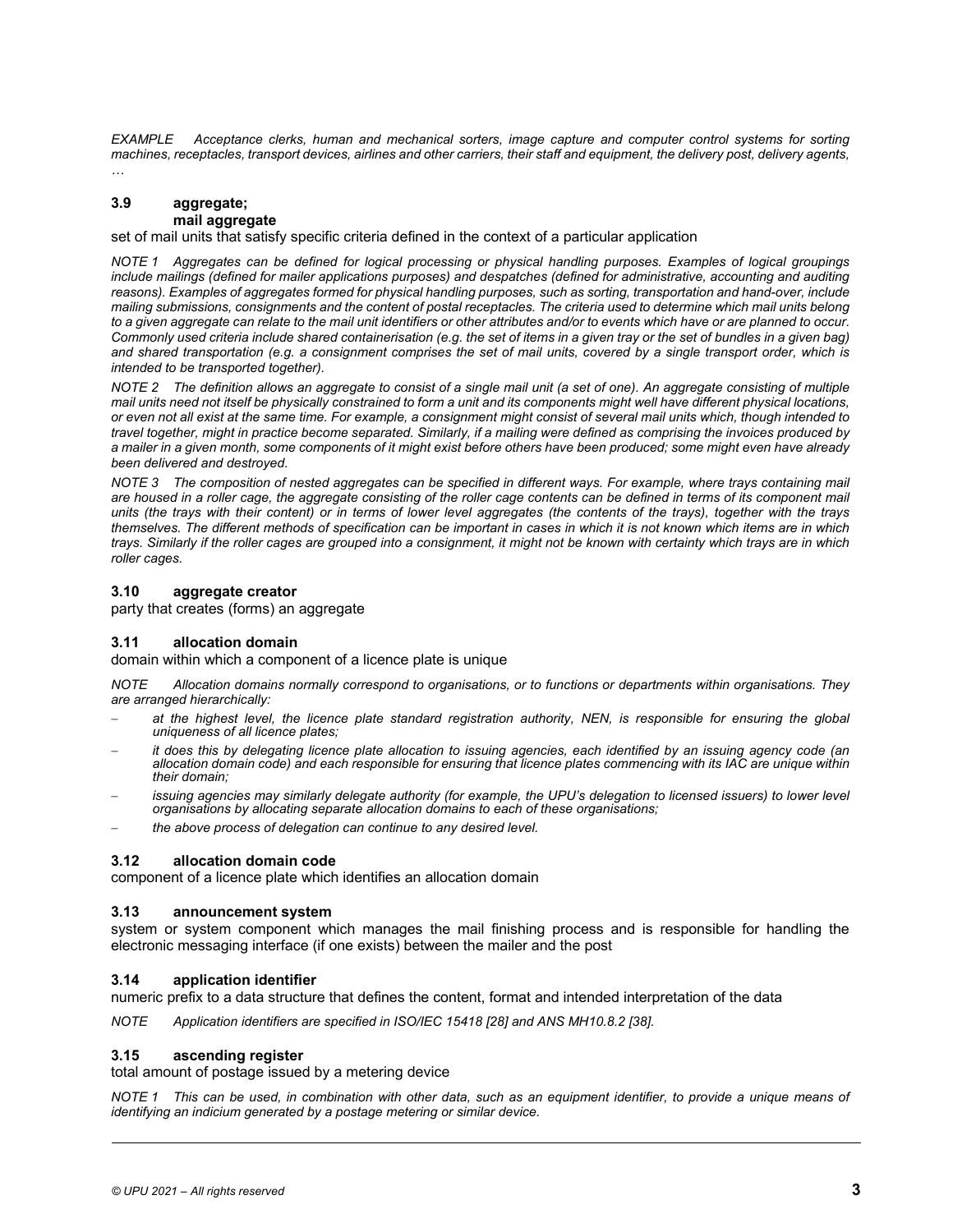*NOTE 2 Together with the descending register value, the ascending register can be used as (part of) a payment security check on a postal security device. The sum of the two values should equal a control total, held for the postal security device by the service which deals with p[ostal sec](#page-27-0)urity device replenishment, recording the total of all postage which has to date been authorized for printing by the postal security device.* 

# **3.16 asset number**

see receptacle asset number (3.154)

# **3.17 attribute**

named characteristic of an entity which can be expressed by a data value

*EXAMPLE Size, weight, delivery address, priority, etc. are all attributes of postal items, as are a customer-allocated item identifier and an item identifier encoded in a digital postage mark.* 

<span id="page-12-0"></span>*NOTE The entity can be any physical or logical object relevant to postal applications. Physical entities include mail units, receptacles, parties involved in postal transactions, transport devices, postal processing equipment and facilities; logical objects include mail aggregates, events, messages and databases.* 

# **3.18 automated data collection (ADC);**

# **automatic data capture**

descriptive term applied to a process or system which captures information from entities being processed without the need for human intervention

# **3.19 batch**

collection of individual [mail](#page-35-4) items which has relevance for postal processing purposes

# **3.20 batch identifier**

ISO/IEC 15459-compliant [\[30\] i](#page-34-4)dentifier that, during a period of at least one year, distinguishes one batch of mail items from all other batches

*NOTE See UPU standard S25 [11] for further details. A batch identifier allocated to one batch of items should not be re-used*  for another batch of items until at least one year (365 or 366 days) has elapsed. Individual posts may require a longer period of *uniqueness for batch identifiers and may require the inclusion, within batch identifiers issued under their control, of specific subcomponents designed to ensure that this requirement is met.* 

# **3.21 billion**

one thousand million (109)

*NOTE UPU technical standards use the American definition of billion, rather than the British one.* 

# **3.22 bundle**

mail unit whose physical constraint is a band or wrapper

*EXAMPLE A wrapped bundle of postal items to be delivered by an individual letter carrier.* 

*NOTE Like mail units in general, bundles can be constructed hierarchically – a bundle can be comprised of several lower level bundles, as illustrated below:* 



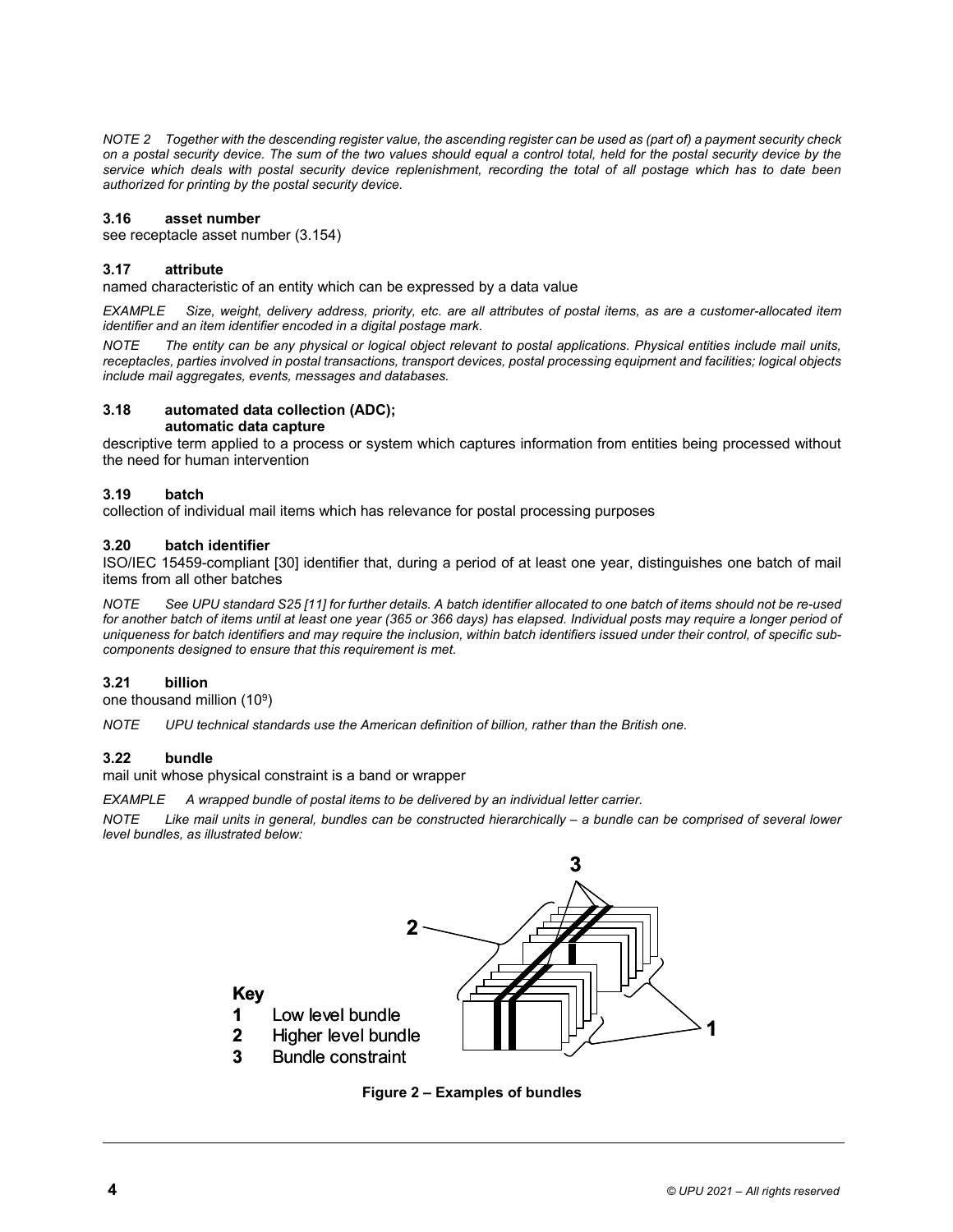# **3.23 category**

see mail category (3.99)

# **3.24 channel**

specific means of communication, such as the exchange of computer files or EDI messages, the sending of physical documents or the communication of data encoded on mail items or labels

*NOTE See also UPU standard S27 [12].* 

# **3.25 code**

value, taken from a particular code list, which is used in messages to represent one of the possible data [values](#page-35-5) for the data element covered by the code list

# **3.26 Code 39**

symbology for the encoding of alphanumeric data, in bar coded form, which is defined in ISO/IEC 16388 [33]

*NOTE Each character is represented by a symbol containing 5 bars and 4 spaces. Each bar or space is either "narrow" or "wide", with wide bars and spaces being a factor 2 to 3 wider than narrow ones. Allowing for inter symbol spaces, each character occupies between 13 and 16 narrow element widths. There is an overhead of two character positions; three if use is made of the (optional) symbol check character.* 

# **3.27 Code 128**

symbology for the encoding of alphanumeric data, in bar coded form, which is defined in ISO/IEC 15417 [27]

Code 128 can encode all 128 ASCII characters. Each character is represented by a symbol containing 3 bars and *3 spaces, each of which can be from 1 to 4 narrow elements wide, within a total symbol width of 11 narrow elements. The ability to represent all 128 ASCII characters in an 11 narrow element-wide symbol makes Code 128 much more space-efficient than Code 39. This efficiency is further enhanced by the definition of several character sets, one of which allows pure numeric data to be encoded with two digits per bar code symbol. Code 128 also has a better, non-optional, symbol check character than Code 39.* 

# **3.28 code list**

list, associated with a specific data element, which defines the correspondence between data values which can be taken by the data element concerned and the coded [values](#page-24-0) (codes) used to represent these for communications purposes

*NOTE [Co](#page-34-5)de lists require a maintenance agency (definition 3.119) responsible for defining and maintaining their content. The association between a code list and the data element with which it is [assoc](#page-34-6)iated can be itself defined by a master code list. UPU standard S41 [20] defines the mechanism for maintaining the master code list for all code lists which are maintained by the UPU. EXAMPLE S34 International Mail Processing Centre (IMPC) codes [16].* 

# **3.29 code list identification code**

coded value, drawn from the master code list maintained by a code list maintenance agency, which specifies the code list to be used for inter[pretin](#page-34-5)g a second, associated, code value

<span id="page-13-0"></span>*NOTE See UPU standard S41 [20] for a description of how code list responsible agency code and code list identification code are used.* 

# **3.30 code list maintenance agency**

individual or organisation responsible for the maintenance of a given code list

*EXAMPLE The UPU International Bureau maintains the list of IMPC codes defined in UPU [stand](#page-35-6)ard S34 [16]; the Dutch Standards Institute, NEN, maintains the list of Issuing Agency Codes defined in ISO/IEC 15459-2 [31].* 

# **3.31 code list responsible agency code**

EDIFACT data element 3055 coded value, associated with another coded data element in the same compound EDIFACT data construct, which identifies the code list maintenance agency for the code list from which the associated value is taken

*NOTE See UPU standard [S41 \[](#page-34-5)20] for a description of how this and code list identification code are used.* 

# **3.32 collection**

method of mail induction in which customers deposit mail in unmanned depositories (posting boxes) which are periodically emptied by the mail service contractor or its agent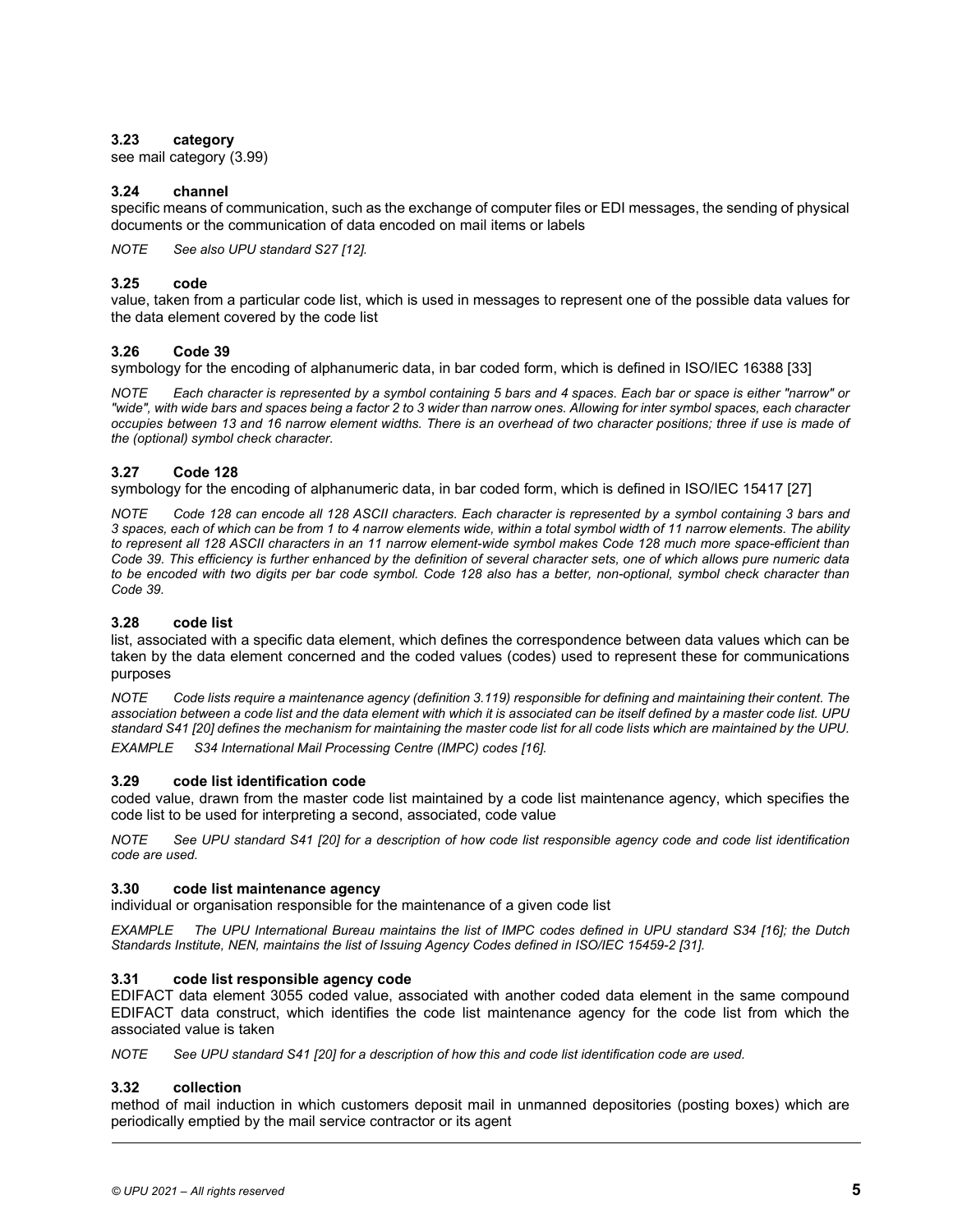# <span id="page-14-0"></span>**3.33 consignment**

a set of one or more receptacles of a particular mail category, using a common transport on a particular occasion, from a specific place of loading to a specific place of final destination

*NOTE 1 There is no direct relationship between despatches (3.55) and consignments. A single despatch can be transported in (parts of) several different consignments; a single consignment can contain (parts of) several different despatches. This is illustrated in the following diagram:* 



**Figure 3 – Consignment(s)** 

*NOTE 2 There is no relationship with the consignment product.* 

# **3.34 containerisation**

process or act of packaging one or more mail units into a receptacle to simplify handling and transportation

*NOTE In some cases, it might not be known which mail units are loaded into which receptacle. For example, when items from a sorting machine stacker are packed into trays, it is not generally known into which tray a particular item is put, especially if, as can happen, some of the items are dropped and re-ordered when they are picked up. Similarly, when roller cages are being* loaded with trays belonging to the same consignment, the particular roller cage into which a given tray is placed might not be *known if several roller cages are needed to house all the trays in the consignment concerned.* 

# **3.35 content-piece**

part of the content of a postal item that has characteristics and attributes, which distinguish it from other parts of such content

*NOTE 1 A content-piece can include multiple units having identical characteristics.* 

*EXAMPLE A parcel might contain three dinner plates and six wine glasses. The three dinner plates would constitute one content-piece; the six wine glasses would constitute another.* 

*NOTE 2 Information about [conte](#page-34-7)nt-pieces is generally only relevant to the postal service if the item concerned is subject to the requirement to supply a CN 22 or CN 23 customs declaration. The attributes of content-pieces which are relevant in such cases are defined in UPU standard M33 [4].* 

# **3.36 customer-allocated item identifier**

item identifier which has been allocated by the mailer of an item

*NOTE Customer-allocated item identifiers have limited value within the postal system unless their uniqueness can be guaranteed. The licence plate standard provides a standardised approach to structuring identifiers in a way which allows such uniqueness to be controlled.* 

# **3.37 data area title**

human-readable text, printed close to a bar code or two-dimensional symbol, indicating the nature of the content of the bar code or symbol

*EXAMPLE The data area title for a bar coded representation of a delivery postcode might be "Delivery Postcode:".* 

*NOTE A data area title indicates the nature of the bar code, not its actual data content. The reproduction of critical content is referred to as a human-readable interpretation (q.v.).* 

# **3.38 data construct**

combination of one or more data elements and/or lower level data constructs, associated with a data construct definition and encoding specification contained within a UPU standard which falls under the framework defined in standard [S27](#page-34-8) [12]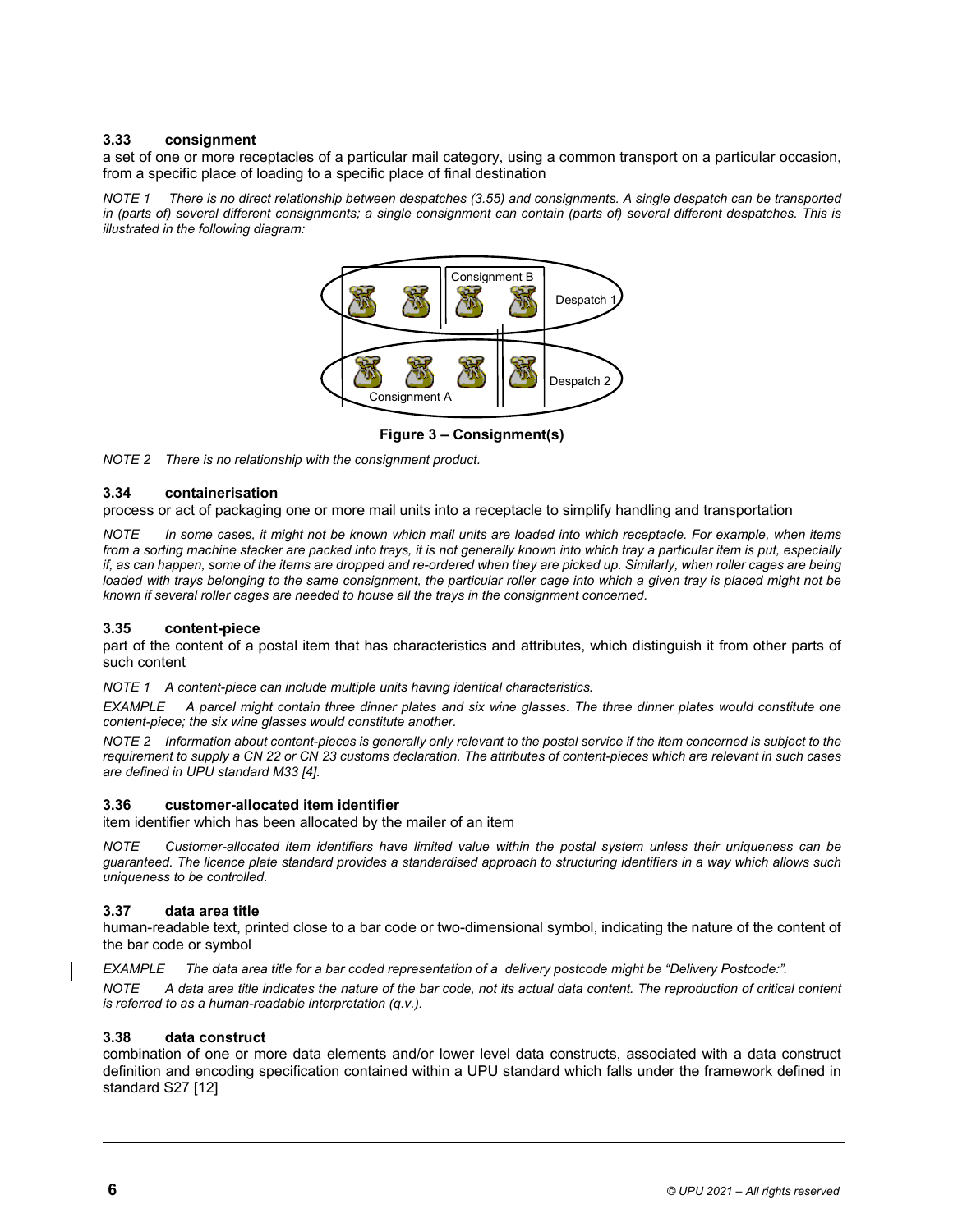*NOTE Data constructs can be simple, corresponding to a single item of data (e.g. the weight of an item), or compound,*  corresponding to several items of data and/or lower level data constructs which are grouped together, usually for reasons of *communications efficiency.* 

#### <span id="page-15-1"></span>**3.39 data element**

smallest logical unit of data, about a postal item, aggregate or receptacle, which might need to be communicated between postal applications

# **3.40 data iden[tifier](#page-35-2) (DI)**

alphanumeric prefix to a data structure that defines the content, format and intended interpretation of the data

*NOTE See ISO 15418 [28] and ANS MH10.8.2 [38]* 

# **3.41 data identifier category**

grouping of related data identifiers

*NOTE Data identifiers are divided into 26 categories, labelled A to Z, each of which corresponds to a particular class of DIs. For example, B is used for container information and D for dates. Different data constructs within a category are identified by means of a numeric prefix.* 

#### **3.42 data identifier standard**

ANSI standard ANS MH10.8.2 [38]

#### **3.43 data matrix**

two-dimensional matrix symbology specified in ISO/IEC 16022 [32]

*NOTE Data matrix uses square modules arranged within a perimeter finder pattern. Its characteristics, data character encodation, symbol formats dimensions and print quality requirements, error correction rules, decoding algorithm and userselectable application parameters are defined in ISO/IEC 16022.* 

## **3.44 data title**

human readable text, placed close to printed or encoded information, that indicates the nature of the printed or encode information concerned

*NOTE Data titles are frequently used on forms or labels to assist users in locating information of interest and to avoid misinterpretation. They can also be used, in association with bar codes or two-dimensional symbols, to support human determination of which of several bar codes or symbols to scan. It is stressed that a data title indicates the nature of the content of the bar code or two dimensional symbol and not the value which is encoded. Compare this with human-readable interpretation (3.75), which reproduces critical content.* 

#### **3.45 data value**

that part of a data structure which contains the elementary data to be conveyed within a particular instance [of the](#page-34-9) data structure

<span id="page-15-2"></span>*NOTE The data value is the fourth component of a data structure defined in accordance with UPU standard S24 [10]. It contains the value associated with a specific instance of the data structure, and has a format, content and intended interpretation which are defined by the combination of a data identifier and (if present) a format identifier.* 

# **3.46 date**

 $\overline{a}$ 

characteristic of an event which defines, to an appropriate level of accuracy, the point in time at which it occurred or is or was forecast to occur

*NOTE Unless otherwise specified, dates should be expressed in modified UTC form: ccyymmddhhmmsszzzpoooo where ccyy represents the four digit year, mmdd the two digit month and day within the month, hh, mm, ss and zzz represent hours (based on a 24 hour clock), minutes, seconds and decimal parts of seconds elapsed since the start of the day concerned, oooo represents t[he](#page-15-0) local time offset from UTC in hours and minutes and p is either a full stop '.' if the offset is positive or a minus sign '-' if it is negative.2 This introductory character and the offset may be omitted if there is no requirement to specify the local time* 

<span id="page-15-0"></span> $2$  Normal UTC form is ccyymmddThh:mm:ss.zzz+oooo, i.e. with letter "T" in front of the time; with colons to separate hours from minutes from seconds and with either plus or minus, in place of full stop or minus, in front of the offset. The modification has been made to ensure that values can be directly represented in EDIFACT DTM segments. Note that with positive offsets (local time ahead of UTC), the offset value must be **subtracted** from the given local time in order to obtain a GMT time, whilst for negative offsets, it must be added.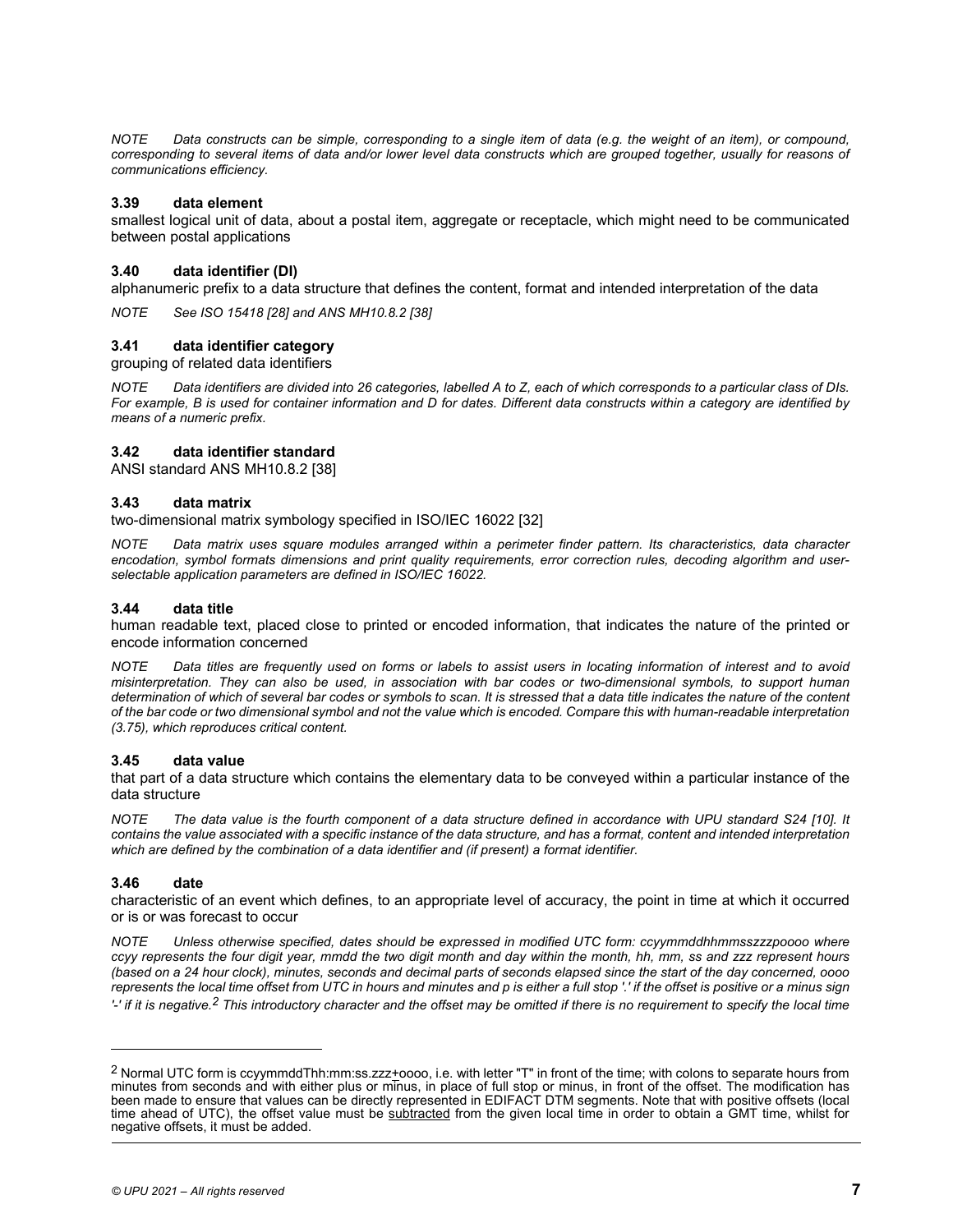*zone3, that is if knowledge of the time offset is considered immaterial at applications level or the recipient can be expected to have the necessary knowledge. If lower precision is required, components other than the offset may be truncated from the right. EXAMPLE* 

- *2002 represents any date within year 2002 (it is assumed that the local time offset is known or immaterial);*
- *200208 represents any date within August 2002 (local time offset known or immaterial);*
- *20020823 represents local date 23rd August 2002 (the recipient is assumed to know the time zone and offset);*
- *20020823.0000 represents the GMT date 23rd August 2002;*
- *20020823-0500 represents the date 23rd August 2002 in a time zone which is 5 hours behind GMT;*
- *20020823.0500 represents the date 23rd August 2002 in a time zone which is 5 hours ahead of GMT;*
- *2002082314.0000 represents any date between 14:00 and 15:00 GMT on 23rd August 2002;*
- *200208230427503 represents local time of between 50,3 and 50,4 seconds after 04:27 on 23rd August 2002;*
- *20020823042750327.0500 represents local time of between 50,327 and 50,328 seconds after 04:27 on the same date and further specifies that this is five hours ahead of GMT (that is, the equivalent GMT date would be 20020822232750327.0000).*

# **3.47 delivery**

postal process in which a postal item leaves the responsibility of the postal operator through being handed over to, or left for collection by, the addressee, the mailee or an authorised representative, or deposited in a private letterbox accessible to one or other of these

*NOTE Except in the case of special services, for which the addressee or mailee is required to acknowledge receipt, delivery does not necessarily guarantee that the postal item actually reaches the addressee or mailee. In particular, where postal items are left for collection or deposited in a private letter-box, other persons might have access to them, either legally or otherwise.* 

#### **3.48 delivery address**

postal address specified by the mailer to which the postal operator is requested to deliver the postal item

*NOTE 1 In certain circumstances, e.g. unaddressed mail, the delivery address might not actually be represented on the postal item. In this case, the delivery address is determined by the postal operator in accordance with an agreement between the operator and the mailer.* 

*NOTE 2 The postal item might not actually be delivered to the requested delivery address. For example, in the case of forwarding, delivery takes place at the forwarding address.* 

# **3.49 delivery point**

physical location recognised by a postal operator as a valid location at which delivery of a postal item may occur

# **3.50 deli[very p](#page-22-0)oint identifier**

l[ocatio](#page-34-10)n code (see 3.96) that designates an individual delivery point

*NOTE 1 Delivery point identifiers are generally specific to a postal operator and can be constructed from the concatenation of an S31 [14] issuer code and an issuer-assigned code that distinguishes the delivery point concerned from all other delivery points served by that issuer. Note that a single delivery point could be assigned several different identifiers, particularly in the case in which it is serviced by multiple postal operators.* 

*NOTE 2 Postcodes generally designate a group of delivery points that have significance for proc[essing](#page-35-7) or delivery purposes and do not normally qualify as delivery point identifiers. However, the combination of ISO 3166-1 [23] two character country code, dash or hyphen and a national postcode can be used as a delivery point identifier if (and only if) the postcode concerned corresponds to a single delivery point.* 

#### **3.51 delivery post**

postal operator, or other postal handling organisation, entrusted with delivery of a postal item

# **3.52 delivery sequencing**

process of placing an aggregate of mail, which is to be delivered by the same delivery agent, into the sequence in which delivery should take place

l

 $3$  Thus, a time without an offset is to be interpreted as local time. If it is desired to explicitly represent UTC time, this should be done by specifying time offset 0000.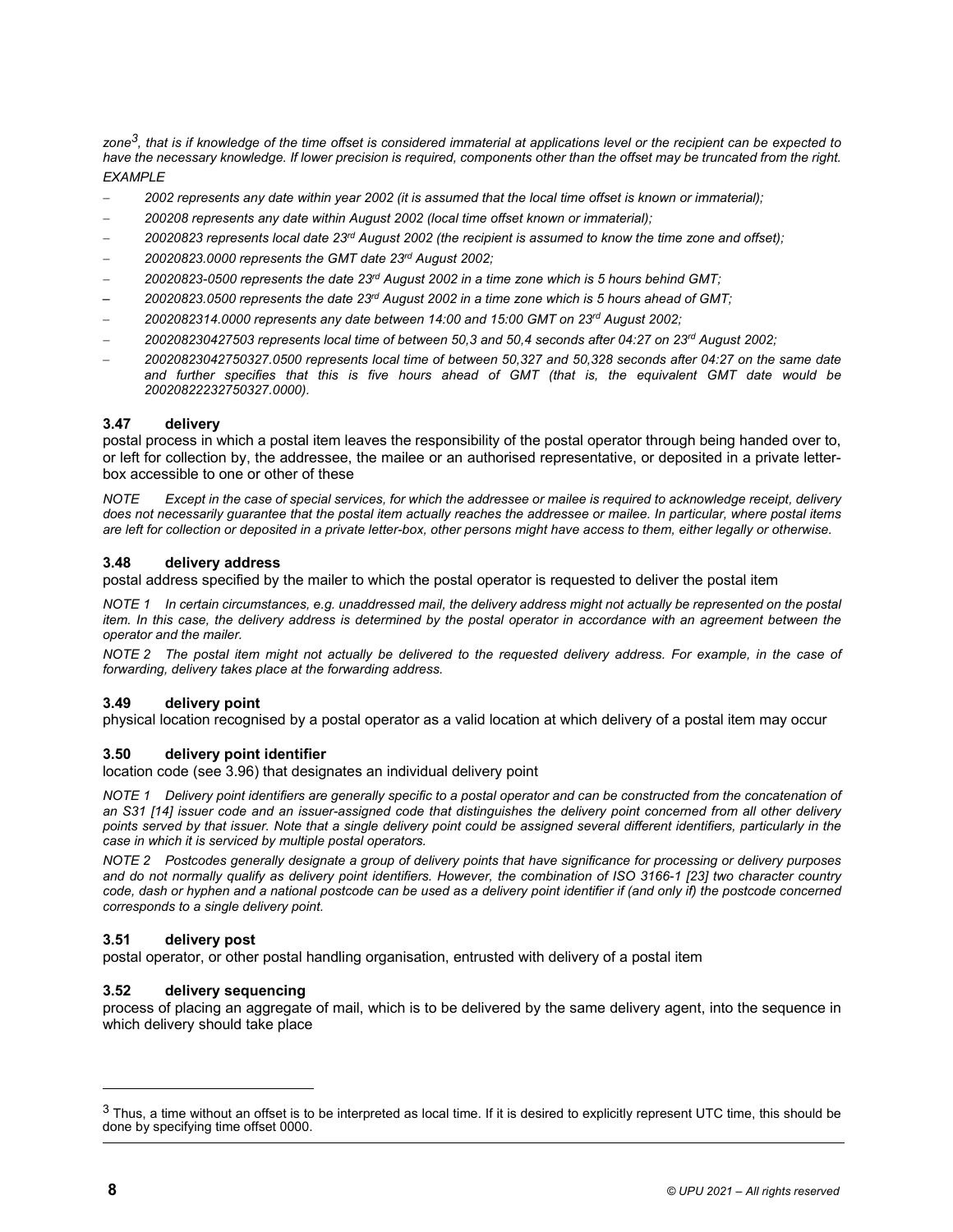# **3.53 descending register**

the amount of postage remaining available for future issue by a postal security device

*NOTE The descending register can be used as (part of) a payment security check on a postal security device, in conjunction with the ascending register value. The sum of the two values should equal a control total, held for the postal security device by the service which deals with postal security device replenishment, recording the total of all postage which has been to date authorized for printing by the postal security device.* 

# **3.54 designated operator**

any governmental or non-governmental entity officially designated by the member country to operate postal services and to fulfil the related obligations arising out of the Acts of the Union on its territory

*NOTE 1 Generally, such organisations:* 

- *are authorised by the UPU member country concerned to provide public postal services, that is, to accept mail from any mailer in its territory and take responsibility for delivery to any addressee world-wide;*
- *organise and take direct responsibility for delivery to addressees within the geographic area covered by their operating remit;*
- *provide delivery services, within this geographic area, to other designated operators in accordance with the UPU Convention and standards.*

*NOTE 2 See also "postal operator" – a term frequently used UPU standards to refer to organisations licensed to provide postal services to the general public.* 

# **3.55 despatch**

mail aggregate for which, under the terms of a single despatch agreement, responsibility is (to be) handed over from one mail processing centre to another and which is accounted for as a unit between the operators involved

*NOTE The mail in a despatch is generally ho[used](#page-35-4) [in one](#page-35-6) or more postal receptacles, such as bags, trays and roller cages, but some types of despatch may also contain "loose loaded parcels". Whilst individual receptacles and such loose loaded parcels constitute transport units in the sense of ISO 15459 [30], [31], the despatch as a whole is not physically constrained and thus does [not c](#page-10-0)omprise such [a trans](#page-14-0)port unit. Given th[e lack o](#page-30-0)f physical constraint, the receptacles (and loose items) forming a despatch could be separated for the purposes of physical transportation between the two mail processing centres. See also aggregate (3.8), consignment (3.33) and transport unit (3.182).* 

# **3.56 despatch agreement**

agreement under which mail is exchanged between mail processing centres operated by different postal handling organisations

<span id="page-17-0"></span>*NOTE Despatch agreements relate to and are characterised by a specific pair of mail processing centres, a single mail category and a single mail sub-class. They can also specify other cons[traints](#page-22-1), for example that the [mail in](#page-23-0) a despatch covered*  by the agreement should be addressed to a particular region in the territory covered by the delivery organisation. See also mail *processing centre (Error! Reference source not found.), mail category (3.99) and mail sub-class (3.107).* 

# **3.57 digital postage mark (DPM)**

postage mark, containing information that can be captured and used by the mailer, postal handling organisations and the recipient, having the following features:

– the information content is expressed in the form of a message, containing internationally standardised data constructs;

*NOTE 1* This provision is not meant to restrict the range of data which can be encoded in a DPM, [only to](#page-34-4) ensure *that relevant data can be extracted and interpreted by all parties needing access to it. UPU standard S25 [11] defines a set of data constructs which can be used for this purpose. Though S25 necessarily only defines those data constructs which have, to date, been identified as useful, it is intended that the standard be extended as and when new data requirements emerge. Therefore, any party having a requirement which is not covered by the data construct definitions in S25 is invited to contact the secretariat of the UPU Standards Board with a view to the extension of that standard.* 

– the message is represented on the item in the form of one or more machine-readable symbols;

*NOTE 2 Besides the machine-readable symbol(s), digital postage marks may contain information which is humanreadable. This may duplicate and/or complement information contained in the symbol(s).* 

- the accuracy of data capture from the symbol(s) is assured by the encoding of error detection and correction data.
- the message includes information which has postage payment implications;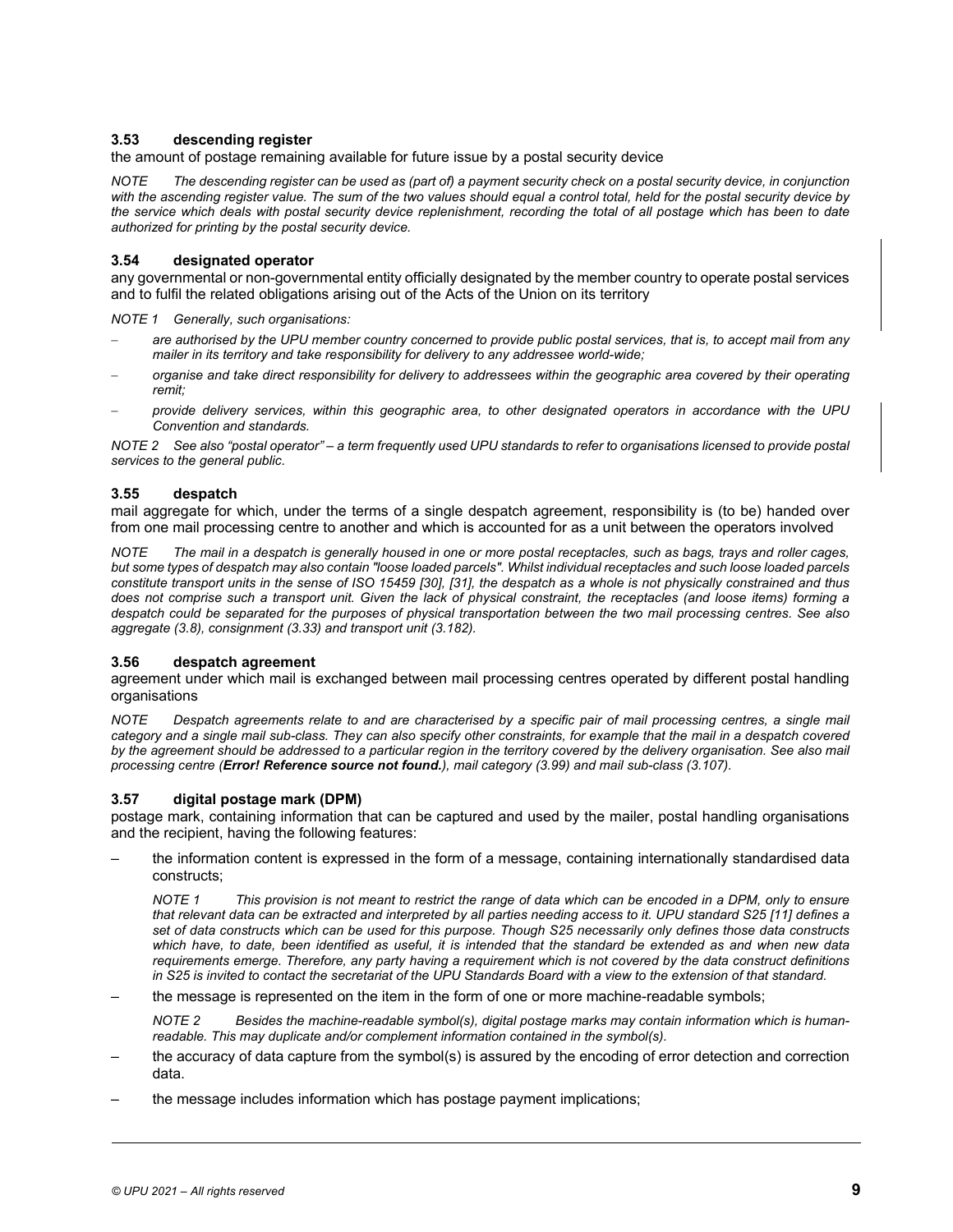<span id="page-18-0"></span>– the security and integrity of the message is protected through the incorporation of CVCs, EVCs or similar mechanisms.

*NOTE 3 See UPU standard S36 [18] for further information of the applications, design and security of digital postage marks.* 

# **3.58 document reference number (DRN)**

identification code assigned to a message for reference purposes

*NOTE 1 The DRN, which is present in the BGM segment of EDIFACT messages, is used for associating messages pertaining to the same subject. In particular, it is used to link modification messages with the original message to which they refer.* 

# **3.59 domain**

sphere of activity, concern, control or function

*NOTE In postal standards, domain is widely used in two contexts. In expressions such as "mailer domain" and "postal domain" it refers to the collection of entities such as physical and logical objects, parties and processes related to controlled by a specific party or class of parties; when used in the context of identifiers, it refers to the set of all identifier values which are, or might be, assigned by or under the contr[ol of a](#page-21-0) given party or group of parties.* 

#### **3.60 EDI address**

see interchange network party address (3.85)

#### **3.61 electronic data interchange**

electronic exchange of data, in computer-readable form, between computer-based data processing systems

#### **3.62 entity**

distinct physical or logical object of interest in the context of a postal application

*EXAMPLE a mail item; a mail unit; a receptacle; a sorting machine; a bar code scanner; a post-office clerk; a database record pertaining to one of these (or to any other [entity\);](#page-35-6) a computer application; …* 

## **3.63 equipment identifier**

globally unique, ISO/IEC 15[459-co](#page-34-4)mpliant [31], identifier for a device, an item of equipment or computer application used in mail creation, transport or processing

*NOTE See UPU standard S25 [11] for further details. Equipment should be interpreted in a broad sense. Equipment identifiers can be allocated to instances of licensed computer programs as well as to physical devices such as postage meters, printers and computers. They are intended for use in identifying devices which require a static form of identification, i.e. an identification which persists over a long period of time (normally the lifetime of the device concerned).* 

# **3.64 event;**

## **postal handling event**

occurrence of a significant change in the actual or predicted values of one or more attributes of an entity

*NOTE 1 Significance is not explicitly defined and can be application or party-specific: normal sorting of an item, resulting in it being directed to a particular sorting machine output stream, might be significant to the postal operator concerned, but is normally not significant to other operators, or to the mailer. In contrast, sorting of an item to a reject bin because the address is found to*  be invalid might well be significant to the mailer. Processes giving rise to events include mail acceptance, processing, *transportation and hand-over between parties. Some occur only to individual mail units; others apply to mail aggregates, to the containers in which mail is housed, or to all three types of entity..* 

*NOTE 2 The detection of an event can be computed by comparing the observed and/or predicted values of an entity's attributes at two different dates.* 

#### **3.65 event report**

communication of a set of attribute name-value pairs captured or predicted on or before a given date or within a given date range which is made to advise of actual or predicted change(s) in the values of the named attributes concerned

*Event reports are normally triggered by the detection or computation of an event which the event detector considers to be significant to the party to whom the report is sent. They can also be included in communications about an entity in order to provide a historical record of events occurring to that entity.* 

*EXAMPLE Scanning of a receptacle on handover after transportation (in which the event corresponds to a change in the recorded location of and party responsible for the receptacle) normally results in the generation of an event report addressed to the consignor of the receptacle; such reports are communicated in the form of RESCON or RESDES messages. Similarly, events*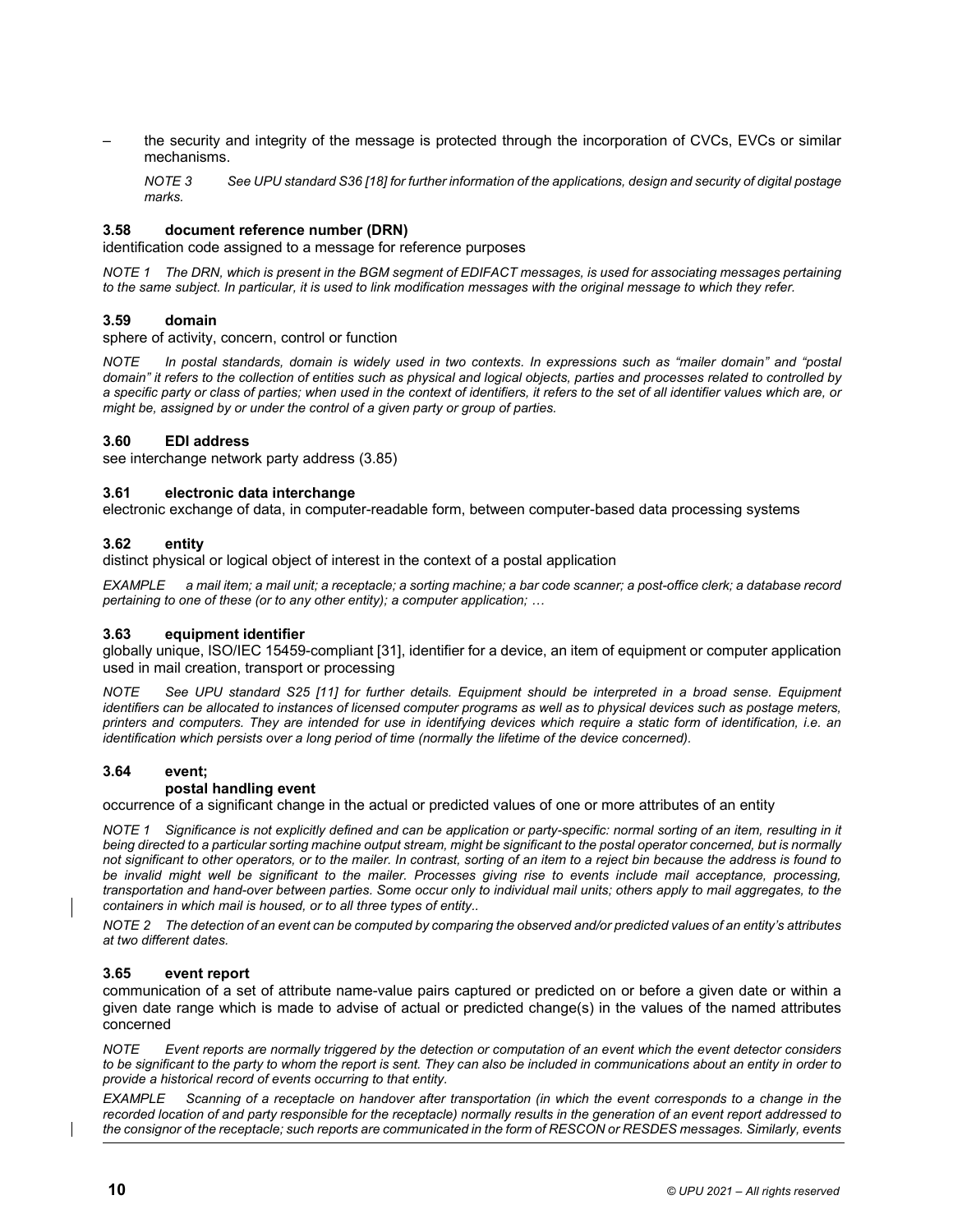*corresponding to the delivery of a tracked mail item to its addressee result in the generation of event reports which are communicated in EMSEVT messages.* 

# <span id="page-19-0"></span>**3.66 exempt item**

postal item that is not subject to terminal dues; opposite of non-exempt item

# **3.67 facing identification mark (FIM)**

machine readable specification of the face, orientation and processing mailstream to which a postal item belongs

*NOTE UPU standards primarily deal with FIMs that are compliant with CEN/TS 14442 [36]. These also include identification of the origin post. This in no way prevents individual postal operators from defining and supporting their own FIM marks, provided that these are distinguishable from CEN/TS 14442 FIMs.* 

# **3.68 flat**

letter-post item which is too large, too thick or too stiff to qualify as a small letter, but which has a size of 229 mm by 324 mm or less; a maximum thickness of 20 mm and a maximum weight of 500 g or can otherwise be automatically processed on the flat sorters used by the delivery post

*NOTE 1 The above includes all items that could be processed on the delivery post's flat sorters. Some flat sorters support items up to 35 mm thick and/or up to 2 kg in weight.* 

*NOTE 2 The definition relates to the processing capability of the delivery post. In the case of inter-operator items, the capability of the origin postal operator's flat sorting systems might be either more or less restrictive. If it is more restrictive, larger and thicker items would normally be processed by it as packets and be despatched to the delivery postal operator along with other packets. The delivery postal operator then has the choice of whether to treat them as packets, or to separate them and process them with (other) flats. If the origin postal operator's systems are less restrictive, it should separate out the oversized / overweight items and present them to the delivery postal operator as packets. If it does not do so, the delivery postal operator has to perform this segregation or to process the aggregates containing them as if all items in them were packets.* 

# **3.69 flat sorter**

sorter which is designed for and c[apable](#page-28-0) of processing items of size up to at least C4 (229 mm by 324 mm) with a thickness of up to at least 20 mm and weight of at least 500 g

*NOTE Unlike small letter sorters (see 3.166) flat sorters do not generally require items to be flexible. Most flat sorters can also be used for sorting small letters, though these can normally be processed more efficiently using small letter sorters. Some flat sorters can process items up to 35 mm thick and/or up to 2 kg in weight.* 

# **3.70 format identifier**

field, within a data structure, which defines the structure and format of, and the interpretation to be given to, the data value

*NOTE The use [of for](#page-34-9)mat identifiers allows a variety of data structures to be represented using a single data identifier. See also UPU standard S24 [10].* 

# **3.71 forming**

process by which individual postal items, bundles and/or postal receptacles are assembled into mail aggregates

*NOTE The purpose of forming is usually to facilitate transportation within or between postal [processi](#page-30-1)ng facilities, handover between different carriers, and/or to facilitate handling by staff or equipment. See also unforming (3.185).* 

# **3.72 forwarding address**

postal address, specified by the addressee or mailee of a postal item, to which the postal operator is requested to deliver the postal item, in place of delivering it to the delivery address

*NOTE 1 Not all postal items can be forwarded, as for some postal services the mailer might require the return of the postal item if it cannot be delivered at the delivery address.* 

*NOTE 2 Forwarding addresses can be permanent, e.g. in case of relocation of the addressee, or temporary. They can also involve the holding of mail for collection by the addressee or the mailee (see poste restante).* 

# **3.73 generator polynomial**

polynomial used in certain kinds of algorithm for detecting and possibly correcting differences between transmitted or encoded data and received or decoded data

*EXAMPLE The Reed-Solomon algorithm, which is commonly used to protect data encoded in the form of 2d symbols, BNB or 4-state bar codes and on data storage media such as CD-ROMs, provides some protection against errors in the capture of the encoded data. It provides both error detection and correction capability and uses a generation polynomial whose order is* 

 $\mathsf{I}$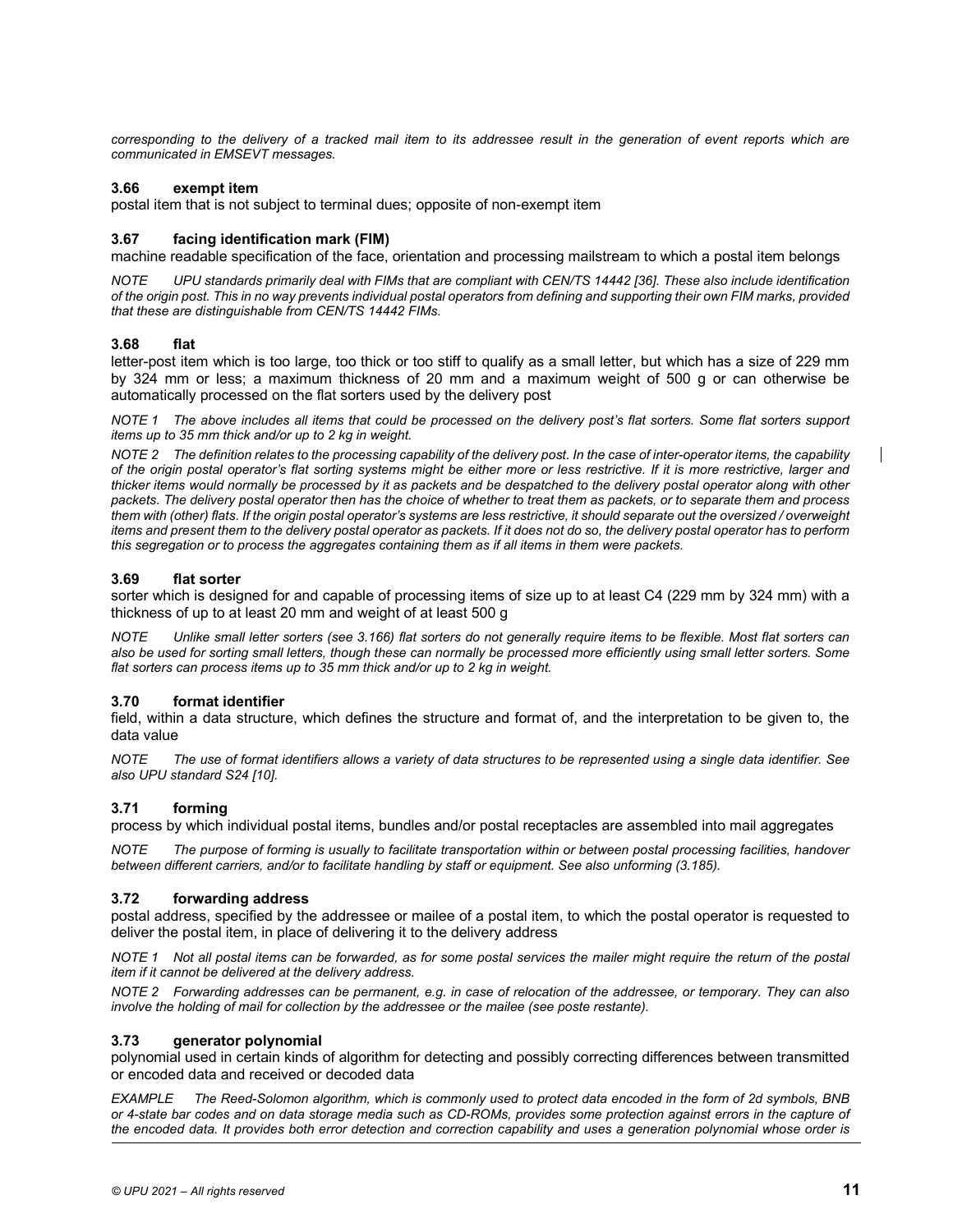equal to the maximum number of data capture errors which can be protected against. In electronic data transmission, where *data can be re-transmitted if errors are detected, cyclic redundancy checks (CRCs) are more commonly used. The most common CRC algorithms use generator polynomials of order 16 or 32.* 

# **3.74 horizontal skew**

angle between the centre line of a bar code, or the base line of a text string, and the reference edge (normally the bottom) of a mail piece

# **3.75 human readable interpretation**

human readable text, printed close to a bar code or two-dimensional symbol, which reproduces the critical content of the bar code or symbol

*NOTE 1 A human-readable interpretation for a bar code or two-dimensional symbol is usually provided to permit manual processing of the item associated with the bar code, or manual or OCR data capture of key data, in situations in which the bar code or symbol is unreadable, either as a result of damage or poor quality printing.* 

*NOTE 2 For linear bar codes, it is normal to include, with a human-readable interpretation, the complete content of the bar code, including the data identifier; for two-dimensional symbols, only critical data contents are usually reproduced.* 

# **3.76 IATA airline designator**

IATA-allocated identification code, for an airline, which is published in the *IATA Airline Coding Directory*

# **3.77 IATA location ID code**

<span id="page-20-0"></span>IATA-allocated three character location identifier code, published in the *IATA Airline Coding Directory*, for a location which has significance for air transport purposes

# **3.78 identifier**

attribute of an entity that distinguishes that entity from any and all other entities existing, within a specified domain, during a specified time

*NOTE 1 The domain is normally limited to a specific class or type of entity. Thus item identifiers distinguish between items and delivery point identifiers distinguish between delivery points, but it is not required for item identifiers to be distinct from delivery point identifiers. In particular, it is common to use the same identifier value for both a physical object, such as an item, and a database record relating to that object. This means that the unique identification of an entity requires knowledge of both the type of entity and the value of the identifier.* 

*NOTE 2 [Th](#page-34-11)e period of time is referred to as the uniqueness period and can refer to the future. It is generally required to be long in comparison with the normal period of time during which the identified entity is of interest. The UPU item identification standard, S10 [7], requires that the identification value for one item shall not be re-used for another item until at least one year has elapsed, whilst the IMPC identification standard, S34, requires that IMPC codes be considered for re-use only after the IMPC to which they were previously allocated has been closed for at least five years. Individual postal operators may require longer uniqueness periods for the identifiers issued under their control.* 

# **3.79 ID-tag**

globally unique postal item identifier allocated in accordance with UPU standard S18 [8], a machine readable encoded representation of which is placed on the item concerned by, or on behalf of, a mail service contractor

*NOTE 1 It is important to note that an ID-tag – unlike possible other forms of item identification – is optimised for postal processing use. It is allocated by a mail service contractor, encoded on the item in a postal industry specific form and has no significance outside the postal processing system.* 

*NOTE 2 In UPU standards, the term ID-tag normally refers to an identifier which is compliant with UPU standard S18. Some postal operators use similar identifiers that are not S18-compliant. Where it is required to refer to such identifiers, these are*  referred to as "domestic ID-tags", with "UPU ID-tag" being used where it is desired to emphasise S18 compliance.

# **3.80 inbound processing facility**

postal processing facility in which mail is sorted by delivery office or route

*NOTE See also inward processing facility.* 

# **3.81 induction**

process whereby mail is handed over to a postal operator by a mail submitter and which culminates in the postal operator taking responsibility for the induction unit concerned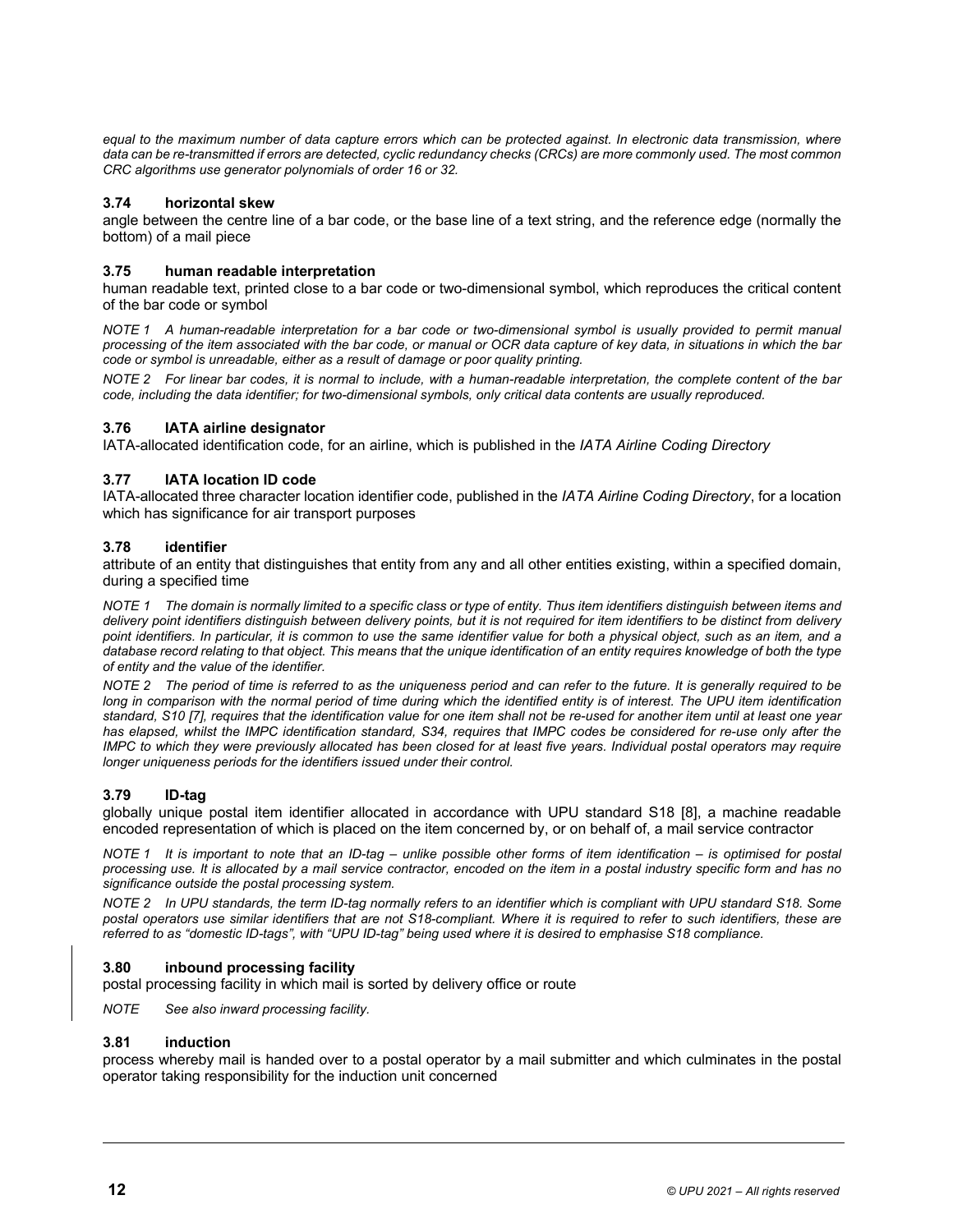# **3.82 induction unit**

mail aggregate consisting of one or more mailing submissions for which responsibility is handed over between a mail submitter and a postal operator in a single hand-over transaction

# **3.83 inter-operator mail**

mail for which the origin postal operator and the delivery postal operator are different organisations

*NOTE Previously inter-administration mail.* 

# <span id="page-21-0"></span>**3.84 interchange**

single instance of electronic data involving the sending from one party (the interchange sender) to another party (the receiver) of an identified set of one or more messages

# **3.85 interchange network party address**

electronic address used in electronic data interchanges (EDI), as the origin or destination of an interchange; also called EDI address

*NOTE Interchange network party addresses in place for UPU messaging standards exchanges are listed in UPU Code List 160. All UPU EDI messaging standards refer to the sending and destination interchange network party addresses.* 

# **3.86 inward processing facility**

<span id="page-21-2"></span>postal processing facility in which mail is sorted by delivery office or route

*NOTE See also inbound processing facility.* 

# **3.87 issuer**

(in UPU context) organisation authorised by the UPU to issue identifiers and other codes under the UPU's issuing agency code

(more generally) organisation which has been authorised, by an issuing agency, to allocate identifiers under the issuing agency's issuing agen[cy co](#page-34-10)de

*NOTE 1 All designated operators are UPU issuers; other organisations may become so subject to the UPU's acceptance of an appropriate application for an S31 [14] issuer code.* 

*NOTE 2 Such authorisation might be limited to particular types of identifiers. For example, the issuance of some ID-tag formats requires explicit approval and the allocation of an issuer code from a particular range of values (see UPU standard S18 [8] for further information).* 

# **3.88 issuer code**

(in UPU context) code, allocated by the UPU in accordance with UPU standard S31 [14], to distinguish between issuers

(more generally) code, allocated by an issuing agency, to u[n](#page-21-1)iquely identify (within the issuing agency's domain) an issuer

*NOTE 1 UPU issuer codes are normally three characters in length.4 For example, DEA is an issuer code assigned to Deutsche Post; FI2 is assigned to Posti (Finland).* 

*NOTE 2 Organisations assigning licence plates and other codes under the UPU's issuing agency code are required to incorporate (one of) their issuer code(s), within the assigned value, in accordance with UPU specifications.* 

# **3.89 issuing agency**

<span id="page-21-3"></span>organisation registered with the Dutch Standards [Institu](#page-35-4)te (NEN) for [the p](#page-35-6)urpose of controlling the issue of unique item identifiers in accordance with ISO/IEC 15459-1 [30] and 15459-2 [31]

# **3.90 issuing agency code (IAC)**

code allocated by the Dutch Standards Institute (NEN) to distinguish between issuing agencies

*NOTE Each issuing agency is allocated a unique issuing agency code of from one to three characters. Every unique item identifier issued under the issuing agency's authorisation is required to commence [with th](#page-35-2)is code. Issuing agency codes can also be used in the construction of other forms of identifier specified in ISO 15418 [28]. In particular, they are used in the* 

 $\overline{a}$ 

 $\mathsf{l}$ 

<span id="page-21-1"></span><sup>4</sup> Some three-character issuer codes have a two-character equivalent. However, the use of three-character codes is preferred. Two-character issuer codes may be used only in the context of those UPU standards which explicitly support them.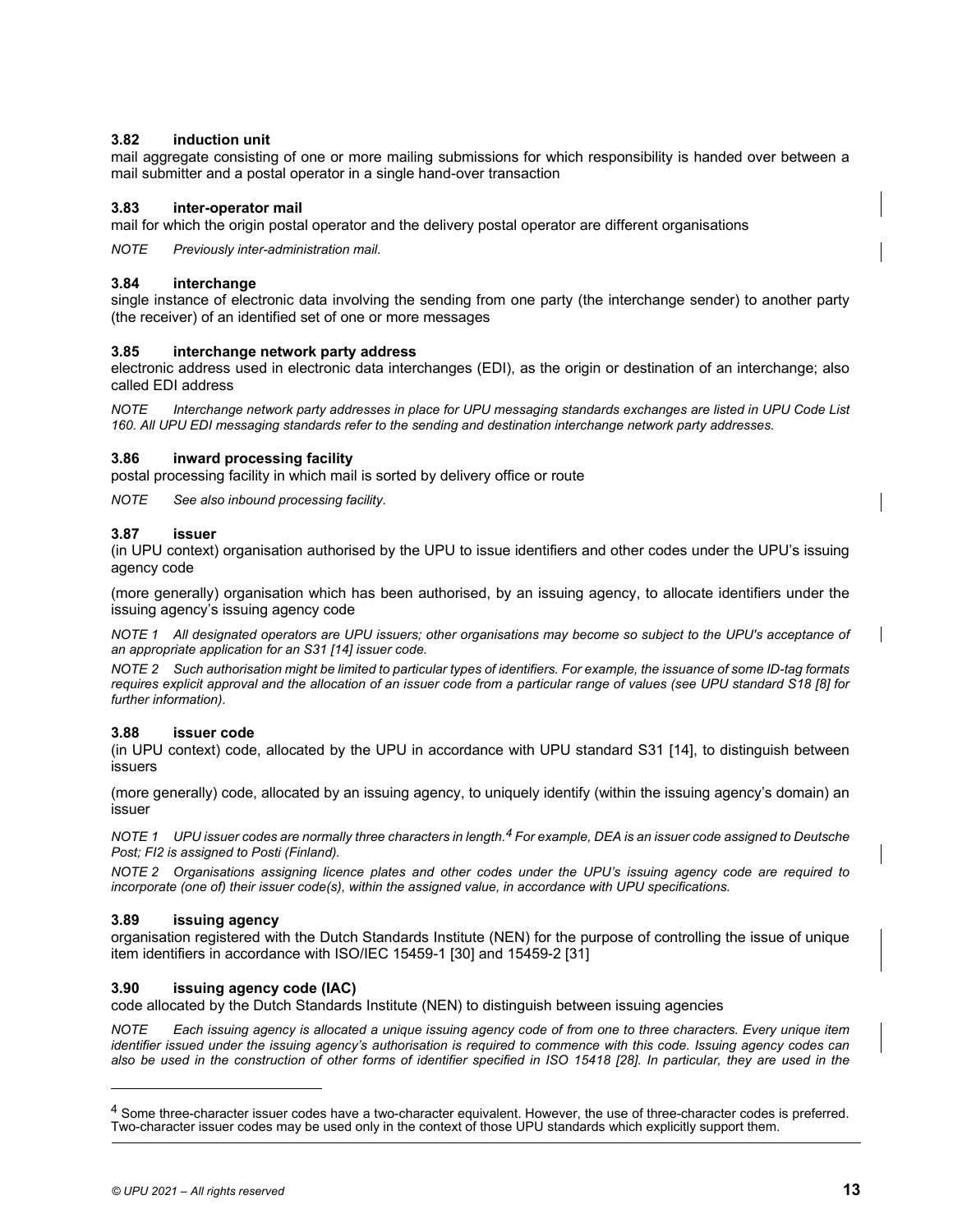<span id="page-22-2"></span>*construction of receptacle asset numbers (see UPU standard S37 [19]) and of organisation identifiers (see UPU standard S35 [19]). The UPU's issuing agency code is J.* 

#### **3.91 item; mail item; mailpiece; postal item**

indivisible mailable entity in respect of which a mail service contractor accepts an obligation to provide postal services

*NOTE 1 Indivisible relates here to treatment within the postal system: items should be handled and delivered as an integrated unit and not split into components within the postal system.* 

*NOTE 2 Mail items are often qualified according to size, weight, handling or other service characteristics. Examples include letter mail (items), parcel post (items), registered mail (items), etc. Where no such qualification is provided, item should be understood as encompassing any or all types of mail.* 

# **3.92 item identifier**

unique feature of a postal item that distinguishes that item from any and all other items handled within the postal system during a period of time that is long in comparison with the nor[mal pe](#page-20-0)riod of time spent by [an ite](#page-22-2)m within the system

*NOTE Item identifier corresponds to the particular case of an identifier (see 3.78) for a postal item (see 3.91). The period of time is referred to as the uniqueness period. The UPU item identification standard, S10 [10], requires that the identification value for one item shall not be re-used for another item until at least one year has elapsed. Individual postal operators may require longer uniqueness periods for the identifiers issued under their control.* 

# **3.93 licence plate**

unique identifier for a transport unit, assigned in accordance with ISO/IEC 15459–1 [30] and 15459–2 [31]

*NOTE ISO/IEC 15459 was updated and the scope expanded beyond transport units. The term "license plate" in the first edition of ISO/IEC 15459 was replaced by "unique identifier" in the second and subsequent editions. The use of the term "licence plate" in UPU standards is being phased out.* 

# **3.94 [lic](#page-21-2)ensed issuer**

see issuer (3.87)

# **[3.95](#page-34-4) licensing post**

postal operator which authorised a customer or service supplier to encode messages on [items](#page-23-1) in accordance with S2[5 \[11\] a](#page-25-0)nd related standards

<span id="page-22-0"></span>*NOTE A distinction is made between the licensing postal operator, the mail service contractor (3.106) and the origin postal operator (3.131) in that, in countries with more than one recognised designated operator, it could occur that each accepts items for processing from customers which are licensed by the other.* 

# **3.96 location code**

globally unique code u[sed to](#page-34-4) designate a well-defined location or area

*NOTE UPU standard S25 [11] defines a structure, for the allocation of location codes, that supports [the u](#page-35-7)se of postcodes, IATA airport codes, UN/LOCODES, UPU international mail processing centre codes and ISO 3166-1 [23] country codes in addition to codes defined by individual postal operators (e.g. codes which designate particular post offices or postal processing facilities).* 

# **3.97 loose loaded parcel**

parcel which is loaded directly into a high-level container, such as a roller-cage or ULD, without being placed in a bag or tray

# **3.98 [mail a](#page-11-0)ggregate**

<span id="page-22-1"></span>see aggregate (3.9)

# **3.99 mail category**

specification of the traffic class and handling priority of a consignment or despatch of mail, expressed as a UPU code list 115 value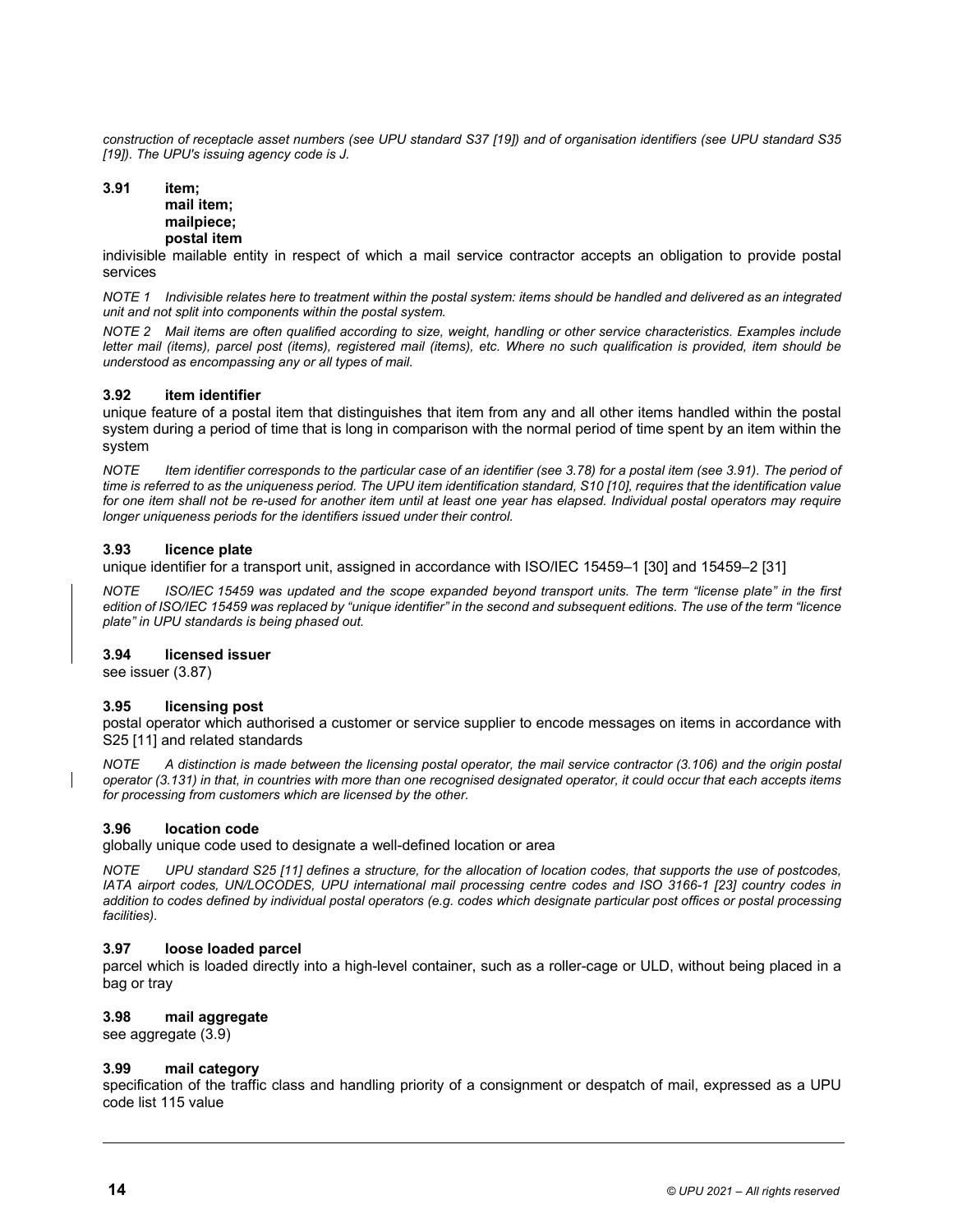*NOTE Though mail category definitions utilise terms such as "airmail" or "surface mail", these indicate the priority of handling and not necessarily the method of transport. For example, category A mail (airmail or priority mail) might be transported by road, at least where this is faster than air transport, whilst category C mail (surface/non-priority mail) might in some cases be sent by air transport.* 

## **3.100 mail class**

indication of the class or type of mail, expressed as a UPU code list 116 value

*EXAMPLE Letters (mail class U), Parcels (mail class C), EMS (mail class E), Empty bags (mail class T).* 

*NOTE See also mail sub-class.* 

#### **3.101 mail handling unit**

the origin and/or destination of international mail consignments. Not necessarily a building, but related to functional responsibilities

*NOTE The term is often used in relation to term "office of exchange", to differentiate locations that are offices of exchanges and l[ocation](#page-22-2)s that are not but are still involved in the international mail process, typically for the creation/receipt of consignments.* 

#### **3.102 mail item**

see item (3.91)

#### **3.103 mail originator**

<span id="page-23-3"></span>party that determines the content of a postal item and has responsibility f[or ens](#page-34-3)uring that such content is consistent with postal and applicable legal regulations

*NOTE For further information, see the explanatory notes in UPU standard S42 [21]. See also mailer.* 

#### **3.104 mail processing centre;**

#### **international mail processing centre (IMPC)**

<span id="page-23-2"></span>mail processing facility, identified in accordance with UPU standard S34 [16], in which inter-administration mail is processed

#### **3.105 mail recipient**

individual who actually receives a postal item at delivery, or who first accesses the postal item if it is left for collection

<span id="page-23-1"></span>*NOTE The mail recipient should normally be the addressee, the mailee or an authorised representative of one of these two. However, this might not always be the case, e.g. if the postal item is left for collection in a location to which third parties have access; if the addressee/mailee have moved without leaving forwarding instructions, or if the addressee or mailee specification was ambiguous and was, as a result, misinterpreted by the postal operator.* 

#### **3.106 mail service contractor**

organisation which takes overall contractual responsibility for the acceptance, processing and delivery of a mail item in accordance with agreed or published service standards

*NOTE 1 Postal operators act as mail service contractors in respect of the mail which is entrusted to them by end customers for delivery. However, not all mail service contractors are postal operators.* 

<span id="page-23-0"></span>*NOTE 2 A mail service contractor might subcontract some aspects of service provision to subcontractors or agents, referred to as postal handling organisations.* 

#### **3.107 mail sub-class**

subdivision of mail class used for handling and/or accounting purposes, expressed as a UPU code list 117 value

*NOTE 1 The classification is mail class dependent. For letters, it indicates whether they are registered and/or whether they fall outside the terminal dues system; for parcels, it indicates the nature of the parcels and whether they are insured, whilst for EMS it indicates whether documents and/or merchandise is involved.* 

#### **3.108 mail submitter**

party responsible for induction of a postal item into the postal system

*NOTE The mail submitter can differ from the mail originator, particularly if mail production is centralised within an organisation, or if it is contracted out to a consolidator or mailing house. See also mailer.* 

#### **3.109 mail type**

concatenation of mail categ[ory \(3.](#page-22-1)99) and mail sub-clas[s \(3.107](#page-23-0))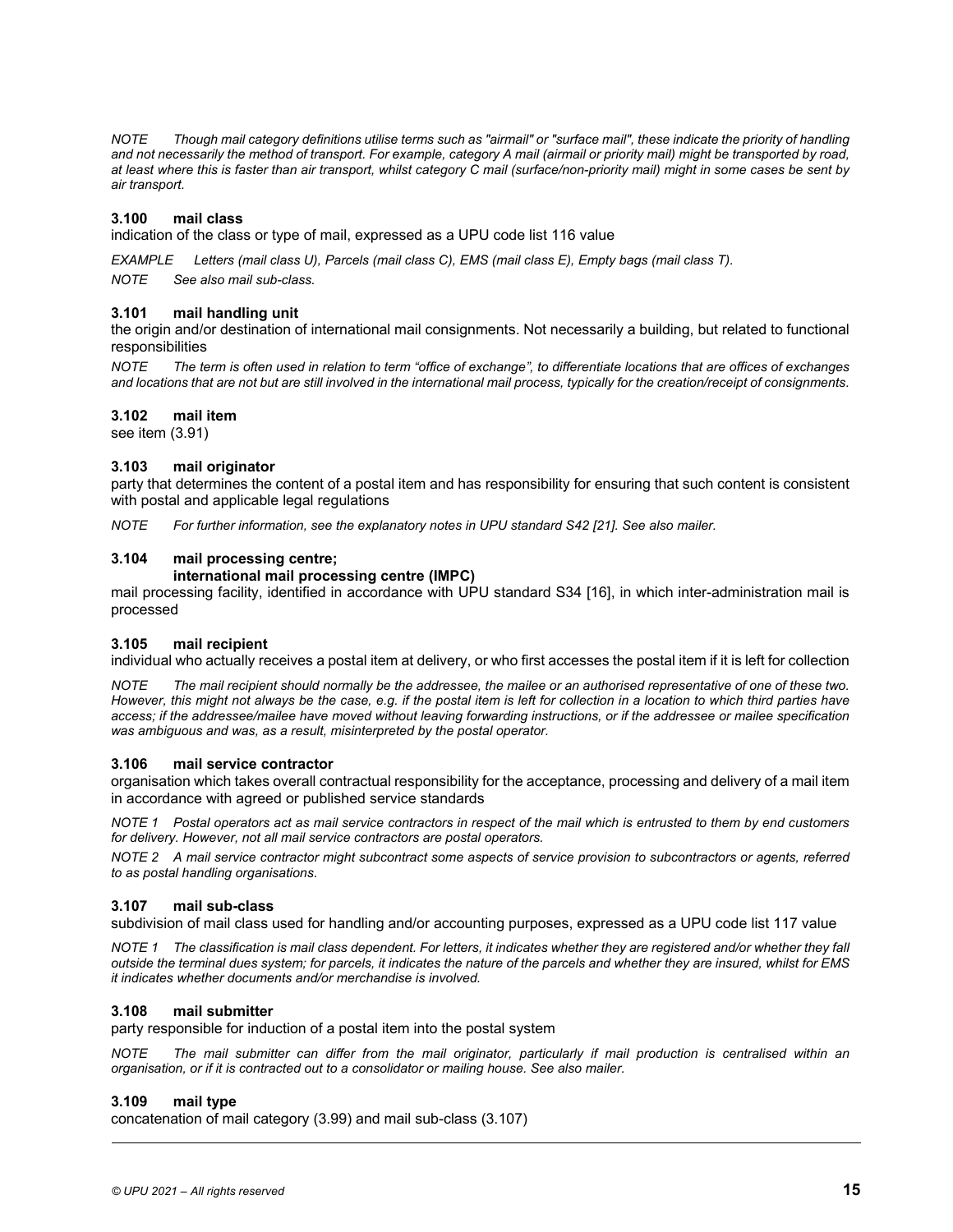# **3.110 mail unit**

(in references to individual items or aggregates of mail) see unit of mail (in references to postal processing facilities) see mail handling unit

# **3.111 mail unit content**

aggregate consisting of all the mail items contained within a mail unit

*NOTE The mail unit content consists only of mail items and excludes the means of constraint used to bundle or contain both the mail unit concerned and any lower-level mail units contained within it. The definition of a separate term for the mail items contained within a mail unit is useful when there is a need to refer to the items and their attributes, as distinct from the attributes of the mail unit as a whole.* 

# **3.112 mailee**

party designated in a postal address as having responsibility for ensuri[ng tha](#page-34-3)t postal items, delivered or handed over by the postal operator at the delivery address, reach their addressee

*NOTE For further information, see the explanatory notes in UPU standard S42 [21].* 

# **3.113 mailer**

party that carries out one or more of the processes involved in creating, [produ](#page-34-3)cing, finishing, inducting and paying the postage due for a postal item

*NOTE For further information, see the explanatory notes in UPU standard S42 [21].* 

# **3.114 mailing**

submission group that forms a logical unit from the perspective of the mailer concerned

*NOTE 1 Typically, a mailing might correspond to the set of mail items to be generated as a result of some business process, such as an invoicing cycle or an advertising campaign. A mailing is likely to be the smallest unit which is relevant for the purpose of contracts between the mailer and the postal operator and for the granting of discounts or rebates.* 

*NOTE 2 Individual posts might apply specific rules for the composition of mailings. For example, one could require that each mailing submission is treated as a separate mailing; another might allow a mailing to be composed of several submissions, presented for processing over the course of several days.* 

# **3.115 mailing house**

organisation specialising in the production and finishing mail on behalf of third parties

# **3.116 mailing reference number (MRN)**

identifier for a mailing which is assigned by the mailer and which can be used, between the parties involved (mail originator, mail submitter and payer) to refer to the mailing as a whole

<span id="page-24-1"></span>*NOTE The MRN is not normally used within the postal system, but can be included in mailer-post messages to simplify cross-referencing.* 

# **3.117 mailing submission**

mail aggregate which has a unique identification and is presented or handed over for processing, by a postal operator, as part of a single induction unit

*NOTE Individual posts might apply specific rules for the composition of mailing submissions. For example, it might be required that a submission comprises only a single type of mail, or even that it consist of items which are identical in mail class, size and weight. These rules could depend on the specific contractual conditions (e.g. discounts) applied.* 

# **3.1[18 m](#page-22-2)ailpiece**

<span id="page-24-0"></span>see item (3.91)

# **3.119 maintenance agency**

see code list maintenance age[ncy \(3.](#page-13-0)30)

# **3.120 master code list**

code list, maintained by a given code list maintenance agency, which defines, and allocates code list identification codes to, all code lists maintained by the code list maintenance agency concerned

*NOTE UPU standard [S41 \[](#page-34-5)20] defines the UPU's master code list and specifies how code list identification codes are assigned.*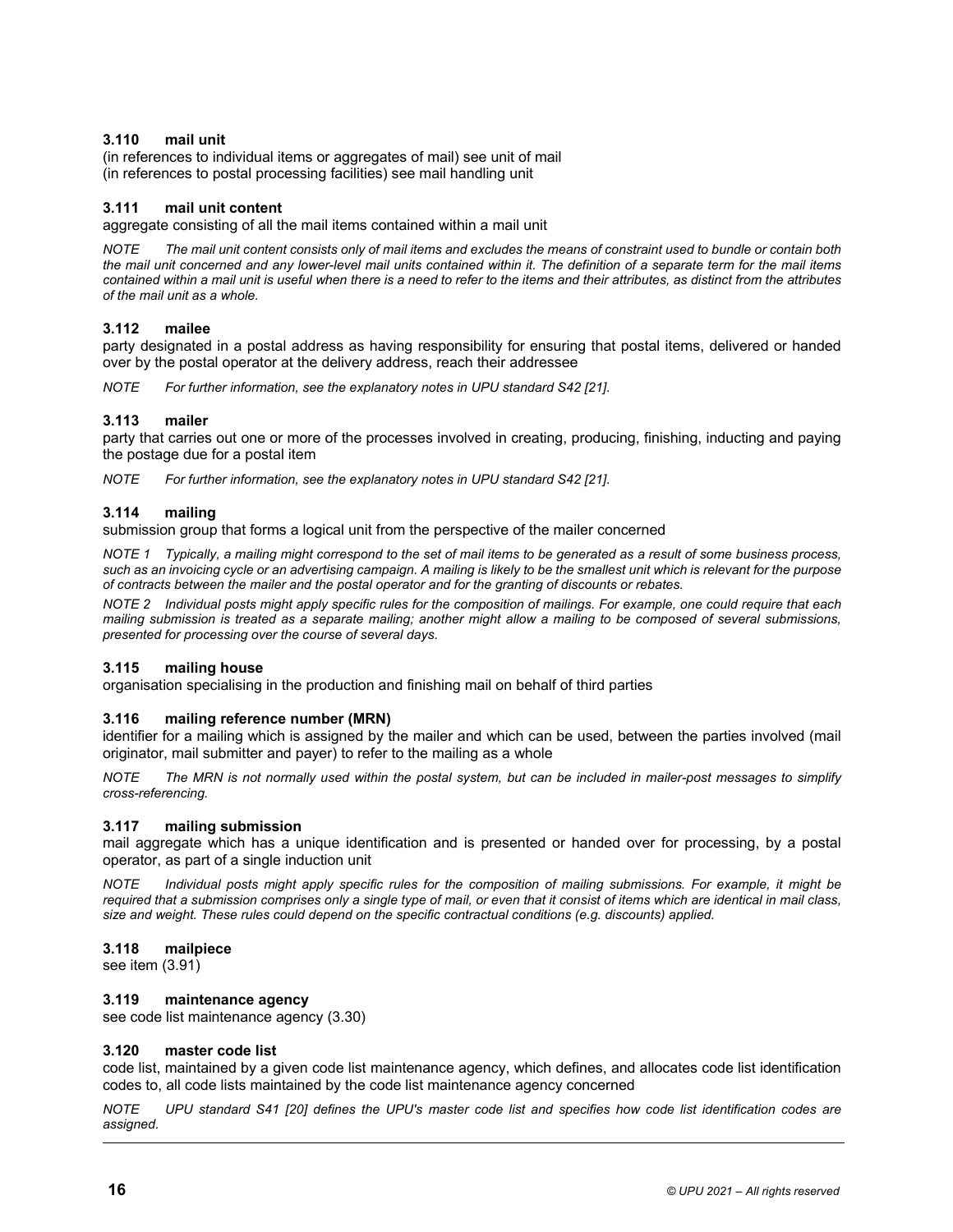# **3.121 message**

collection of data communicated as a single unit, between a sender and a recipient, using a single specific means of communication

<span id="page-25-3"></span>*NOTE Such means of communication can be electronic, as in the case of use of a telecommunications network, or physical, as in the case of physical transfer of messages encoded on postal items or on associated documentation or storage media, such as computer disks or RFID devices.* 

*EXAMPLE An EDIFACT or XML message; a digital postage mark.* 

# **3.122 message authentication code (MAC)**

value, calculated from (part of) the content of a message, which enables the recipient to verify:

- 1 that the message is authentic i.e. was generated by the claimed originator, and not by an impostor;
- 2 that the message, or at least those parts of it used in the calculation, has not been modified since the MAC was calculated.

# <span id="page-25-2"></span>**3.123 message representation**

representation of data for the purpose of transmitting it as part of an electronic message

# **3.124 minimum reflectance difference (MRD)**

minimum difference, across an area of printing on a substrate, between the background reflectance of the substrate and the reflectance of the ink used for printing

# **3.125 misread-rate**

in data capture applications, the proportion of cases in which an attempt to capture data results in the capture of a value which, whilst apparently valid, is incorrect

*NOTE Misreads can result in processing errors.* 

# **3.126 narrow element**

minimum width element (bar or space) in linear bar codes, such as Code 39 and Code 128

# **3.127 narrow element dimension;**

**X-dimension** 

width of a narrow element

# **3.128 non-exempt item**

postal item that is subject to terminal dues; opposite of exempt item

# **3.129 OCR data locator**

specification of the approximate position of printed character data, on an item, that is compliant with CEN/TS 14567 [37]

<span id="page-25-1"></span>*NOTE See also address block locator, 3.4.* 

# **3.130 orga[nisation](#page-26-0) identifier**

party identifier (see 3.135) for an organisation

<span id="page-25-0"></span>*NOTE This term appears in a number of existing standards, but its use is discouraged. It should be replaced by the more general term party identifier wherever appropriate.* 

# **3.131 origin post**

postal operator, or other postal handling organisation, into whose postal processing system a mail item was inducted by the mailer

*NOTE Compare with mail service contractor. The origin post and mail service contractor for an item will generally be one and the same organisation, but this is not a requirement.* 

# **3.132 outbound processing facility**

postal processing facility in which mail is first sorted, usually to separate it into aggregates which are to be transported to different inward processing facilities

*NOTE See also outward processing facility.*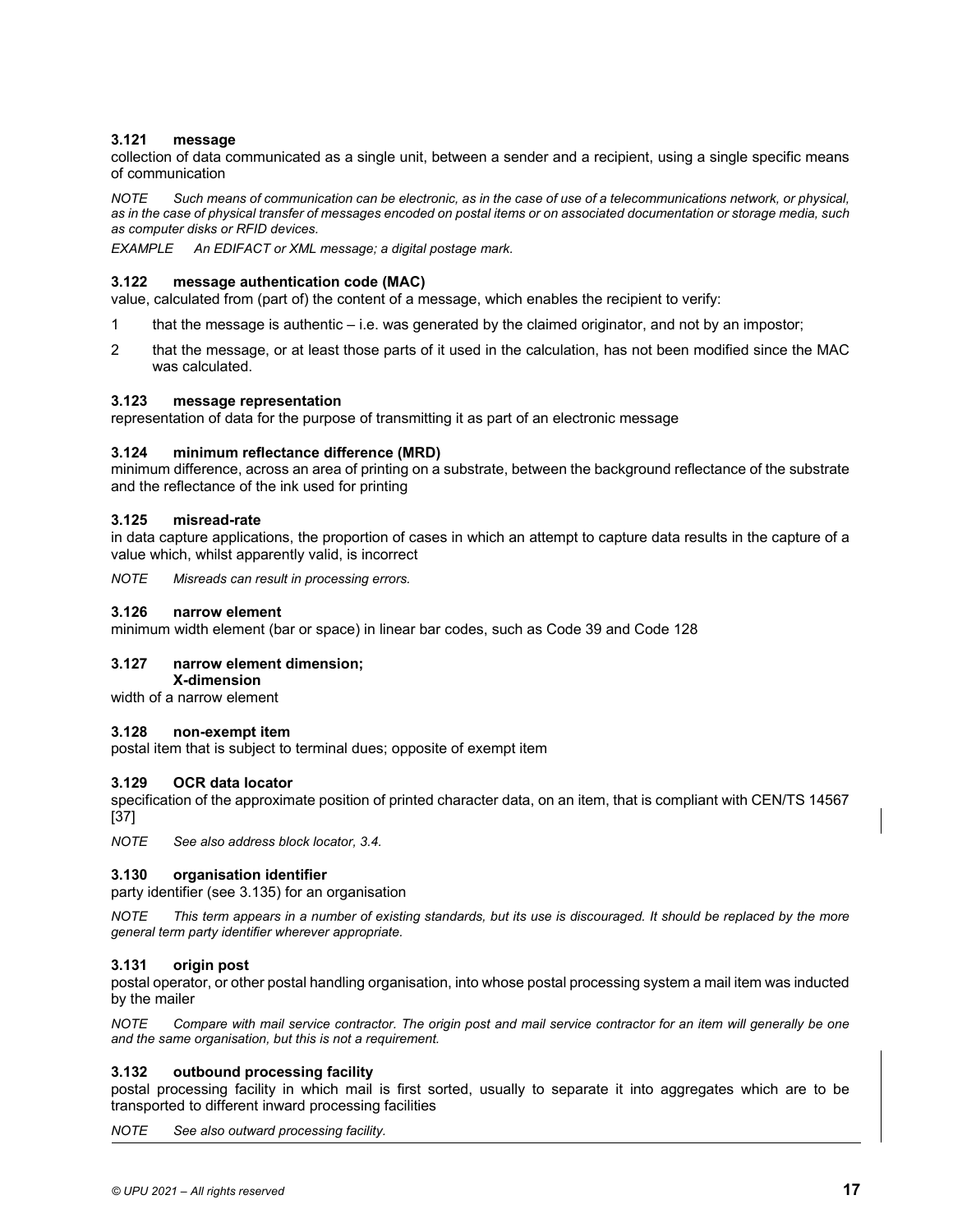# **3.133 outward processing facility**

postal processing facility in which mail is first sorted, usually to separate it into aggregates which are to be transported to different inward processing facilities

*NOTE See also outbound processing facility* 

# <span id="page-26-0"></span>**3.134 party**

one or more natural and/or legal persons and/or organisations without legal person[ality th](#page-34-12)at act(s) as a single entity for the purpose of particip[ation in](#page-35-2) a transaction associated with a postal item

# **3.135 party identifier**

globally unique identifier for a party[, alloca](#page-25-1)ted in accordance with UPU standard S35 [17] and/or in accordance with the specification of ISO 15418 [28] data identifier 18V

*NOTE See also organisation identifier (3.130). Parties need not necessarily be organisations – they might, for example, be individuals or groups without organisational structure.* 

# **3.136 payer**

<span id="page-26-1"></span>party responsible for payment of charges for services rendered by a mail service contractor in respect of a mail item

*NOTE In many cases, the payer is also the mail originator and/or the mail submitter. See al[so mai](#page-35-8)ler.* 

# **3.137 PDF417**

two-dimensional stacked bar code or multi-row symbology specified in ISO/IEC 15438 [29]

*NOTE PDF417 encodes data in rows of symbol characters. Its characteristics, data character encodation, symbol formats dimensions and print quality requirements, error correction rules, decoding algorithm and user-selectable application parameters are defined in ISO/IEC 15438.* 

# **3.138 pitch**

characteristic of a bar code corresponding to the nominal distance between allowed bar positions

# **3.139 postal address**

set of information which, for a postal item, allows the unambiguous determination of an actual or potential delivery point, usually combined with the specification of an addressee and/or a [mailee](#page-34-3)

*NOTE For further information, see the explanatory notes in UPU standard S42 [21].* 

# **3.140 postal handling organisation**

organisation which may be involved, under the contractual responsibility of a mail service contractor, in the provision of postal services

*NOTE Postal operators act as postal handling organisations, in particular where they provide delivery services to another postal operator for cross-border mail. In addition to postal operators themselves, postal handling organisations include collection agents, post offices, carriers, customs authorities and delivery agents.* 

# **3.1[41 p](#page-22-2)ostal item**

see item (3.91)

# **3.142 postal operator**

organisation licensed to provide postal services to the general public

*NOTE See also designated operators. Designated operators are a special case of postal operator.* 

# **3.143 [postal re](#page-27-1)ceptacle**

<span id="page-26-2"></span>see receptacle (3.153)

# **3.144 postal security device (PSD)**

uniquely identified physically secure device that provides a protected and trusted environment for the execution of security functions required by DPM applications

*NOTE Such functions include postage accounting, cryptographic transformations of data, access control and the protection of cryptographic keys. In the context of mailer-post EDI, the PSD is generally required to capture and authenticate information required for statements of mailing submission. Such authentication may be through digital signature of the SMS messages themselves, or through the use of SOA messages.*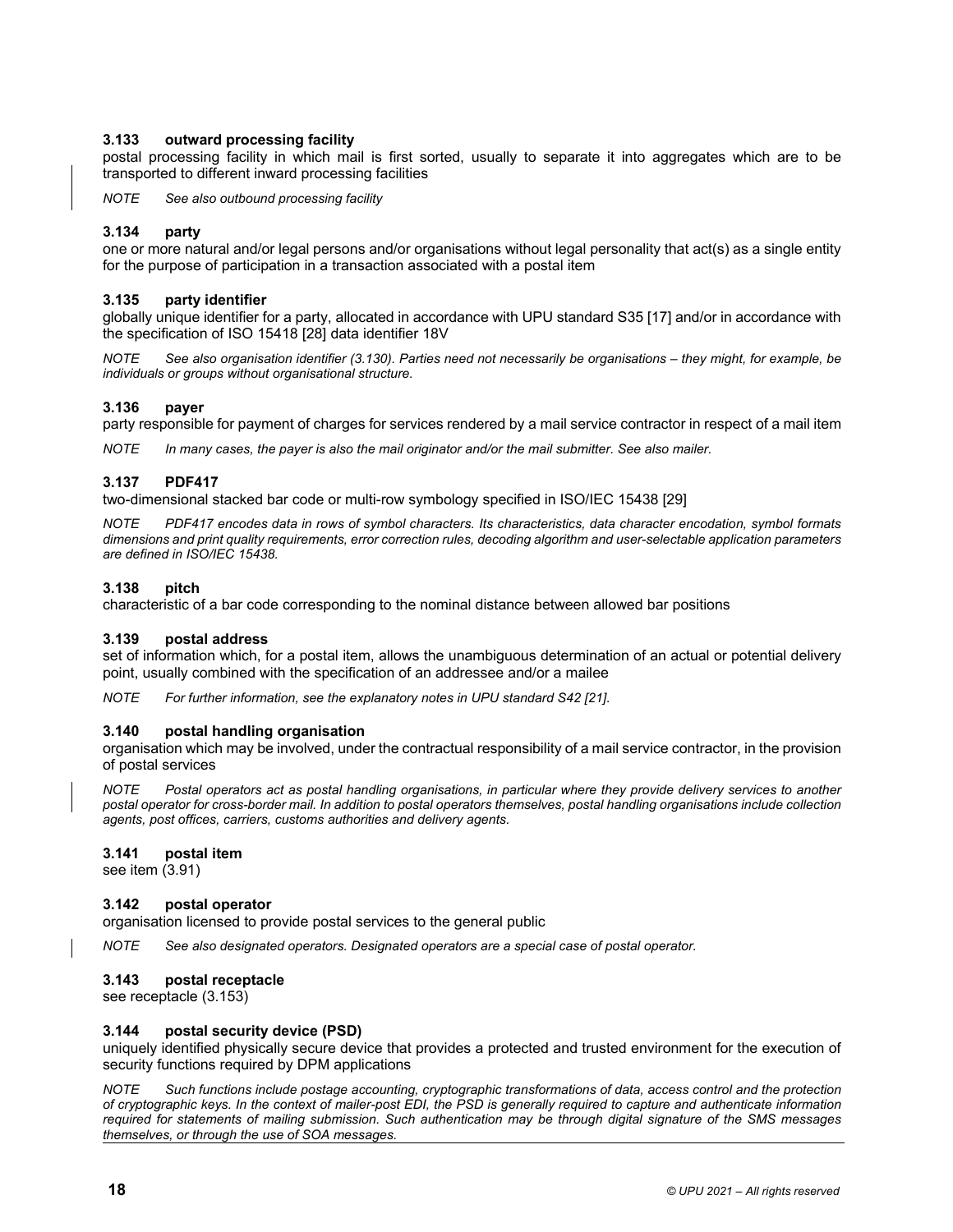# **3.145 postal security device identifier (PSD ID)**

unique identifier for a PSD and, by association, for a mail finishing system and the mailer which owns or operates it

# **3.146 poste restante**

delivery service indicator specifying that a postal item is to be held at a designated postal establishment or agency for collection by the addressee or his/her authorised representative

*NOTE Delivery service indicators are specified in UPU standard S42 [21].* 

# <span id="page-27-2"></span>**3.147 postmark**

mark imprinted or otherwise applied to individual items as evidence of postage accounting or payment; for service identification and for support of mail pr[ocessin](#page-25-2)g applications

#### **3.148 print contrast signal (PCS)**

ratio of minimum reflectance difference (3.124) to the background reflectance of a printed substrate, normally expressed as a percentage

#### **3.149 private data construct**

data construct specified by an individual issuer

#### **3.150 proof of payment**

application that is designed to ensure that mail items and batches submitted for postal processing have been correctly paid for

#### **3.151 read failure**

in data capture applications, an attempt to capture data which either fails completely or results in the capture of a value which is detected as being incorrect

*NOTE See also read-rate and misread rate.* 

# **3.152 read-rate**

in data capture applications, the proportion of cases in which an attempt to capture data results in capture of the intended value

<span id="page-27-1"></span>*NOTE See also misread-rate.* 

#### **3.153 receptacle;**

#### **postal receptacle**

physical device which can be used to contain or carry mail so as to assist in its handling or transportation as a unit

*EXAMPLE Mailbags, trays, wheeled containers (roller cages), pallet and pallet-based containers and airfreight containers (ULDs).* 

<span id="page-27-0"></span>*NOTE Receptacles can contain mail which is housed in other (lower level) receptacles. For example, a roller cage might contain trays and/or bags of mail as well as individual (loose loaded) mail items and bundles. Some types of postal receptacle (e.g. roller cages and ULDs) have a residual value; others need not (e.g. disposable trays).* 

#### **3.154 receptacle asset number**

permanent identifier, for a receptacle, allocated in accordance with UPU standard S37 [19] and/or ISO 15418 [28] data identifier 5B

#### **3.155 reci[pient](#page-23-2)**

see mail recipient (3.105)

#### **3.156 registration authority**

organisation which is empowered to register and authorise the use of a standard which requires user registration

*NOTE The Dutch national standards institute, NEN, is the registration authority for the unique item identifier standard; the UPU Standards Board Secretariat is the registration authority for UPU Technical Standards.*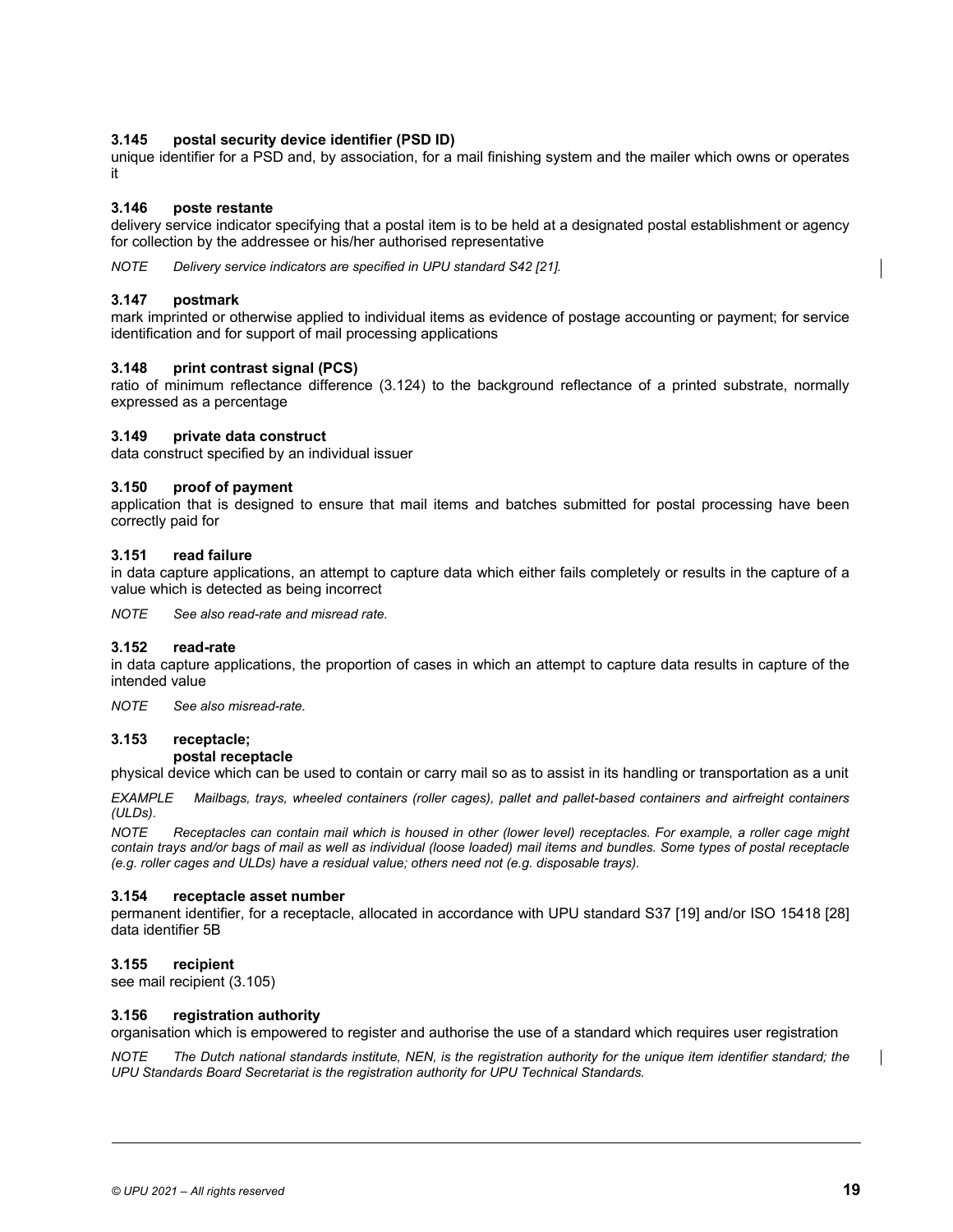# **3.157 return address**

postal address to which the postal operator should deliver a postal item if it is unable to effect normal delivery to the delivery address or, if specified, a forwarding address

*NOTE For further information, see the explanatory notes in UPU standard S42 [21].* 

# **3.158 returned item**

postal item which is being returned to the mail service contractor, or by the latter to the mailer, because it is not possible to deliver it in accordance with the contractual arrangements applicable to the item concerned

# **3.159 route-code-based sorting**

method of sorting and/or sequencing mail items which is based on the use of a routing code

# **3.160 routing-code**

code, applied to an item, which specifies (part of) its intended path through the postal processing system

# **3.161 sender address**

postal address of the sender of a postal item

*NOTE For further information, see the explanatory notes in UPU standard S42 [21].* 

# **3.162 sender authentication data**

information encoded on a mail item that allows a postal operator, or other party with appropriate verification capability, to validate the identity of the sender of the item concerned

*NOTE The validation might involve the need to access other information held on internal or external databases. Depending on the method of authentication, verification might require access to privileged information, such as keys used in reversible*  encryption algorithms, and therefore be limited to trusted third parties, or might be open to any party with appropriate (public) *verification algorithms and keys.* 

## **3.163 serial number**

component of an item identifier, allocated by the lowest level organisation in the hierarchy of allocation domains under which the item identifier has been generated, which uniquely identifies the transport unit concerned within that organisation's allocation domain.

*NOTE Serial numbers are not necessarily numeric: they can be composed of a combination of numeric and/or upper case alphabetic characters.* 

# **3.164 skew**

see horizontal skew (3.74) and vertical skew (3.190)

# **3.165 small letter**

flexible letter-mail item which satisfies UPU Convention Regulations [2] as regards size and weight limitations for standardized items or is otherwise small and thin enough to be automatically processed on the small letter sorters used by the delivery post

<span id="page-28-0"></span>*NOTE 1 At the time of this update UPU Convention Regulation Article 17-105 (Limits of size and weight for small letters (P) and large letters (G)). Convention Regulation Article 17-104 (Limits of size) provides the limits of size for postcards, aerogrammes, small packets and other items other than those mentioned previously.* 

# **3.166 small letter sorter**

sorter which is optimised for and only capable of processing flexible items of limited height, thickness and weight, the height limitation being 176 mm or less; the thickness limitation being 8 mm or less

*NOTE 1 The above should not be taken as implying that all small letter sorters can process 176 mm high and/or 8 mm thick items; many small letter sorters have lower size and/or thickness limits.* 

*NOTE 2 The above definition does not place any specific constraint on item length because, for small letters, item length is generally less critical than height and thickness. Item length is, however likely to be constrained in practice, not least because it has an impact on sorting speed: when set up to handle long items, a sorter will generally have lower throughput than if it is set up to handle only short items and machine efficiency will be greatest if the items being processed at a given time have similar length.*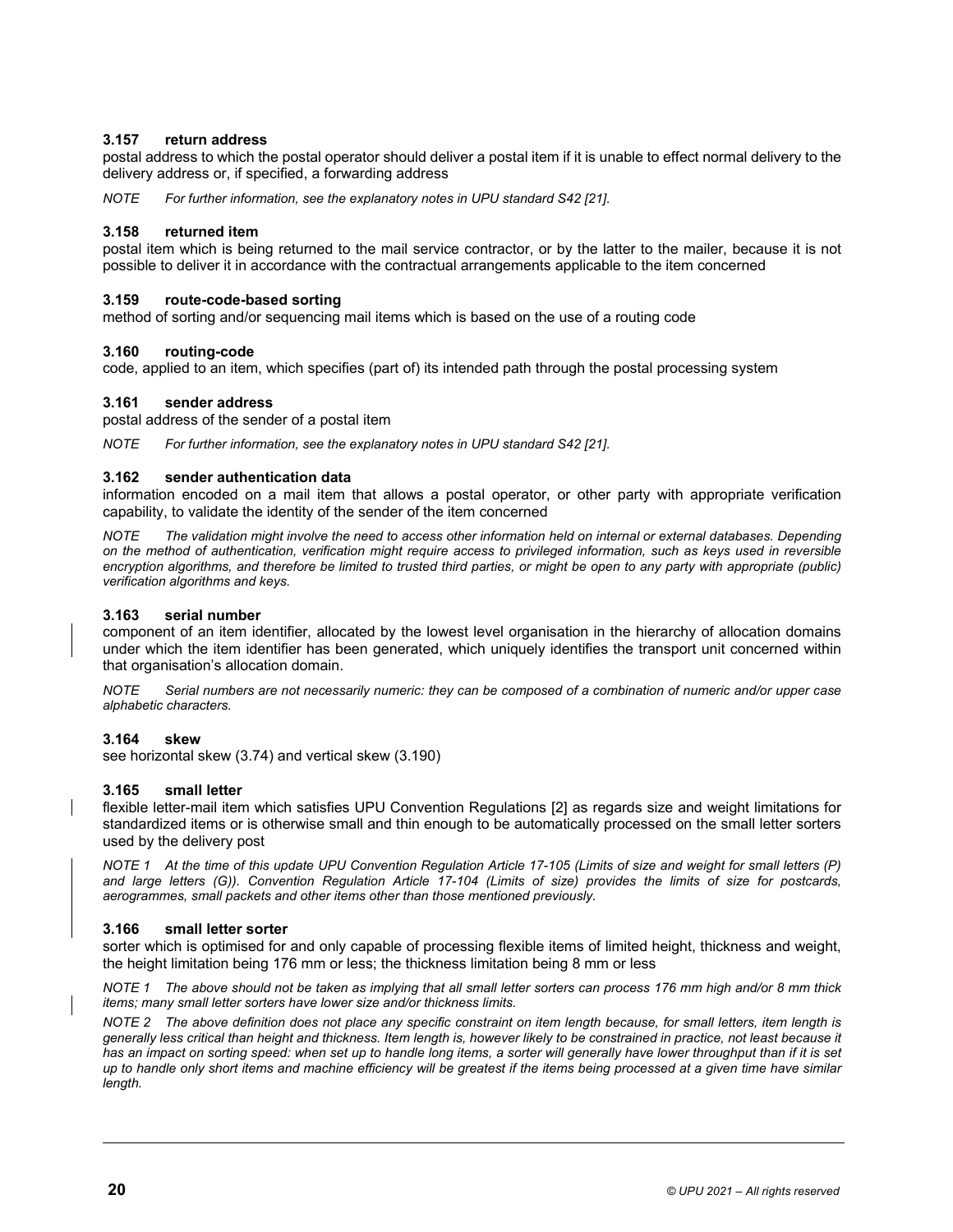# **3.167 sort plan**

specification, for each output of a sorter, of the characteristics required of mail units for them to be directed to that output

*NOTE Required characteristics relate to what is determined by the sorter, not necessarily to the intrinsic characteristics of a mail unit (e.g. if the postcode on an item is misread, the item concerned might be miss-sorted). They can also relate to the absence of particular characteristics and/or be prioritised. For example, a sort plan might select outputs based on the value of a routing code printed on the mail unit, directing mail units with no detectable code to one reject output and mail units with an unreadable code to another. Every sort plan includes at least one 'reject' output, to which mail units that do not satisfy the criteria required for other outputs are directed. Sort plans are generally changed between machine runs or sort passes. Thus one plan might involve outward sorting of domestic mail and the separation of cross-border mail, with a second plan being then used to sort the cross-border mail according to the destination country. The use of multiple passes is also important for sequence sorting, in which mail is put into delivery sequence.* 

# **3.168 sorter;**

# **sorting machine**

<span id="page-29-1"></span>agent that accepts one or more input streams consisting of mail units having a mix of characteristics and that distributes them between multiple outputs, each containing only mail units which have characteristics which correspond with those specified, for the output concerned, in the sort plan

# <span id="page-29-0"></span>**3.169 spectral region of interest (SROI)**

spectral region where the print contrast signal (PCS) between printing and the supporting media is the highest

# **3.170 statement of induction (SOI)**

message which defines the content of an induction unit and provides associated transportation and handover details

# **3.171 statement of mailing submission (SMS)**

message which defines the content of a mailing submission and provides associated processing instructions

# **3.172 status**

(where used as a descriptive term applied to a UPU standard) level of approval, defined in the UPU publication "General information on UPU standards", which can be granted to a UPU standard

*NOTE UPU standards normally progress through three levels of approval, referred to as "status 0"; "status 1" and "status 2". They can also have "status S" or "superseded", meaning that they have been replaced by a new standard but may still be used, or "status W" or "withdrawn", meaning that they should no longer be applied.* 

# **3.173 sub-[class](#page-23-0)**

see mail sub-class (3.107)

# **3.174 submissi[on](#page-24-1)**

see mailing submission (3.117)

# **3.175 submission group**

aggregate consisting of a collection of mailing submissions

# **3.176 tracing**

determination, from processing records, of the last known physical location and status of an entity

# **3.177 tracking**

process of recording the occurrence of significant events in the processing and transportation of an entity, in order to provide a historical record of such events and to support tracing of the entity

# **3.178 transit entity**

postal item, aggregate or receptacle which is despatched to an intended destination via an intermediate mail processing facility whose only task is to forward the entity to its intended destination

*NOTE 1 Transit can be open or closed. In closed transit, the despatch containing the entity is addressed directly to the intended destination, but is routed via the intermediate facility. The intermediate facility is not required to open the despatch, merely to forward it. Open transit occurs when the entity needs to be transferred between facilities (normally offices of exchange of the mail service contractor and the delivery service provider) which have no direct arrangements for the transfer of despatches between them.*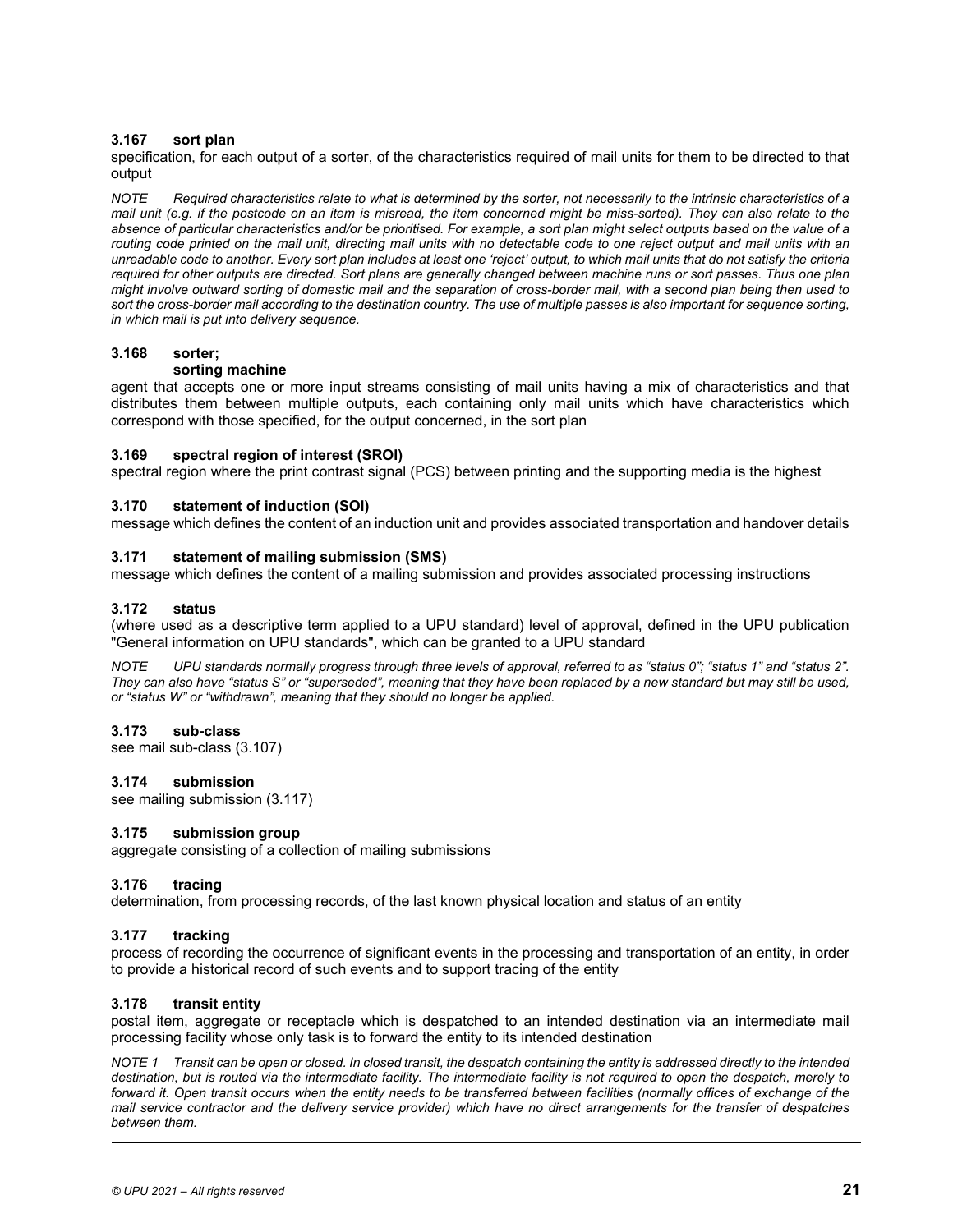*NOTE 2 In open transit, the entity is included in a despatch sent to an intermediate facility (the transit facility) which does have despatch handling arrangements with the intended destination facility. In this case, the transit facility has to open the despatch from the sending party, remove the entity and include it within one of its own despatches to the destination facility. In such cases, the open transit is planned and the transit facility will normally be advised of the entity concerned.* 

*NOTE 3 Open transit might also occur in case of misrouting, if an entity is erroneously included in a despatch sent to a facility for which it is not intended. In this case, the facility receiving the entity in error will generally not be (pre-)advised, but is nevertheless expected to treat the entity as an open transit entity and forward it to the intended destination. This might, of course, involve a further (planned) open transit, if there are no direct despatch handling arrangements between the two.* 

*NOTE 4 Open transit can also occur in cases in which the addressee of an item has moved to an area outside that served by the mail handling organisation initially selected for delivery of an item. If a forwarding address is known, the organisation concerned might treat the item as an open transit item and forward it to a facility (and operating organisation) which serves the geographic area concerned. If not, the item will be treated as undeliverable.* 

# **3.179 transit facility**

intermediate mail processing facility which ensures that a transit entity reaches the intended destination facility

# **3.180 transport**

ordered sequence of transport legs executed under the responsibility of a single postal handling organisation which, taken together, result in a consignment being conveyed from a specified place of departure to a desired destination location

*NOTE Hand-over of responsibility between postal handling organisations can only occur before, or after completion of, a transport; where hand-over occurs at some intermediate location, two transports are involved: one from the place of departure to the hand-over location and the second from that location to the desired final destination.* 

# **3.181 transport leg**

component of a transport corresponding to the scheduled conveyance of a consignment from one location to another by a specific carrier, using a specific mode of transportation

*NOTE 1 That is, a transport leg starts at a departure location and date, ends at an arrival location and date and is executed by a specific carrier, using a specific means of transportation. Each leg corresponds to an indivisible segment of the transport. For example, a transport from Brussels, Belgium to Washington, USA might involve two legs: one flight from Brussels to New York and a second from New York to Washington.* 

*NOTE 2 The level of detail to which transport legs are defined is user and application specific. For example, in some applications it could be desirable to specify how the transport unit in the example above is conveyed between the postal facility and the airport; in others this might be an unnecessary detail. Similarly, if the Brussels–New York flight made an intermediate* landing (without change of flight number, carrier, etc.) in London, it would be possible to regard the transport as still consisting *of two legs, or to specify it as having three: Brussels–London, London–New York and New York–Washington.* 

# <span id="page-30-0"></span>**3.182 transport unit**

package, intended for transportation, comprising one or more articles, wrapped or unwrapped, and when multiple articles constrained t[o form](#page-35-4) a unit

*NOTE 1 ISO/IEC 15459-1 [30], t[hough](#page-35-9) applicable to transport units, contains no definition of what they are. The above definition is therefore taken from EN1572 [34], even though this has been withdrawn following the publication of the ISO standard.* 

*NOTE 2 Individual mail items, bundles and the content of postal receptacles can all be regarded as transport units; despatches and consignments are not, because the receptacles within them are not constrained to form a unit.* 

# **3.183 tray**

rigid, stackable postal receptacle, normally intended for repeated use

#### **3.184 tray label**

bar-coded identification label, on a tray, which permits an association to be made between the tray and an EDI message about its content

*NOTE The label may contain a dynamic identifier for the aggregate contained in the tray, or may be a receptacle asset number or other static identifier for the tray as such. For fall-back purposes, tray labels normally contain redundant humanreadable information in addition to bar-coded data.* 

#### <span id="page-30-1"></span>**3.185 unforming**

process by which a mail aggregate is unpacked into its constituent parts i.e. lower level aggregates and/or individual postal items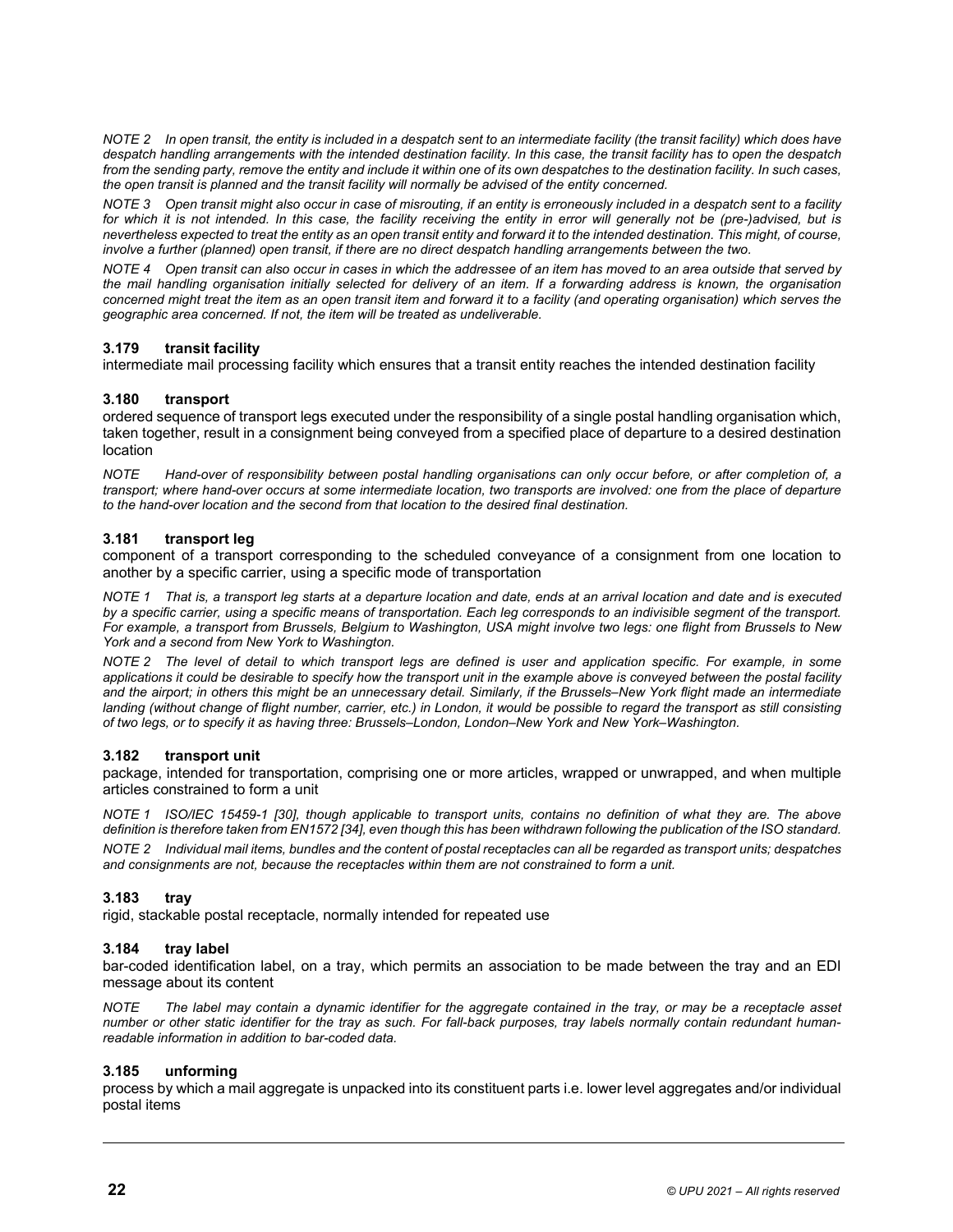<span id="page-31-1"></span>*NOTE After unforming, some or all of the constituent parts of a mail aggregate can be formed, i.e. grouped together – with other individual postal items and aggregates, into a new mail aggregate. See also forming (3.71)* 

# **3.186 unit load device (ULD)**

receptacle which is shaped to fit within aircraft cargo and baggage holds

# **3.187 unit of mail**

physically constrained unit consisting of one or more mail items and/or lower level mail units, together with the means of constraint

*NOTE 1 The means of constraint can be a receptacle, such as a tray or bag, or some form of packaging such as an envelope, shrink wrapping or a rubber band.* 

*NOTE 2 The definition is recursive because mail units can be nested. Examples of the simplest (un-nested) form of mail unit include a single mail item; a plastic-wrapped bundle of mail items and a tray or bag containing individual mail items. An example of a more complex mail unit might be a roller cage containing several trays of mail (lower level mail uni[ts\), som](#page-34-9)e bundles (also lower level mail units) and some individual (loose-loaded) items.* 

# **3.188 UPU identifier**

indication, for a data construct, that it has been constructed in accordance with UPU standard S24 [10]

# **3.189 UPU[-defin](#page-34-4)ed data construct**

data construct, specified by the UPU for general use in the postal industry, whose specification is documented in UPU standard S25 [11]

# **3.190 vertical skew**

angle between an individual bar in a bar code and the perpendicular to the centre line of the bar code

# **3.191 video-coding**

process in which item processing data (particularly delivery address data) are manually captured with the aid of an image of the item

# <span id="page-31-0"></span>**3.192 X-dimension**

see narrow element dimension (3.127)

# **4 Symbols and abbreviations**

Except as otherwise specified in an individual standards document, the following symbols and abbreviations apply to all UPU standards published in the U[PU T](#page-10-1)echnical Standards and UPU Messaging Standards publications.

- **ABL** address block locator (see 3.4)
- **ACK** acknowledgement (message)
- **ADC** Automated Data Collection (see 3.18)
- **AIM** Association for Automatic Identification and Data Capture Technologies

*NOTE 1 AIM is a world-wide association of manufacturers and providers of bar code products, services and supplies. Inter-alia, it publishes specifications of bar and array code symbologies.* 

- **ANSI** American National Standards Institute
- **ASN.1** Abstract S[yntax](#page-35-10) Notation One: a generalised syntax notation, defined in ISO/IEC 8824 [24] and ISO/IEC 8825 [25], allowing the definition of data structures and the specification of the way in which data should be encoded for communication purposes

*NOTE 2 ASN.1 provides both a standardised data definition language and a set of encoding rules. These are supported by a number of commercially available software products, which allow ASN.1 specifications to be used in computer programmes written in a variety of high-level languages. ASN.1 forms the ba[sis of](#page-34-13) UPU standards for radio frequency identification applications and is also supported by standard S28 [13], which covers the applications of two-dimensional codes.*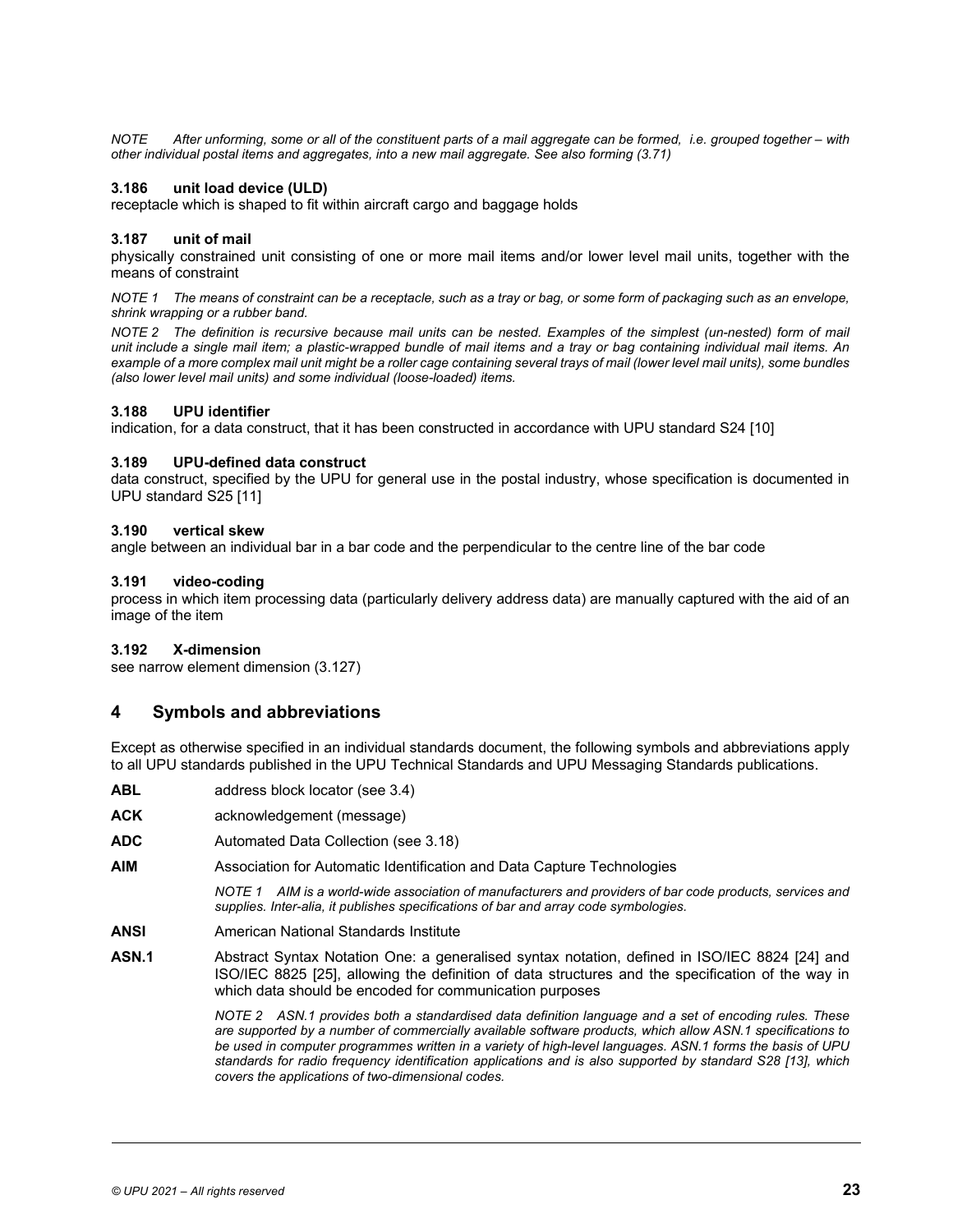| <b>BNB</b>        | bar-no-bar; descriptive term applied to bar codes in which data are represented in the form of a<br>sequence of printed bars and spaces of fixed width and pitch, the presence or absence of a bar in<br>each position indicating the value of the corresponding bit of a computer representation of the data |
|-------------------|---------------------------------------------------------------------------------------------------------------------------------------------------------------------------------------------------------------------------------------------------------------------------------------------------------------|
| <b>BT</b>         | BaTch identifier: EDIFACT code used as reference qualifier for the submission identifier                                                                                                                                                                                                                      |
| <b>CEN/TC 331</b> | <b>CEN Technical Committee 331: Postal Services</b>                                                                                                                                                                                                                                                           |
| <b>CEN</b>        | Comité Européen de Normalisation (European Committee for Standardization)                                                                                                                                                                                                                                     |
| <b>CFC</b>        | Culler-Facer-Canceller – type of mail processing equipment with the functions of separating out<br>over-sized mail (culling), placing mail in the correct orientation for further processing (facing) and<br>cancelling postage stamps                                                                        |
| <b>CLIC</b>       | code list identification code                                                                                                                                                                                                                                                                                 |
| C.O.D., cod       | cash, or more generally payment, on delivery, a service whereby payment for an item is collected<br>from the recipient and remitted to the mailer                                                                                                                                                             |
| <b>CVC</b>        | cryptographic validation code (see UPU standard S36 [18])                                                                                                                                                                                                                                                     |
| DI.               | data identifier (see 3.40)                                                                                                                                                                                                                                                                                    |
| <b>DPM</b>        | digital postage mark (see 3.57)                                                                                                                                                                                                                                                                               |
| <b>DRN</b>        | document reference number (see 3.58)                                                                                                                                                                                                                                                                          |
| <b>EAN</b>        | European Article Numbering association                                                                                                                                                                                                                                                                        |
| <b>ECC</b>        | <b>Error Correcting Code</b>                                                                                                                                                                                                                                                                                  |
| <b>EDI</b>        | Electronic Data Interchange                                                                                                                                                                                                                                                                                   |
|                   | NOTE 3 This covers the general concept of electronically exchanging data used for computer processing<br>purposes. It is distinct from EDIFACT (see below) which relates to a specific method of achieving EDI.                                                                                               |
| <b>EDIFACT</b>    | Electronic Data Interchange For Administration Commerce and Transport                                                                                                                                                                                                                                         |
|                   | NOTE 4 EDIFACT refers to a specific method of achieving EDI (see above) based on ISO standard 9735<br>[26]                                                                                                                                                                                                    |
| <b>EVC</b>        | exchange validation code (see UPU standard S36 [18])                                                                                                                                                                                                                                                          |
| <b>EVTRPT</b>     | <b>Event Report; name of an EDI message used to communicate event information about</b><br>receptacles                                                                                                                                                                                                        |
|                   | NOTE 5 See UPU standard M37 [5] for the definition of this message.                                                                                                                                                                                                                                           |
| F <sub>2</sub>    | area on the front of letter-mail items, defined in UPU standard S19 [9]                                                                                                                                                                                                                                       |
| <b>FIM</b>        | facing identification mark (see 3.67)                                                                                                                                                                                                                                                                         |
| <b>GMT</b>        | Greenwich Mean Time                                                                                                                                                                                                                                                                                           |
| <b>IAC</b>        | issuing agency code (see 3.90)                                                                                                                                                                                                                                                                                |
| <b>IATA</b>       | International Air Transport Association                                                                                                                                                                                                                                                                       |
| ID                | abbreviation for identification or identifier                                                                                                                                                                                                                                                                 |
| IEC               | International Electrotechnical Commission - the international standards and conformity assessment<br>body for all fields of electrotechnology                                                                                                                                                                 |
| <b>IMPC</b>       | International Mail Processing Centre (see 3.104)                                                                                                                                                                                                                                                              |
| <b>ISO</b>        | International Organization for Standardization                                                                                                                                                                                                                                                                |
| <b>ITMATT</b>     | Item attributes; name of the EDI message used to communicate information about the attributes<br>(characteristics) of mail items                                                                                                                                                                              |
|                   | NOTE 6 See UPU standard M33 [4] for the definition of this message.                                                                                                                                                                                                                                           |
| <b>MAC</b>        | Message Authentication Code (see 3.122)                                                                                                                                                                                                                                                                       |
| <b>MRD</b>        | Minimum Reflectance Difference (see 3.124)                                                                                                                                                                                                                                                                    |

 $\begin{array}{c} \hline \end{array}$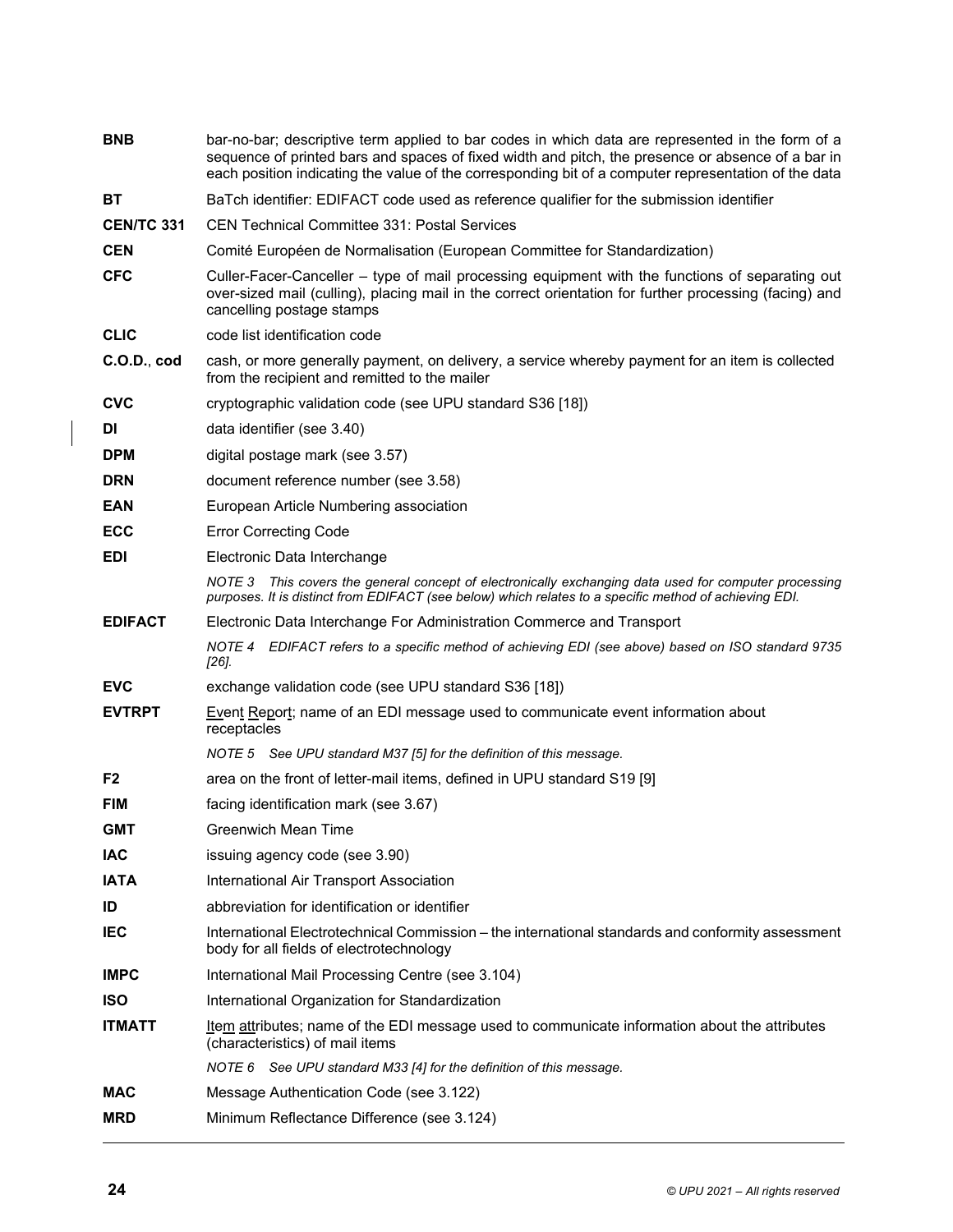| <b>MRN</b>    | mailing reference number (see 3.116)                                                                                                                                                                                                                                             |
|---------------|----------------------------------------------------------------------------------------------------------------------------------------------------------------------------------------------------------------------------------------------------------------------------------|
| <b>NEN</b>    | Nederlands Normalisatie Instituut (Dutch Standards Institute)                                                                                                                                                                                                                    |
|               | NOTE <sub>7</sub><br>NEN is the Dutch national standards institute. It is designated in ISO/IEC 15459-2 [31] as the<br>organisation responsible for the allocation of issuing agency codes.                                                                                      |
| <b>OCR</b>    | Optical Character Recognition, a technique of automated data capture in which printed characters<br>are recognised and converted into computer-processable form                                                                                                                  |
| <b>PCS</b>    | Print Contrast Signal (3.148)                                                                                                                                                                                                                                                    |
| <b>PDF417</b> | see 3.137                                                                                                                                                                                                                                                                        |
| <b>PREDES</b> | pre-advice of despatch; name of the EDI message used to communicate despatch make-up (see<br>UPU standards M14 [3] and M41[6]).                                                                                                                                                  |
| <b>PSD</b>    | postal security device (see 3.144)                                                                                                                                                                                                                                               |
| R1            | area, defined in UPU standard S19 [9], which is reserved for the application of UPU ID-tags using<br>one of the BNB bar code representations specified in UPU standard S18 [8]                                                                                                   |
| <b>RDC</b>    | Radio Data Capture                                                                                                                                                                                                                                                               |
|               | NOTE 8 Acronym given to applications and systems which use radio frequency communications for the<br>capture of data. See also RFID.                                                                                                                                             |
| <b>RFID</b>   | Radio Frequency IDentification                                                                                                                                                                                                                                                   |
|               | NOTE <sub>9</sub><br>Acronym given to applications and systems based upon the capture of identification and<br>other information emitted, in the radio frequency spectrum, by electronic transmitters contained in or attached<br>to the items about which the data is captured. |
| <b>S.A.L.</b> | Surface Air Lifted; a particular mail category (see 3.99)                                                                                                                                                                                                                        |
| SB.           | (UPU) Standards Board                                                                                                                                                                                                                                                            |
| <b>SMS</b>    | statement of mailing submission; name of an EDI message (see 3.171)                                                                                                                                                                                                              |
| SOI           | statement of induction; name of an EDI message (see 3.170)                                                                                                                                                                                                                       |
| <b>SROI</b>   | Spectral Region Of Interest (see 3.169)                                                                                                                                                                                                                                          |
| <b>TC 331</b> | <b>CEN Technical Committee 331 Postal Services</b>                                                                                                                                                                                                                               |
| <b>UCC</b>    | Universal Code Council                                                                                                                                                                                                                                                           |
| <b>ULD</b>    | unit load device (see 3.186)                                                                                                                                                                                                                                                     |
| UN/LOCODE     | United Nations LOcation CODE                                                                                                                                                                                                                                                     |
|               | UN/LOCODES are five-character identification codes for ports and other locations of relevance for international<br>trade, which is maintained by the United Nations Economic Commission for Europe and is available from<br>http://www.unece.org/locode.                         |
| UN            | <b>United Nations</b>                                                                                                                                                                                                                                                            |
| <b>UPU</b>    | <b>Universal Postal Union</b>                                                                                                                                                                                                                                                    |
| <b>UTC</b>    | <b>Universal Coordinated Time</b>                                                                                                                                                                                                                                                |
|               | NOTE 10 UTC corresponds to what used to be called Greenwich Mean Time (GMT). See also date in section<br>3.46.                                                                                                                                                                   |
| <b>WCO</b>    | World Customs Organization                                                                                                                                                                                                                                                       |
| <b>XML</b>    | eXtended Mark-up Language, a widely used mechanism for electronic data interchange                                                                                                                                                                                               |

 $\mathbf{I}$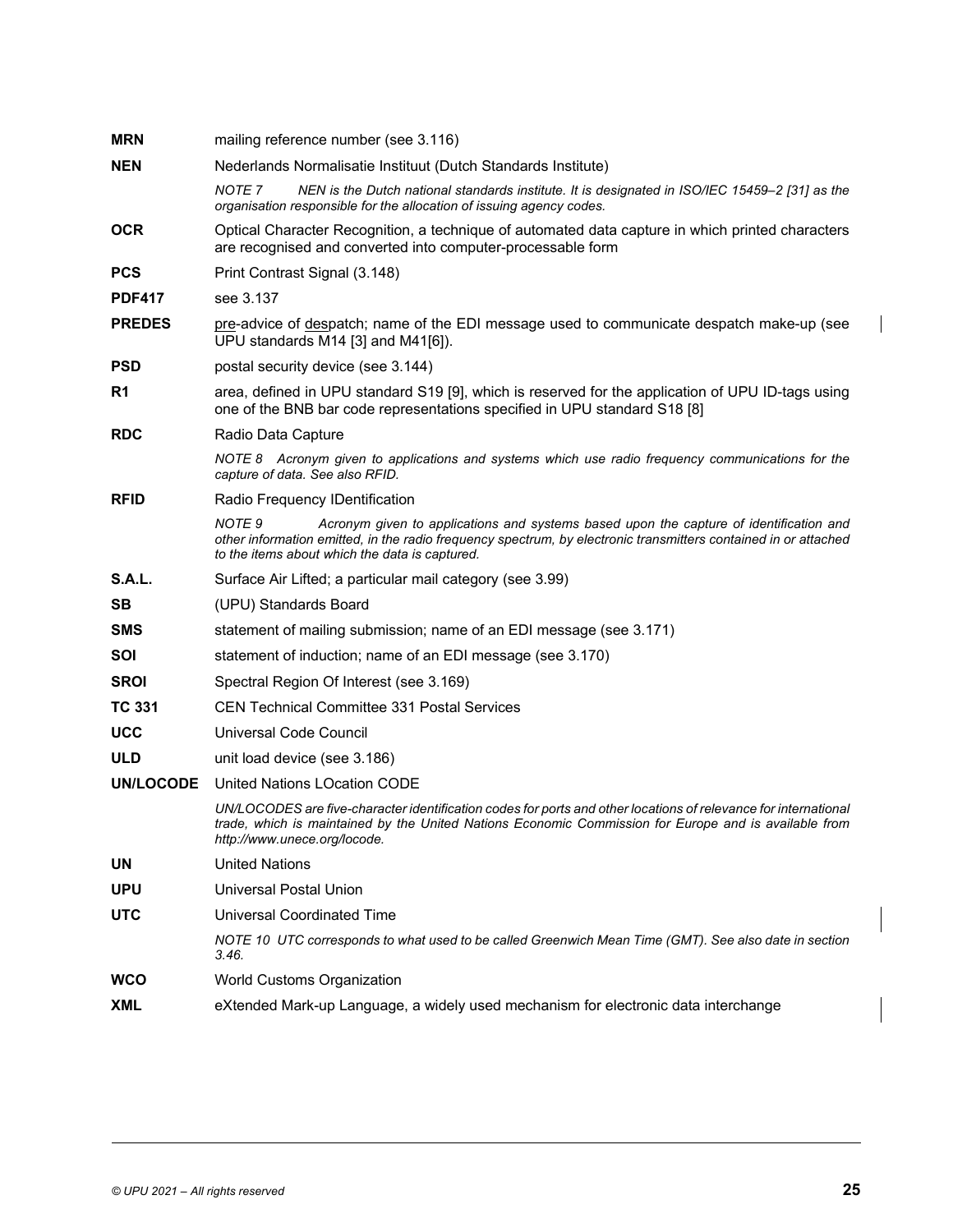# **Bibliography**

This bibliography provides full reference and sourcing information for all standards and other reference sources which are quoted in the above text. For references which mention specific version numbers or dates, subsequent amendments to, or revisions of, any of these publications might not be relevant. However, users of this document are encouraged to investigate the existence and applicability of more recent editions. For references without date or version number, the latest edition of the document referred to applies. It is stressed that only referenced documents are listed here.

# **UPU standards**

<span id="page-34-0"></span>*NOTE 1 The UPU standards listed below are available on subscription from the UPU International Bureau:* 

*Weltpoststrasse 4, 3015 Berne, Switzerland; Tel: +41 31 350 3111; Fax: +41 31 350 3110; www.upu.int*

[1] TERMPOST terminology database

*NOTE 2 The TERMPOST database replaces the former UPU general publication 'Multilingual Vocabulary of the International Postal Service'. TERMPOST is accessible at: http://www.upu.int/en/resources/termpost-terminologydatabase/access-to-termpost.html* 

- <span id="page-34-16"></span><span id="page-34-7"></span>[2] Convention Manual
- <span id="page-34-15"></span>[3] M14: PREDES Message specification, Version 2.0
- [4] M33: Electronic communication of item information
- <span id="page-34-11"></span>[5] M37: Postal processing events and event reporting
- [6] M41: PREDES Message specification, Version 2.1
- [7] S10: Identification of postal items 13-character identifier
- <span id="page-34-2"></span>[8] S18: ID-tagging of letter mail items
- <span id="page-34-9"></span>[9] S19: Encoding on envelopes – placement area definitions
- <span id="page-34-4"></span>[10] S24: Representation of postal information using data identifiers

*NOTE 3 S24 defines a general architecture for the definition of data constructs, including identifiers, for the representation of information about postal items.* 

- <span id="page-34-8"></span>[11] S25: Data constructs for the communication of information on postal items, batches and receptacles *NOTE 4 S25 defines a set of data constructs which may be used in bar codes, two-dimensional symbols, RFID devices, etc.*
- <span id="page-34-13"></span>[12] S27: Framework for the communication of information about postal items, batches and receptacles
- <span id="page-34-10"></span>[13] S28: Communication of postal information using two-dimensional symbols
- [14] S31: UPU issuing agency Assignment of issuer codes
- <span id="page-34-6"></span>[15] S32: Postal consignments
- <span id="page-34-12"></span>[16] S34: Registration of international mail processing centres
- <span id="page-34-14"></span>[17] S35: UPU issuing agency: Assignment and use of party identifiers
- [18] S36: Digital postage marks (DPM) Applications, security and design
- <span id="page-34-5"></span>[19] S37: Receptacle asset numbering
- [20] S41: Identification and publication of UPU code lists
- <span id="page-34-3"></span>[21] S42: International postal address components and templates
- <span id="page-34-1"></span>[22] S49: Customer applied encoding of data on postal items